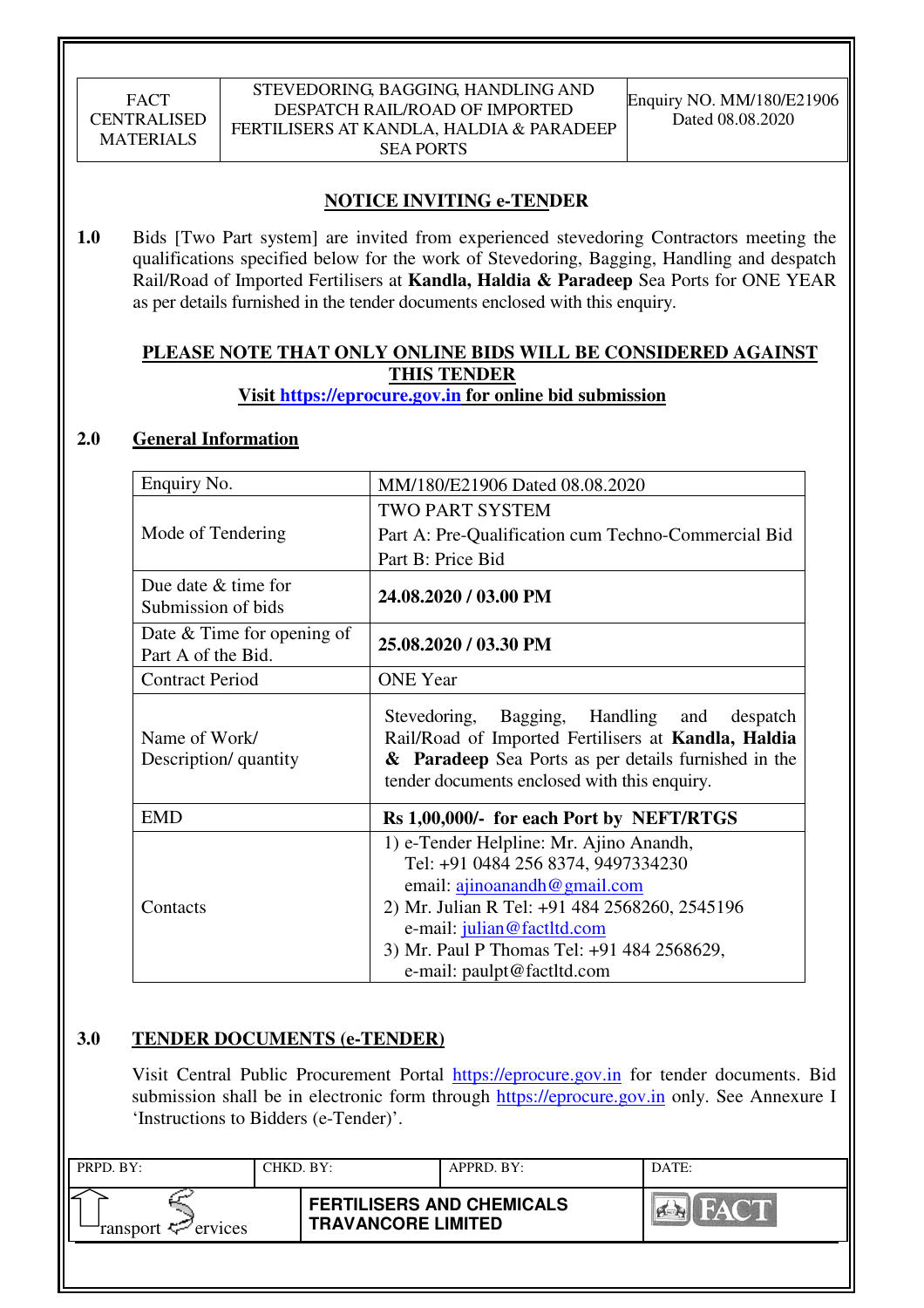# **4.0 PRE-QUALIFICATION CRITERIA FOR BIDDERS**

- 4.1 Bidder shall furnish a solvency certificate for a minimum of Rs.25.00 lakh for **EACH PORT** from a Nationalised/Scheduled Bank, issued not earlier than the date of enquiry along with Part-A (Techno commercial) Bid. For bidders quoting for more than one Port, a **single consolidated Solvency certificate from a single bank shall be furnished.**
- 4.2 Bidder must have valid Stevedoring License issued by the respective Port Trust for undertaking the work at the Port. Self-attested Copy of the License shall be submitted along with the Part-A (Techno commercial) Bid.
- 4.3 Bidder must have experience in Stevedoring of at least one shipment of minimum 20,000 MT Bulk Cargo of fertilizers, Food grains, Sugar etc., at any major Port in India, during any of the last five years ending on the date of Tender, for any organisations of similar standing as FACT, or organisations of sound financial capability and having status of principal employer; or Govt./Quasi Govt. Depts./Pvt. Ltd. Companies which do their work mainly through advertisement of tender with free participation of public shall be considered for acceptance. Undertaking by Bidder as above as per Annexure – II of this enquiry and copy of i) Work order supported by corresponding ii) Experience certificate & iii) Performance certificate etc., from relevant port/organizations served shall be enclosed along with the Part-A (Prequalification-cum Techno-commercial) Bid.
- 4.4 Bidder must have an office at each port quoted or be willing to open one immediately on awarding the contract. The office must have a responsible person with sufficient authority to co-ordinate day-to-day activities with FACT.

Bids not complying with 4.1 to 4.4 above are liable to be rejected

Note for Micro & Small Enterprises and Startups

Prequalification criteria specified above shall also be applicable for Micro & Small Enterprises without any relaxation. However Startups, recognised by DIPP, shall be exempted from PQ criteria 4.3 above.

# **5.0 SCOPE OF WORK:**

Please refer Terms and Conditions of Contract (Annexure III).

# **6.0 EVALUATION OF BIDS:**

- 6.1 Bidder's capacity, past performance, financial position, working capital mobilization capacity etc. shall be taken into account while evaluating the pre-qualification cum technocommercial bids. Only price bids of pre-qualified bidders will be considered further.
- 6.2 Bidder shall quote for all the items of works, against each Ports quoted, as indicated in the Price Bid format, Annexure–VI. Bids not complying with the above shall not be considered. The rates quoted shall be for the fixed discharge rate (In MT) applicable for the respective port *per WWD (Weather Working Day) for bulk fertilizers viz. MoP, Complexes, AS, Etc.*

| PRPD. BY:                     | CHKD. BY: |                                                               | APPRD. BY: | DATE:                              |
|-------------------------------|-----------|---------------------------------------------------------------|------------|------------------------------------|
| ransport <sup>2</sup> ervices |           | <b>FERTILISERS AND CHEMICALS</b><br><b>TRAVANCORE LIMITED</b> |            | THAY <b>MARK</b><br>$\sum_{i=1}^n$ |
|                               |           |                                                               |            |                                    |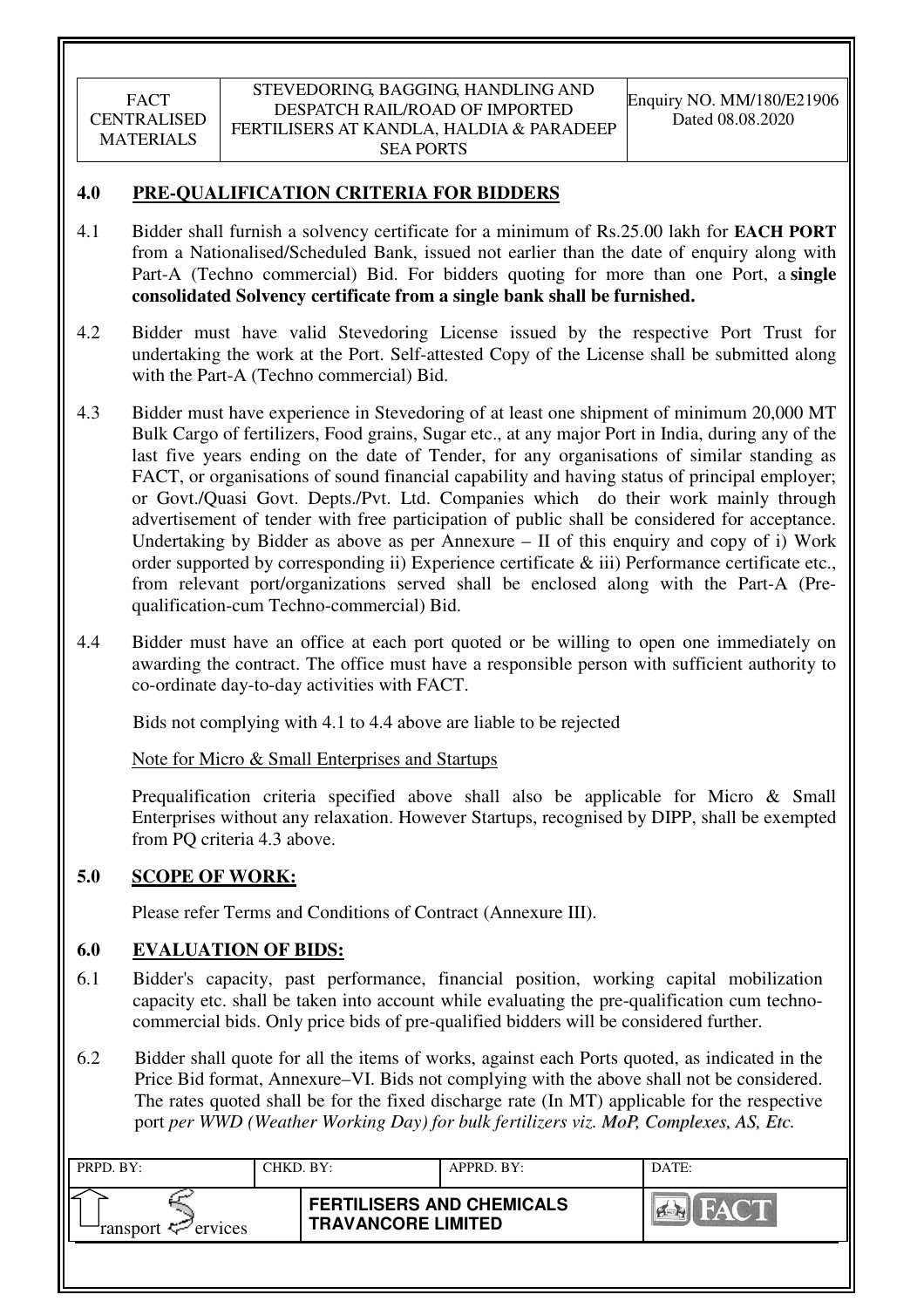- 6.3 Evaluation of price bids (BoQ) and determination of the lowest bidder (L1) for each Port shall be worked out by multiplying the rate per unit of each item quoted by the bidder with the respective quantity given as per schedule of work given in the price bid (BoQ) format and computing the combined total value of all the items of work for the respective Port.
- 6.4 In case more than one bidder becomes L1 based on the evaluation method the contract will be finalised based on revised lower rates which will be obtained from the L1 bidders. However, bidders will not be allowed to increase any of the original rates quoted by them in the revised bid submitted by them as above.

# **7.0 GENERAL**

- 7.1 When bids are received from any proprietorship / firm / company having the same proprietor or one or more partners/directors in the business organization of any other party (hereinafter called Common Firms), such bids shall be considered having been received from only one applicant in different names and the lowest acceptable quotation of such Common Firm shall only be considered for evaluation.
- 7.2 Bids from bidders against whom any criminal case, enquiry or investigation/report by authorities like Vigilance, CBI etc., are pending in relation with FACT or bidders who are defaulting contractors of FACT shall be disqualified.
- 7.3 FACT reserves the right to reject any or all bids without assigning any reasons whatsoever, and / or based on the past unsatisfactory performance by bidders at FACT / other PSEs / Govt. Departments. The opinion of FACT regarding the same shall be final and conclusive.
- 7.4 "Integrity Pact: The bidders shall sign and submit an "Integrity Pact (IP)" to be executed between the bidder and Fertilisers and Chemicals Travancore Ltd. along with the bid as per Annexure- IX. IP shall be implemented through the following Independent External Monitor (IEM) for the bid.

Mr. P.K. Vijayakumar, IRS (Retd),

Madhavam, Vaniyan Lane, Punkunnam P.O, Thrissur – 680002

Mobile: 8547381122 Telephone: 0487-2381123

E-mail address: vkmenon78@gmail.com

**Note:**

- **(1) The Original Integrity Pact on Rs.500/- stamp paper signed by the bidder is to be sent by Post / Courier to The Assistant General Manager (T&S), Materials Department, PD Administrative Building, FACT Ltd., Udyogamandal P.O, Ernakulam-683501.**
- **(2) In case bidders require any clarification on this enquiry please contact-Asst.General Manager (Materials)-T&S, [Phone- 0484- 254196, 2568260], e-**

| PRPD. BY:              | CHKD. BY: |                                                               | APPRD. BY: | DATE:  |
|------------------------|-----------|---------------------------------------------------------------|------------|--------|
| ransport $\ll$ ervices |           | <b>FERTILISERS AND CHEMICALS</b><br><b>TRAVANCORE LIMITED</b> |            | I CARD |
|                        |           |                                                               |            |        |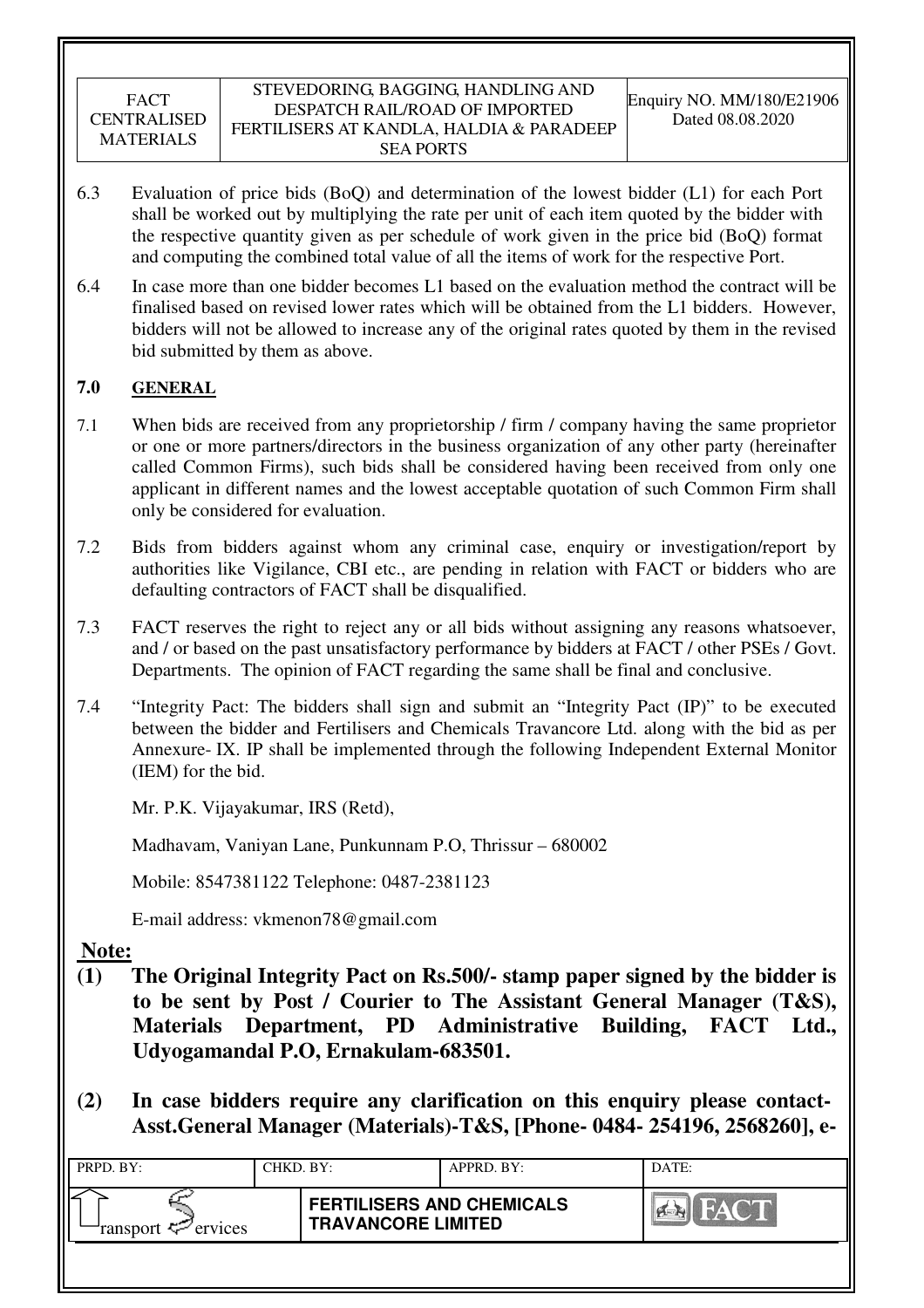**mail: julian@factltd.com or Senior Officer (Materials)-T&S [Phone No.0484-256 8629], e-mail: paulpt@factltd.com, Centralised Materials, PD Administration Building, FACT Ltd., Udyogamandal P.O, PIN-683 501.** 

- **(3) For information on nature of work please contact Assistant General Manager (Imports & Trading) [Phone No.2567660 / 2545779], e-mail pratheep@factltd.com. Kindly note that the Independent External Monitor should NOT be contacted for clarifications regarding the tenders."**
- 7.5 *Pre bid queries if any may be forwarded through Email.*

**For The Fertilisers And Chemicals Travancore Limited** 

 **ASST.GENERAL MANAGER (MATERIALS)-T&S** 

|                | List of Enclosures of this NIT is as follows: |                                           |                 |
|----------------|-----------------------------------------------|-------------------------------------------|-----------------|
| Sl. No.        | Document                                      | <b>TITLE</b>                              | No. of<br>Pages |
|                | Annexure I                                    | <i>Instructions to Bidders (e-Tender)</i> | 6               |
| 2              | Annexure II                                   | Vendor Data Updation (Declaration) Form   | 4               |
| 3              | Annexure III                                  | Terms and Conditions of Contract          | 18              |
| $\overline{4}$ | Annexure IV                                   | Compliance Statement                      |                 |
| 5              | Annexure V                                    | Un-priced copy of Price bid format        |                 |
| 6              | Annexure VI                                   | Price bid format $(BoQ)$                  |                 |

| PRPD. BY:                  | CHKD. BY:                 | APPRD. BY:                       | DATE:      |
|----------------------------|---------------------------|----------------------------------|------------|
| ransport $\approx$ ervices | <b>TRAVANCORE LIMITED</b> | <b>FERTILISERS AND CHEMICALS</b> | <b>A-R</b> |
|                            |                           |                                  |            |

*7 Annexure VII Proforma of Bank Guarantee for Security Deposit 2* 

*8 Annexure VIII Proforma of Agreement 1* 

*9 Annexure IX Integrity Pact 5*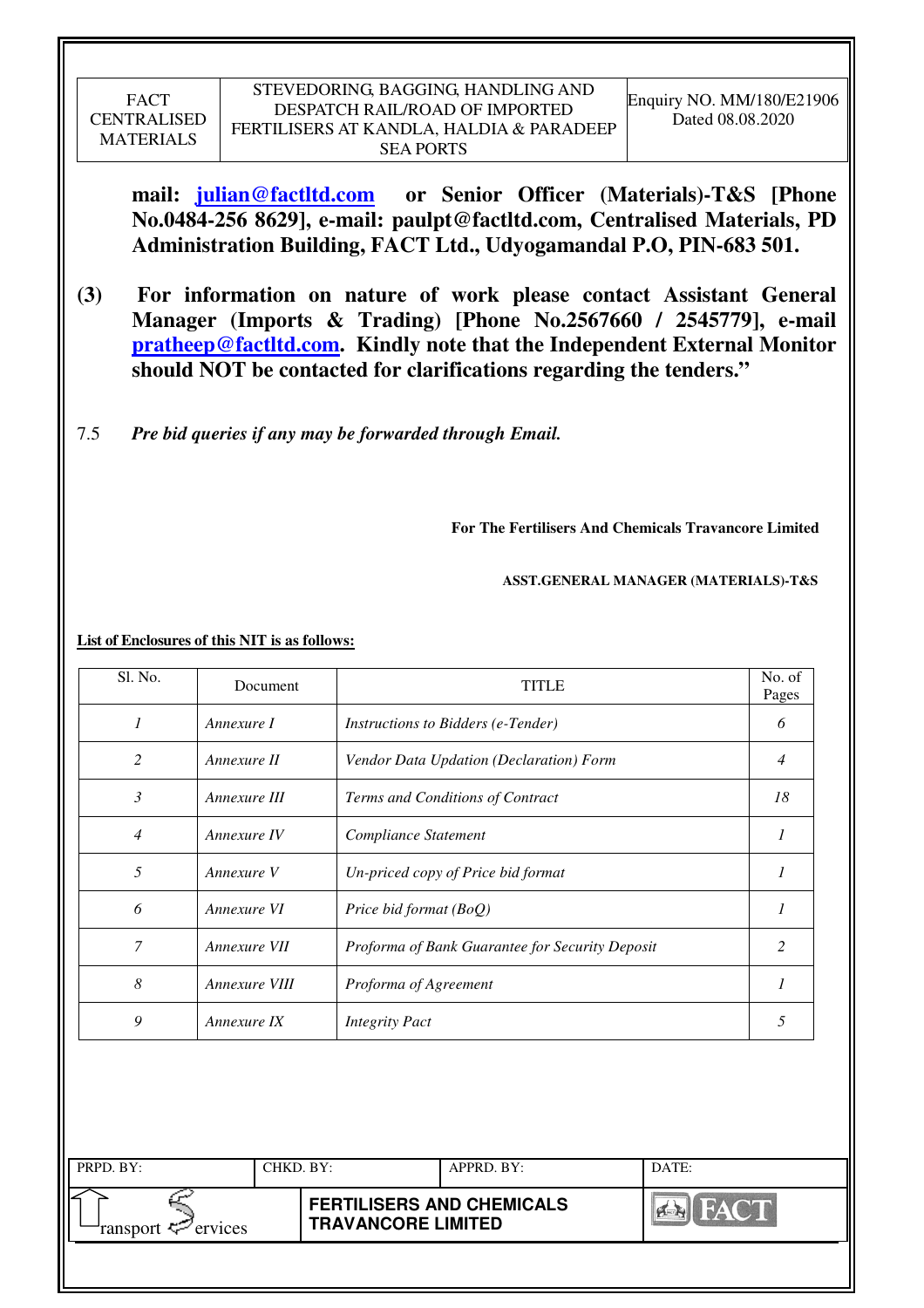#### STEVEDORING, BAGGING, HANDLING AND DESPATCH RAIL/ROAD OF IMPORTED FERTILISERS AT KANDLA, HALDIA & PARADEEP SEA PORTS

Enquiry NO. MM/180/E21906 Dated 08.08.2020

#### **ANNEXURE – I**

## **Instructions to Bidders (OPEN e-Procurement)**

- 1.0 Bidders shall study carefully the complete tender documents viz. NIT with Prequalification criteria, Instructions to Bidders (ANNEXURE-I), Technical Procurement Specifications if any, Terms & Conditions and any other documents forming part of this tender attached herewith. All conditions set out there in shall be binding on the bidders unless conflicting with any conditions expressly stated by FACT while accepting any bid in the event of such acceptance. One signed and scanned copy of the above documents shall accompany their online bids signifying their acceptance of the same. Bidder shall also submit along with his bid Vendor data updation (Declaration) Form, Check list and Compliance Statement duly filled with all details required therein and also attach supporting documents as required.
- 2.0 Before submitting the bid, the bidder shall familiarise himself about the details of the work, operating conditions during different seasons of year, etc., collect all necessary data regarding the facilities available at various points indicated in Special Terms and Conditions, applicable timings, routes etc., and satisfy himself on all aspects relating to this work which he has to handle and execute for the full contract period and shall make due provisions in his rates for any contingency or difficulty involved in the work covered by this enquiry. Claiming lack of knowledge shall not be a reason for exoneration of the bidder of his contractual obligations, if the contract is awarded to him or for demand for increase in rate.
- 3.0 Offers against this NIT shall be submitted online on e-Tendering portal https://eprocure.gov.in, with valid digital signature certificate. Offers submitted on any other platform or in any other mode or including e-mails, physical submission of offers etc. SHALL NOT be accepted.
- 3.1 The bidders are requested to register themselves on the above website with their valid digital signature certificate, if not done already. It is mandatory for bidder to have valid digital signature certificate (Class II or Class III) issued by any of the Certifying Authority approved by Govt. of India for participating in the tender. The digital signature certificate shall be arranged by the bidder at his cost. Bidders may refer **Bidders Manual Kit** available on the above website for detailed information and instructions for registration, bid submission etc.
- 3.2 The documents, if any, which necessarily have to be submitted in originals if specified specifically in the enquiry documents, shall be submitted offline. However scanned copies of such documents shall be uploaded along with the offer submitted online.
- 3.3 The cover (s) containing the documents in original etc. to be submitted offline as required in the enquiry documents shall be duly superscribed with enquiry No., due date of enquiry, bidder's name & address and contact details. The documents shall be submitted to the following on or before the due date:

The Asst.General Manager (T&S), Centralised Materials, PD Administrative Building, FACT Ltd., Udyogamandal PO, Kochi – 683 501, Kerala

**4.0 SUBMISSION OF BIDS: The bid shall be uploaded with all relevant documents before due date and time in the above portal as given above.** 

| PRPD. BY:              | CHKD. BY: |                                                               | APPRD. BY: | DATE:    |
|------------------------|-----------|---------------------------------------------------------------|------------|----------|
| ransport $\ll$ ervices |           | <b>FERTILISERS AND CHEMICALS</b><br><b>TRAVANCORE LIMITED</b> |            | $\alpha$ |
|                        |           |                                                               |            |          |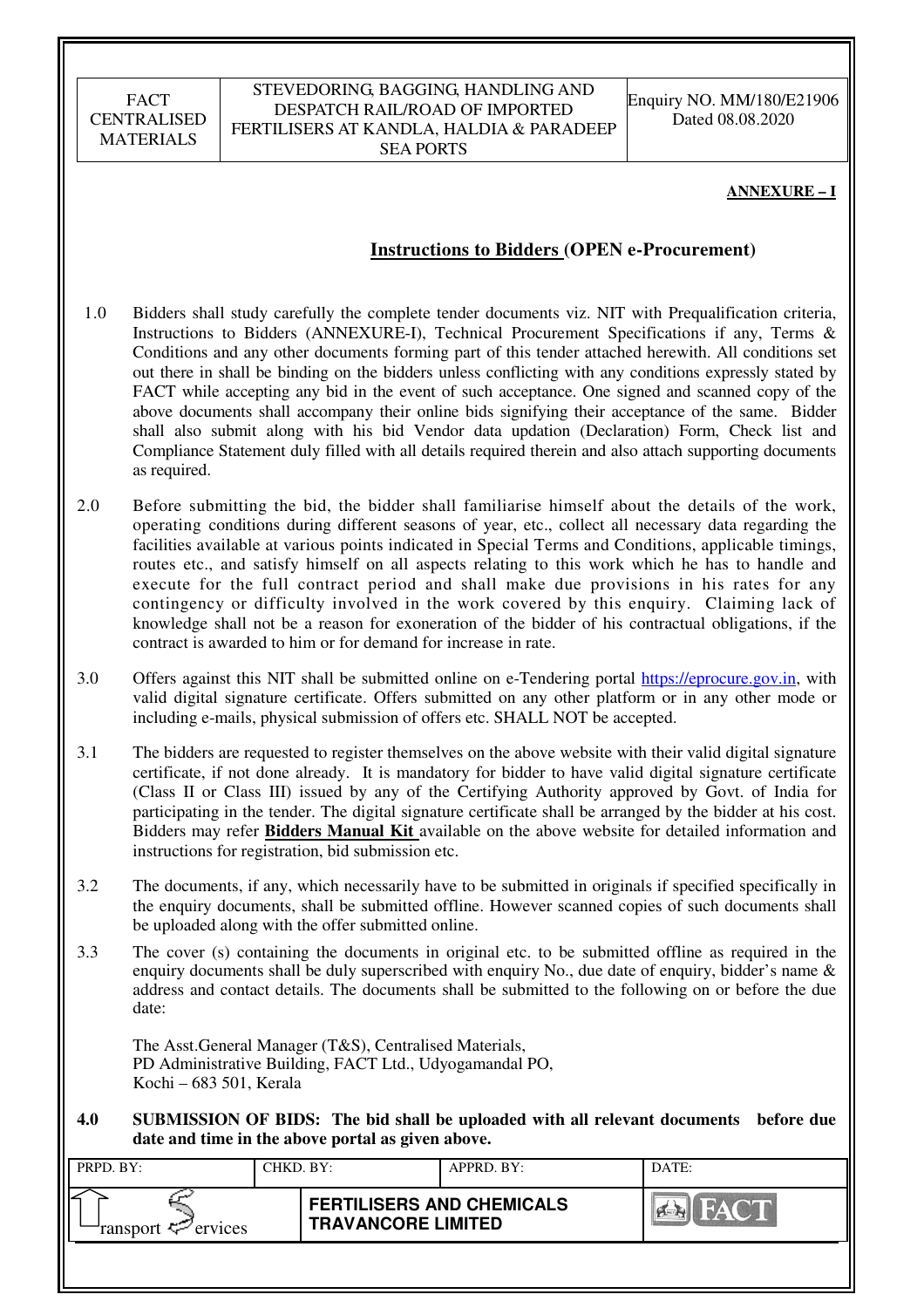#### STEVEDORING, BAGGING, HANDLING AND DESPATCH RAIL/ROAD OF IMPORTED FERTILISERS AT KANDLA, HALDIA & PARADEEP SEA PORTS

**5.0** Bid documents shall consist of Part-A and Part B as detailed below:

#### 5.1 **Part A (Pre-qualification-cum-Techno Commercial Bid) shall contain:**

- 1. Documentary proof for remittance of EMD such as scanned copy of EMD Instrument (UTR No./Payment Receipt/Challan), as applicable or Claim for EMD exemption with documentary proof.
- 2. Scanned copies of supporting documents for satisfying Pre-Qualification criteria.
- 3. Digitally Signed copies of NIT, Instructions to Bidders (Annexure I) and terms conditions.
- 4. Scanned copy of Signed & duly filled Vendor Data Updation Declaration Form'
- 5. Signed and duly filled up Check List for Commercial Terms' (if applicable) and scanned copies of attached documents as detailed in Check list.
- 6. Scanned copy of Signed & duly filled 'Compliance Statement'
- 7. Scanned copy of Signed "Un-priced bid indicating "QUOTED" in the applicable columns. Rates shall not be indicated in Un-priced Bid.

#### 5.2 **Part-B: shall comprise of the filled Price bid. The filled price bid ie. BoQ attached to the tender shall be uploaded after filling all relevant details such as name and address of the bidder, rates etc. as applicable.**

- 5.3 The priced BoQ shall be uploaded strictly in the format attached, failing which the offer is liable to be rejected. Renaming or changing the format of the BoQ is not permitted and the System will not accept any such changed document.
- 5.4 Fill-in all the relevant fields of the BoQ either in value or as a percentage as specified in the BoQ. Blank field, if any, in the uploaded BoQ shall be considered as Nil (not Quoted). No claim or revisions shall be entertained in this regard.
- 5.5 Bidders shall quote prices in the BoQ only and nowhere else. No other documents shall be enclosed with Price Bid (BoQ).
- 5.6 Rates shall be quoted in the same unit of measure given in the BoQ and shall be considered accordingly.
- 5.7 Bidders shall ensure that all the required documents as per enquiry are uploaded in the System before due date and time. The System does not allow submission of bids or any other document forming part of the bid after due date & time of bid submission. Non-submission of documents or incomplete documents may result in rejection of offers and no communication in this regard will be entertained. FACT reserves the right to reject any bid not submitted as per instructions at their discretion.
- 5.8 Timely submission of offers along with all the relevant documents online is the responsibility of the bidder concerned. The bids may be submitted well in advance to avoid last minute issues like non availability of internet, server not available, power failure etc. FACT shall not be held responsible for bidder's inability to submit documents in time, incomplete submission of offers or non-submission of any documents forming part of the offers etc.
- 5.9 Bidders shall meet all expenses in connection with submission of his bid, attending the bid opening, meetings etc.

| PRPD. BY:              | CHKD. BY: |                                                               | APPRD. BY: | DATE:       |
|------------------------|-----------|---------------------------------------------------------------|------------|-------------|
| ransport $\ll$ ervices |           | <b>FERTILISERS AND CHEMICALS</b><br><b>TRAVANCORE LIMITED</b> |            | <b>FACT</b> |
|                        |           |                                                               |            |             |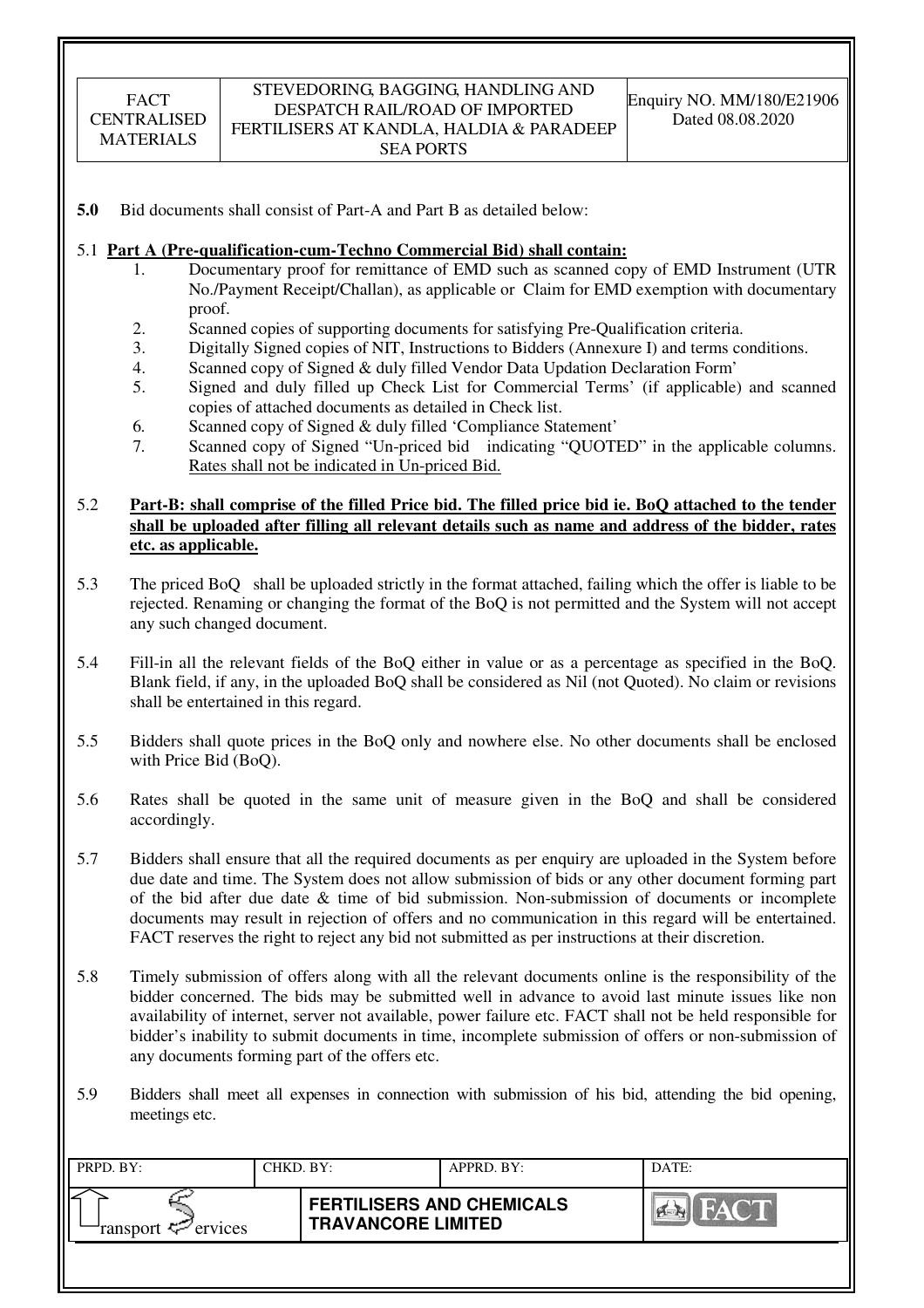#### STEVEDORING, BAGGING, HANDLING AND DESPATCH RAIL/ROAD OF IMPORTED FERTILISERS AT KANDLA, HALDIA & PARADEEP SEA PORTS

#### **6.0 BID OPENING:**

- 6.1 *Part-A* of the bids of all bidders who submit their Bids as per the instructions on or before the due date and time shall be opened online, on the specified bid opening date and time. Bids submitted not in conformity with the Enquiry instructions are liable to be rejected without further processing.
- 6.2 *Part-B* Price bids of those bidders whose Part-A bid is acceptable, based on pre-qualification and techno-commercial evaluation, only shall be opened online on a subsequent date, on completion of evaluation.

#### **7.0 EARNEST MONEY DEPOSIT:**

- 7.1 **Earnest Money Deposit (EMD)** shall be furnished for the respective amount indicated in the NIT only through **NEFT/RTGS to FACT a/c No. 57017844467 with the State Bank of India, Udyogamandal Branch, IFSC Code SBIN0070158.** A scanned copy of the Payment Receipt /UTR No. shall also be furnished along with Part-A bid. **Bids without EMD or inadequate amount of EMD will be rejected**. No interest shall be paid on the EMD. EMD of the unsuccessful bidder will be refunded after awarding the contract. EMD furnished against one enquiry will not be adjusted against any other enquiry.
- 7.2 Bids without EMD shall be rejected except in the following cases. EMD will be exempted for Govt. Depts/firms/public sector units/ Startups recognized by Dept. of Industrial policy & Promotion, MSE units registered under MSMED Act/ firms registered under NSIC/Khadi Board etc. as per applicable govt. directions, on submission of valid documents in proof of the same.
- 7.3 If any bidder retracts from or without request of FACT revises his bid during its validity period or fails to submit Security Deposit and execute the required agreement when the contract is awarded or fails to commence the execution of the work on the stipulated date, the EMD furnished shall be liable to be forfeited without prejudice to FACT's other right to claim damages.

#### **8.0 PURCHASE PREFERENCE:**

This tender shall be based on MSME order dt.  $23<sup>rd</sup>$  March 2012, and as amended from time to time, pertaining to Public Procurement Policy in respect of procurement of goods and services, produced and provided by micro and small enterprises, including special benefits to MSE firms owned by SC/ST and women entrepreneurs, on furnishing relevant documents as proof. Declaration of UAM numbers on CPPP is mandatory, failing which bidders will not be able to enjoy the benefits as per PP policy. Bidders will get the benefit of PP policy only if they are MSE bidders at the time of submission of their offers.

In divisible tenders, participating MSEs quoting price within price band of L1+15% shall also be allowed to supply a portion of requirement by bringing down their price to L1 price in a situation where L1 price is from someone other than an MSE. Such MSEs shall be allowed to supply atleast 25% (or as applicable) of the total tendered value. In case of more than one such MSE, the supply will be shared proportionately (to tendered quantity). Special provisions extended to certain categories of MSEs as per the order shall also be applicable.

In case of non-divisible tenders, an MSE quoting in the price band of L1+15% may be awarded for full/compete work of tendered value, considering the spirit of policy for enhancing the Government procurement from MSEs subject to bringing down of price to L1 by the MSE concerned.

#### **This tender is non-divisible for each port.**

| PRPD. BY:                     | CHKD. BY: |                                                               | APPRD. BY: | DATE: |
|-------------------------------|-----------|---------------------------------------------------------------|------------|-------|
| ransport <sup>2</sup> ervices |           | <b>FERTILISERS AND CHEMICALS</b><br><b>TRAVANCORE LIMITED</b> |            | FACT  |
|                               |           |                                                               |            |       |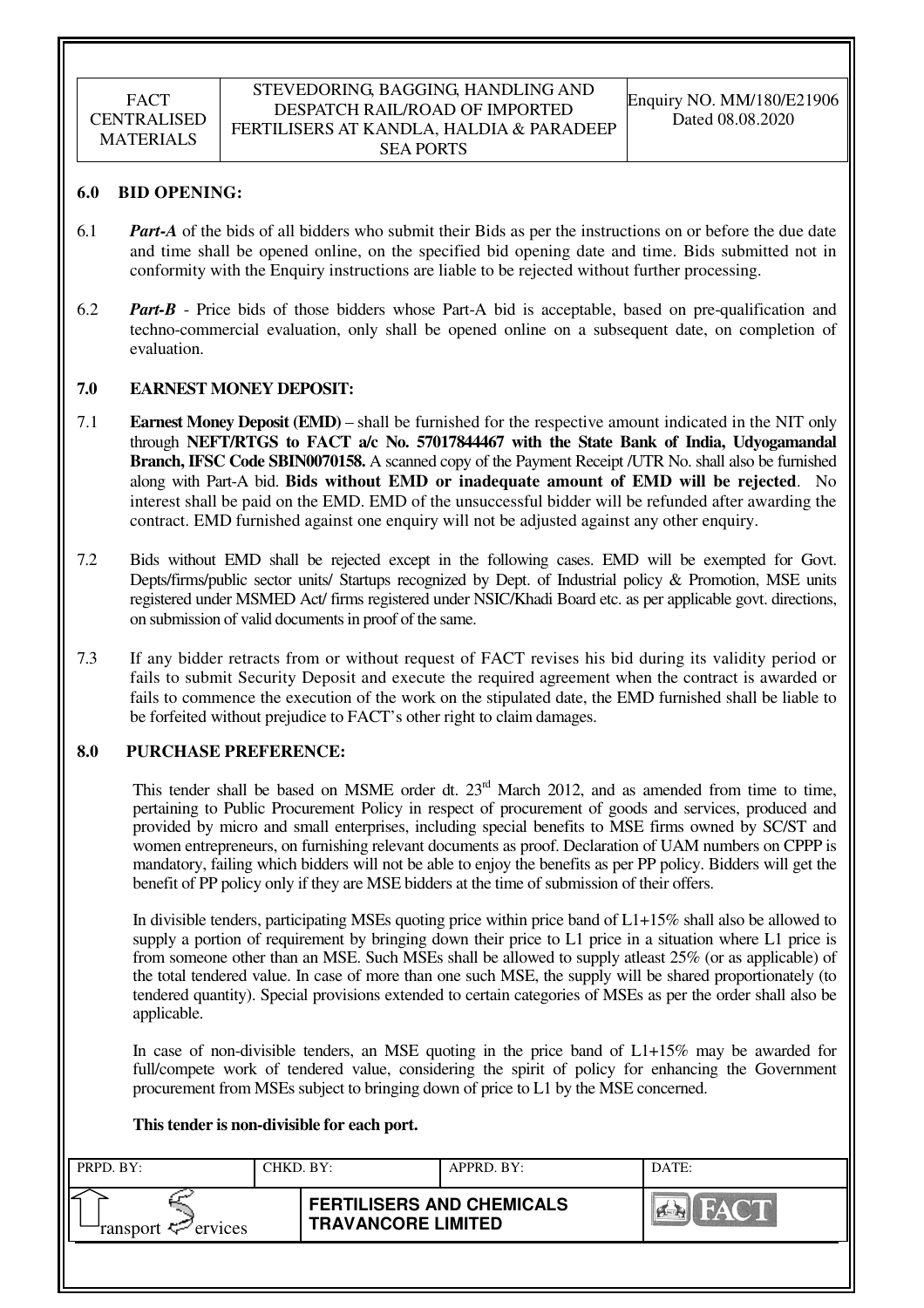#### STEVEDORING, BAGGING, HANDLING AND DESPATCH RAIL/ROAD OF IMPORTED FERTILISERS AT KANDLA, HALDIA & PARADEEP SEA PORTS

#### **9.0 DEVIATIONS:**

- 9.1 Deviations in the tender clauses shall not be accepted.
- 9.2 FACT reserves the right to reject the offers with deviations without further correspondence.
- 9.3 Bidder shall clearly indicate the time required for mobilisation /commencement of work from the date of receipt of Letter of Intent (LOI) / Work Order.

#### **10.0 CONFORMITY:**

Bids must conform in all respects with the applicable terms and conditions of this enquiry. Bidder must certify in the compliance Statement that his bid complies with all Enquiry documents and technical specifications.

#### **11.0 Rates:**

11.1 Bidder shall quote his lowest rate for the work strictly as per the BoQ (Price Bid format). Bids not complying with the above are liable to be rejected.

The Un-priced bid shall be submitted along with Part-A bid duly signed by the Bidder, indicating "QUOTED" in the columns. Rates shall not be indicated in Un-priced Bid.

- 11.2 Bidder shall quote all-inclusive rate for the work, but **exclusive of GST.** GST if applicable will be payable extra by FACT as per statutory notification.
- 11.3 The rates quoted in the tender are to hold good for a period of four months from the date of opening of the Pre-Qualification-cum-Techno-Commercial bid (Part-A). If contract is awarded, the work order rates shall be valid for the entire period of contract inclusive of extension / extensions. **No bidder can withdraw his tender or revoke or revise the rates within the aforesaid period of 120 days.** If the bidder withdraws/revises/revokes OR shows unwillingness to confirm with his offer, the Earnest Money Deposit (EMD) remitted by the bidder against the tender shall be forfeited by FACT, without prejudice to FACT's other rights to claim damages.

## **12.0 SECURITY DEPOSIT:**

- 12.1 The successful bidder (Contractor) shall be required to furnish an interest free Security Deposit (SD) equivalent to **five percent (5%) of the total contract value** by DD/NEFT/RTGS or by Bank Guarantee issued by a Nationalised / Scheduled Bank as per the Proforma prescribed before operating the destination (before Placement of Purchase Order by FACT for the Fertiliser Shipment to the particular destination). **Contractors need not to submit the same at the time of issue of Work Order.** The Bank Guarantee shall be valid till the expiry of the contract with a claim period of six months thereafter. FACT a/c No. 57017844467 with the State Bank of India, Udyogamandal Branch, IFSC Code SBIN0070158 shall be used in case of remittance of Security deposit by NEFT/RTGS and proof of remittance shall be submitted to FACT.
- 12.2 In case the bidder whose bid is accepted, fails to deposit the prescribed Security Deposit or fails to execute the agreement or fails to commence the execution of the work within the specified time, the contract issued to him is liable to be terminated and the Earnest Money already deposited by the contractor shall be forfeited without any further reference to the contractor and alternative arrangements made at the risk and cost of the Contractor.

| PRPD. BY:                     | CHKD. BY: |                                                               | APPRD. BY: | DATE:                            |
|-------------------------------|-----------|---------------------------------------------------------------|------------|----------------------------------|
| ransport <sup>2</sup> ervices |           | <b>FERTILISERS AND CHEMICALS</b><br><b>TRAVANCORE LIMITED</b> |            | <b>THEAT CALL</b><br>I Correi Ka |
|                               |           |                                                               |            |                                  |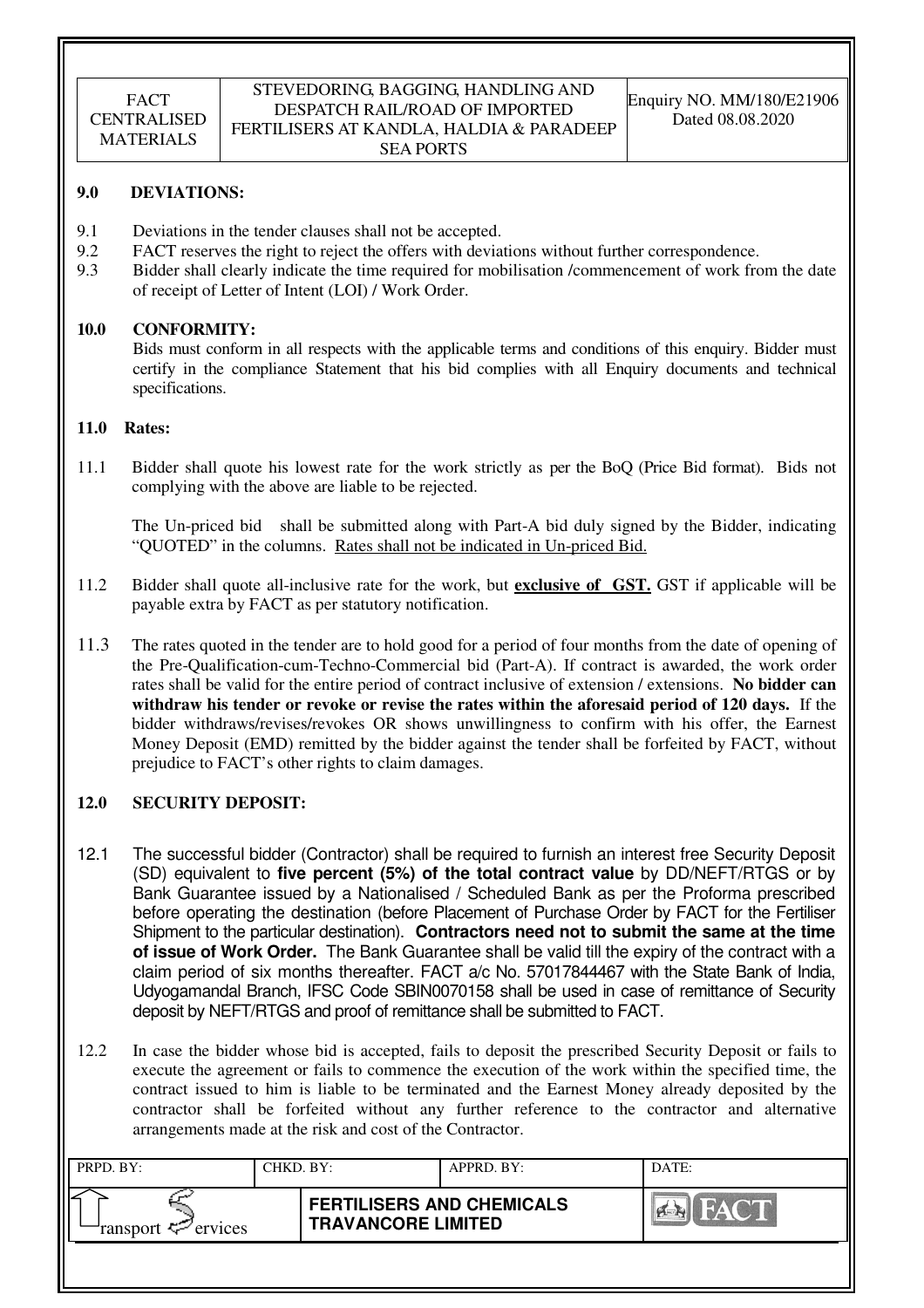#### STEVEDORING, BAGGING, HANDLING AND DESPATCH RAIL/ROAD OF IMPORTED FERTILISERS AT KANDLA, HALDIA & PARADEEP SEA PORTS

#### **13.0 PURCHASER'S RIGHT:**

 FACT reserves the right to reject any or all bids without assigning any reason whatsoever. No claims shall lie against FACT on this account and FACT's decision in this regard shall be final and binding on the bidders. FACT reserves the right to negotiate with the lowest bidder.

#### **14.0 CONTRACTOR TO EXECUTE AGREEMENT:**

 The contractor's responsibility under this contract will commence on the date specified in the Letter of Intent/Work Order. The successful Bidder shall be required to execute an Agreement with FACT, within 15 days of the receipt by him of the Work order issued by FACT for carrying out the work according to the terms and conditions of the contract given along with the Work Order. The Agreement shall be executed on Rs.500/- Stamp paper and shall be in the pro forma as specified by FACT. The provisions contained in tender papers and other documents exchanged between the Bidder and FACT shall form part of the contract. The Earnest Money Deposit is liable to be forfeited in case the contractor fails to execute the Agreement within the stipulated period as mentioned above.

#### **15.0 The bidder shall furnish the following along with the offers.**

- 1. The GST registration Number and details. In the case of Provisional ID, GST Registration Number shall be provided on receipt of the same.
- 2. Place of supply/Service
- 3. Address of the supplier/service provider's billing the item if it is different from 2 above
- 4. GST rates applicable for each item
- 5. HSN / SAC codes of each of the goods / services quoted

In case of unregistered contractor, a declaration to that effect with reason should be furnished.

FACT's GST No. in the state of Kerala is **32AAACT6204C1Z2**. FACT's GST numbers in other southern states is as follows:

| Tamilnadu:      | 33AAACT6204C1Z0 |
|-----------------|-----------------|
| Karnataka:      | 29AAACT6204C1ZP |
| Andhra Pradesh: | 37AAACT6204C1ZS |
| Telangana:      | 36AAACT6204C1ZU |
| Puducherry:     | 34AAACT6204C1ZY |

The supplier/contractor shall do the following:

- a) Submit GST compliant tax invoice to FACT along with supply.
- b) Shall ensure uploading the above invoice as per statute  $\&$
- c) File monthly returns in time enabling FACT to claim the input tax credit.

GST charged by the supplier/contractor shall be released separately to the supplier/contractor only after filing of (i) the outward supply details  $\&$  the monthly return on GSTN portal by the supplier/contractor and (ii) on matching the input tax credit to such invoice with the corresponding details of outward supply of the supplier/contractor.

In case FACT incurs any liability (like interest, penalty etc.,) due to denial/reversal of such input tax credit in respect of the invoice submitted by the supplier/contractor, for the reasons attributable to the supplier/contractor, the same shall be recovered from the supplier/contractor

Further in case FACT is deprived of the input tax credit due to any reason attributable to the supplier/contractor, the same shall not be paid or recovered if already paid to the supplier/contractor.

| PRPD. BY:                     | CHKD. BY: |                                                               | APPRD. BY: | DATE: |
|-------------------------------|-----------|---------------------------------------------------------------|------------|-------|
| ransport <sup>2</sup> ervices |           | <b>FERTILISERS AND CHEMICALS</b><br><b>TRAVANCORE LIMITED</b> |            | FACT  |
|                               |           |                                                               |            |       |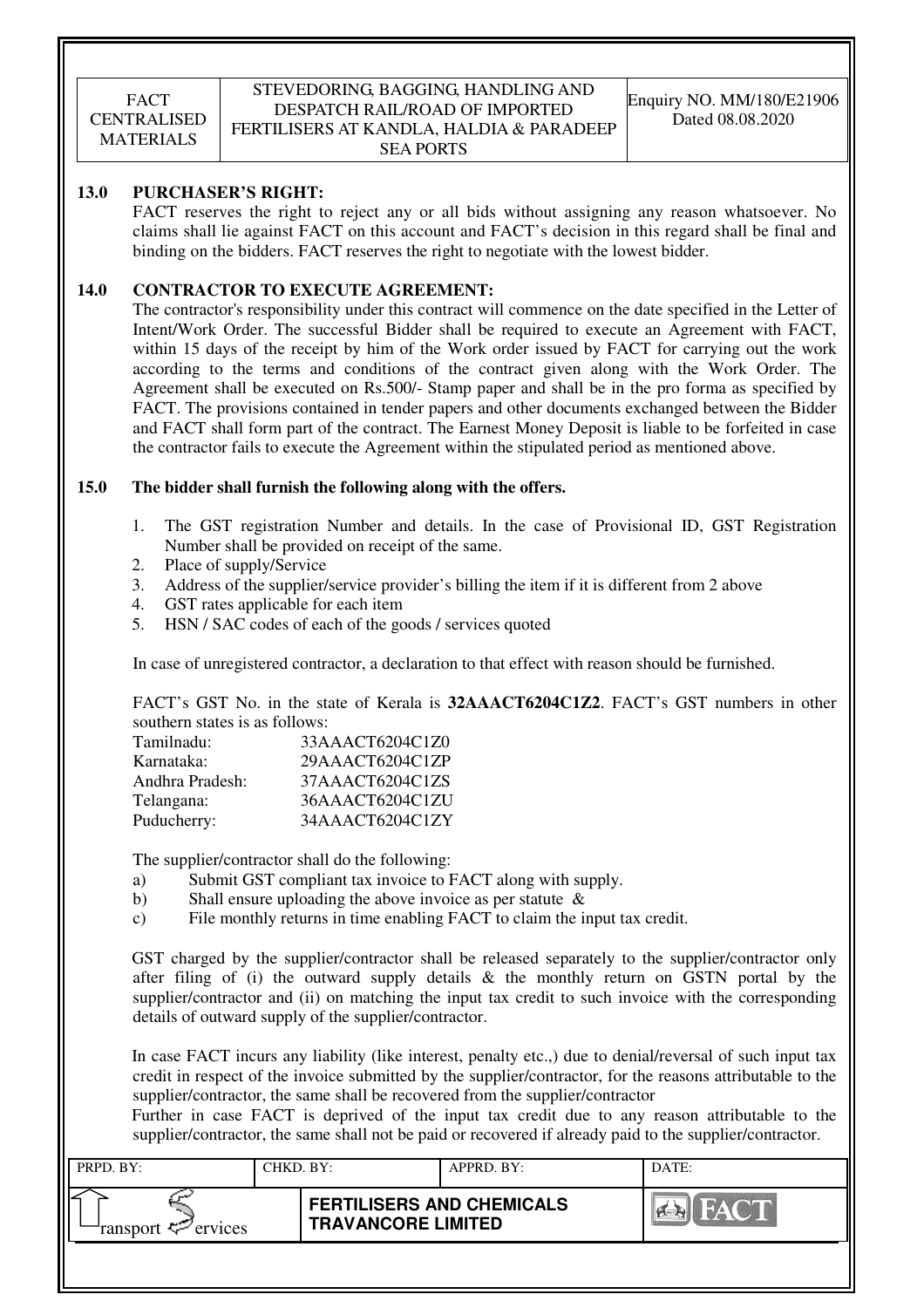#### **16.0 GENERAL:**

- 16.1 FACT reserves the right to extend without giving any reason, the last date for submission and opening of bid, but such extension will be duly intimated to those who have submitted online. In case the date of bid opening happens to be a day of strike/hartal etc. due to any reasons or happens to be a holiday for FACT, declared due to unforeseen and emergency reasons or due to any tech problems, the bids will be opened at the same time on the next full working day.
- 16.2 FACT reserves the right to make changes in the tender documents, but such changes will be published in our portal as a corrigendum. Bidders are requested to counter check with portal before submitting their bids.
- 16.3 Mere submission of all the documents will not necessarily mean that the Bidder is suitable. Worthiness assessed by FACT will be final and binding on the Bidder.
- 16.4 If specified in the tender, FACT may relax condition of prior turnover and prior experience with respect to Micro & Small Enterprises (MSEs) subject to meeting of quality and technical specifications.
- 16.5 Except in the cases of items/services related to public safety, health, critical security operations and equipment etc., FACT at its discretion may relax the conditions of prior turnover and prior experience (if specified in the tender) for Startups recognised by Dept. of Industrial policy and promotion (DIPP) subject to meeting quality and technical specifications, on furnishing copies of relevant certificates / documents in proof of such recognition by DIPP.
- 16.6 All clarification and correspondence related to this enquiry shall be made only in English to the Asst.General Manager(Materials)T&S, Centralised Materials, PD Administrative Building, FACT Ltd., Udyogamandal – 683 501, Tel : 0484-2568260/2568629/2546427, FAX No: 0484-2545196, Email:julian@factltd.com
- 16.7 All disputes and questions, claims, rights, matters or things, whatsoever, in any way, arising out of or relating to the calling of bids, evaluation of offers, award of contract, change in structure of bids or any other matter relating to finalization of contract are to be referred to the sole Arbitrator who shall be the General Manager [Materials] of FACT. The award shall be binding on both the parties.The bidders are advised to get informed of all details they require regarding the work before submitting their bids.
- 16.8 Work order shall be issued by Asst. General Manager [Materials]-T&S.

#### **17.0 TENDER UPDATES:**

Bidders are requested to visit Central Public Procurement Portal (https://eprocure.gov.in) regularly for any updates/corrigendum on the tender, including extension of due date, if any. No other mode of communication shall be made in this regard.

## **18.0 FRAUD PREVENSION POLICY:**

Bidders shall comply with Fraud Prevention Policy of FACT 2012 (FPPF 2012). The said Policy is available in FACT's Website www.fact.co.in.

## **ASST. GENERAL MANAGER (MATERIALS)-T&S**

| PRPD. BY:              | CHKD. BY: |                                                               | APPRD. BY: | DATE:                |
|------------------------|-----------|---------------------------------------------------------------|------------|----------------------|
| ransport $\ll$ ervices |           | <b>FERTILISERS AND CHEMICALS</b><br><b>TRAVANCORE LIMITED</b> |            | <b>THE YAY ON BE</b> |
|                        |           |                                                               |            |                      |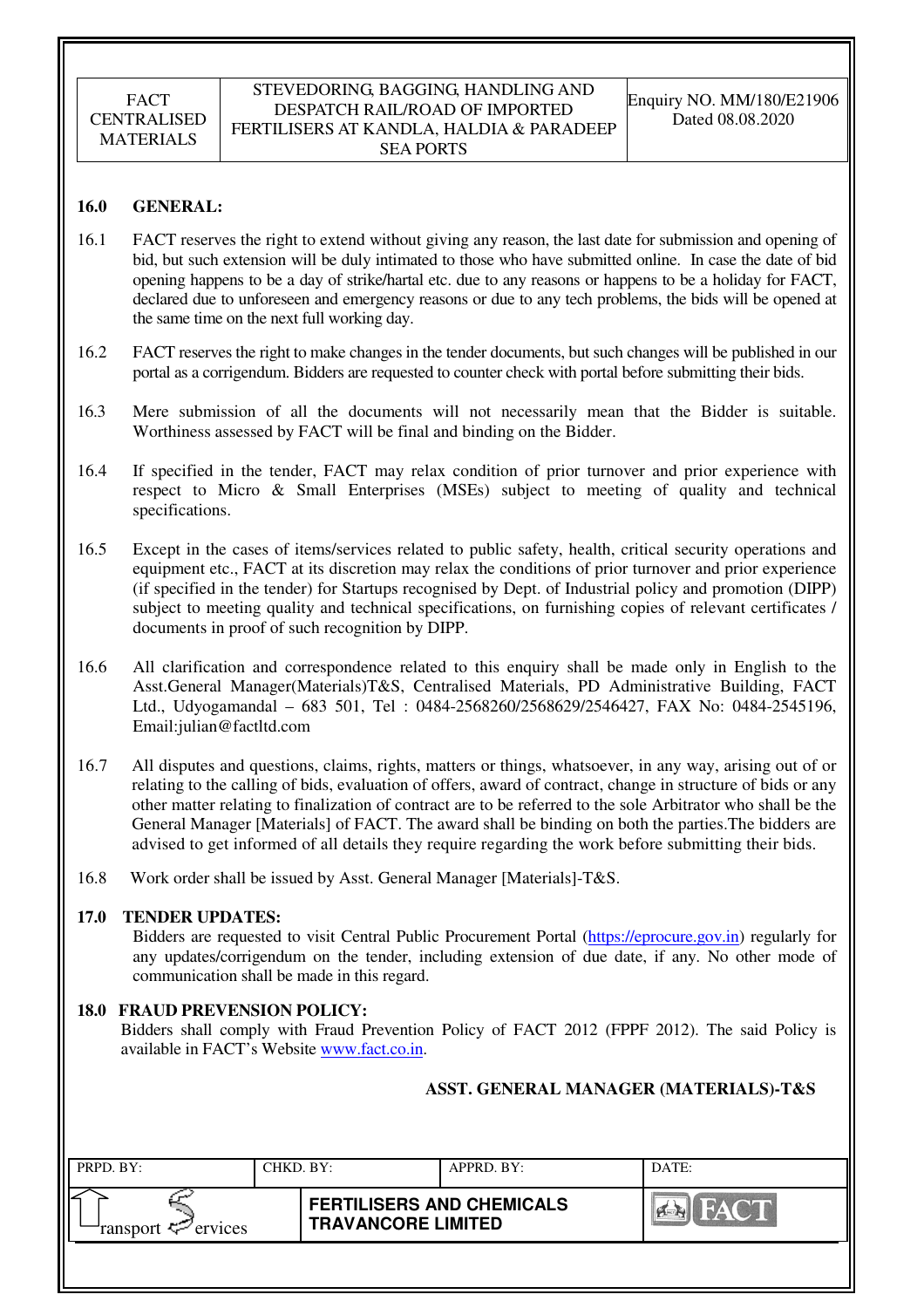#### STEVEDORING, BAGGING, HANDLING AND DESPATCH RAIL/ROAD OF IMPORTED FERTILISERS AT KANDLA, HALDIA & PARADEEP SEA PORTS

#### **ANNEXURE – II**

# **Stevedoring, Bagging and Handling and despatch Rail/Road of Imported Fertilisers at Kandla, Haldia & Paradeep Sea Ports**

**Vendor Data Updation(Declaration) Form** 

 $\overline{[Use additional sheets, if space is insufficient]}$ 

- 1. Name of the Bidder:
- 2. Address

Phone No. Fax No.

3. Name, address and designation of the Key person with whom company may correspond.

Name: Address:

Designation: Mobile No:

- 4. Addresses/phone Nos of :
- i) Registered office/ : Phone No. Head Office
- ii) Branches 1. (list out each  $branch with phone nos - 2$  (use additional sheets . if required) 3.

iii) Address of Cochin Office (If any) :

 Phone No. Fax No. Name of Contact person: Mobile No:

- 5. Name of the person authorised to : sign the Bid and related documents
- 6. Date of Registration of the Firm : (Attach copy of Registration Certificate)

| PRPD. BY:              | CHKD. BY: |                                                               | APPRD. BY: | DATE: |
|------------------------|-----------|---------------------------------------------------------------|------------|-------|
| ransport $\ll$ ervices |           | <b>FERTILISERS AND CHEMICALS</b><br><b>TRAVANCORE LIMITED</b> |            |       |
|                        |           |                                                               |            |       |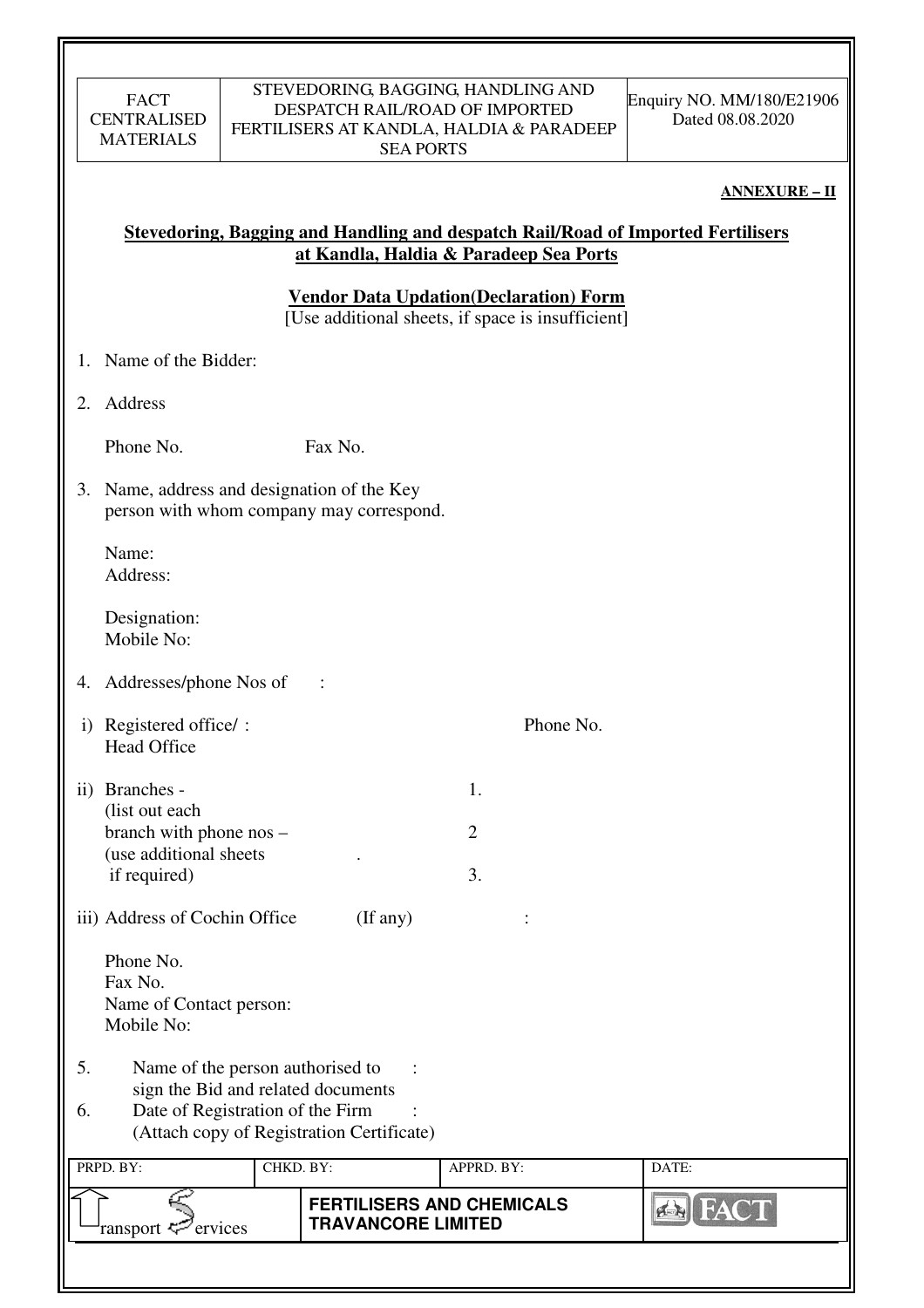| FACT               |
|--------------------|
| <b>CENTRALISED</b> |
| <b>MATERIALS</b>   |

7. Constitution of the Bidder : Proprietorship/ Regd. Partnership/ (Strike out which is not applicable) Limited Company

 (Copy of the Partnership Deed or Memorandum of Association or Articles of Association as the case may be, together with power of Attorney, if any, granted in anybody's favour to act as the authorized signatory or otherwise, to be submitted to FACT).

8. Operational infrastructure facility available (Owned/Hired):

 Pay loaders: Dumpers/tippers: Bag stitching machines: Cranes: Any others: Labour arrangement:

# 9. 1. Name/nature of normal business of the Bidder:

- 2. Category:
- a. Whether the entrepreneur comes under the following status (please tick) Micro/Small/Medium
- b. In case bidder is an Entrepreneur whether he/she belongs to SC/STcategory

In case of Micro/Small pl. enclose UAM certificate. All MSE bidders shall register / declare their UAM Number on CPP Portal failing which such bidders will not be able to enjoy benefits as per PP Policy for MSME order, 2012. A copy of this registration / declaration shall be attached with the offer;

10. Experience of bidder, if any, in Stevedoring Bulk Cargo at Port:

(Please enclose i) work order copies ii) experience certificate iii) performance certificates along with PART-A Bid, in support of experience indicated above).

11.

| <b>Name of Port</b> | <b>Stevedoring License number of each port</b> | Valid up to: |
|---------------------|------------------------------------------------|--------------|
| KANDLA              |                                                |              |
| HALDIA              |                                                |              |
| <b>PARADEEP</b>     |                                                |              |

12.

| <b>Name of Port</b> | <b>CHA License number of each port</b> | Valid up to: |
|---------------------|----------------------------------------|--------------|
| <b>KANDLA</b>       |                                        |              |
| HALDIA              |                                        |              |
| <b>PARADEEP</b>     |                                        |              |

| PRPD. BY:              | CHKD. BY: |                                                               | $APPRD$ . BY: | DATE: |
|------------------------|-----------|---------------------------------------------------------------|---------------|-------|
| ransport $\ll$ ervices |           | <b>FERTILISERS AND CHEMICALS</b><br><b>TRAVANCORE LIMITED</b> |               | FACTI |
|                        |           |                                                               |               |       |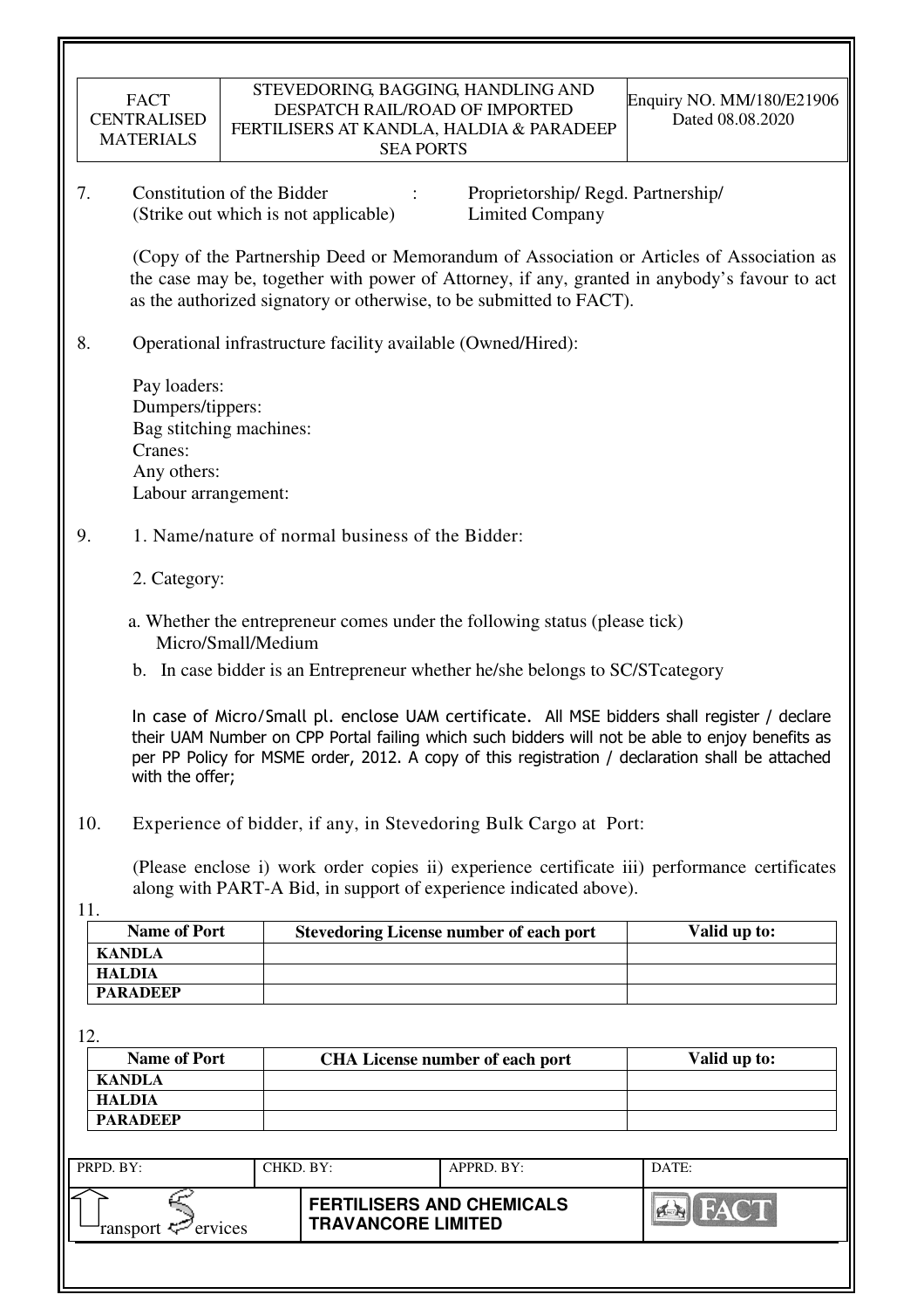#### STEVEDORING, BAGGING, HANDLING AND DESPATCH RAIL/ROAD OF IMPORTED FERTILISERS AT KANDLA, HALDIA & PARADEEP SEA PORTS

Copy of valid Stevedoring License registered with each Port Trust and CHA License to be enclosed along with Part-A Bid. In case the bidder does not have valid CHA License, he may indicate how he will arrange the Customs clearance works for the work as per the Contract.

- 13. Turn- over for the three : 2016-17 2017-18 2018-19 Financial years (in Lakhs)
- 14. PAN Card No: (Attach Photocopy of PAN Card)

# 15 Details of Profit & Loss Account:

(Please enclose copies for the preceding three financial years (duly audited)

| S.No. | Year      | Total revenue receipts<br>(Rs. | Profit / Loss $(Rs.)$ |
|-------|-----------|--------------------------------|-----------------------|
|       | 2016-2017 |                                |                       |
|       | 2017-2018 |                                |                       |
|       | 2018-2019 |                                |                       |

16. Details of Balance Sheet of the bidder/firm for preceding three years, if applicable:

| S.No. | Year (as on) | <b>Total Capital</b><br>(Rs. | Reserves&<br>Surplus $(Rs.)$ | <b>Fixed Assets</b><br>(Rs.) | <b>Current Assets</b><br>(Rs.) |
|-------|--------------|------------------------------|------------------------------|------------------------------|--------------------------------|
|       | 2016-2017    |                              |                              |                              |                                |
|       | 2017-2018    |                              |                              |                              |                                |
|       | 2018-2019    |                              |                              |                              |                                |

 (Please enclose copies of Balance Sheets, duly audited, for the preceding three financial years).

**17. In case the bidder becomes a successful contractor, payment as per terms and conditions of work order will be credited to your bank through National Electronic Fund Transfer or RTGS. Please furnish the following details along with your Banker's authorisation letter,** 

|   | <b>Income Tax PAN No.</b>          |
|---|------------------------------------|
|   | <b>Name of the Bank</b>            |
|   | <b>Address of the Bank Branch</b>  |
|   | <b>City and State</b>              |
|   | <b>IFS Code of the Bank Branch</b> |
|   | <b>Name of the Bank Branch</b>     |
| 7 | <b>Bank Account No.</b>            |
| 8 | <b>Account holders' Name</b>       |
|   | <b>Vendor email address</b>        |

18. GST Registration No:

(GST Registration Certificate to be enclosed).

| PRPD. BY:              | CHKD. BY: |                                                               | APPRD. BY: | DATE:         |
|------------------------|-----------|---------------------------------------------------------------|------------|---------------|
| ransport $\ll$ ervices |           | <b>FERTILISERS AND CHEMICALS</b><br><b>TRAVANCORE LIMITED</b> |            | <b>TEMPER</b> |
|                        |           |                                                               |            |               |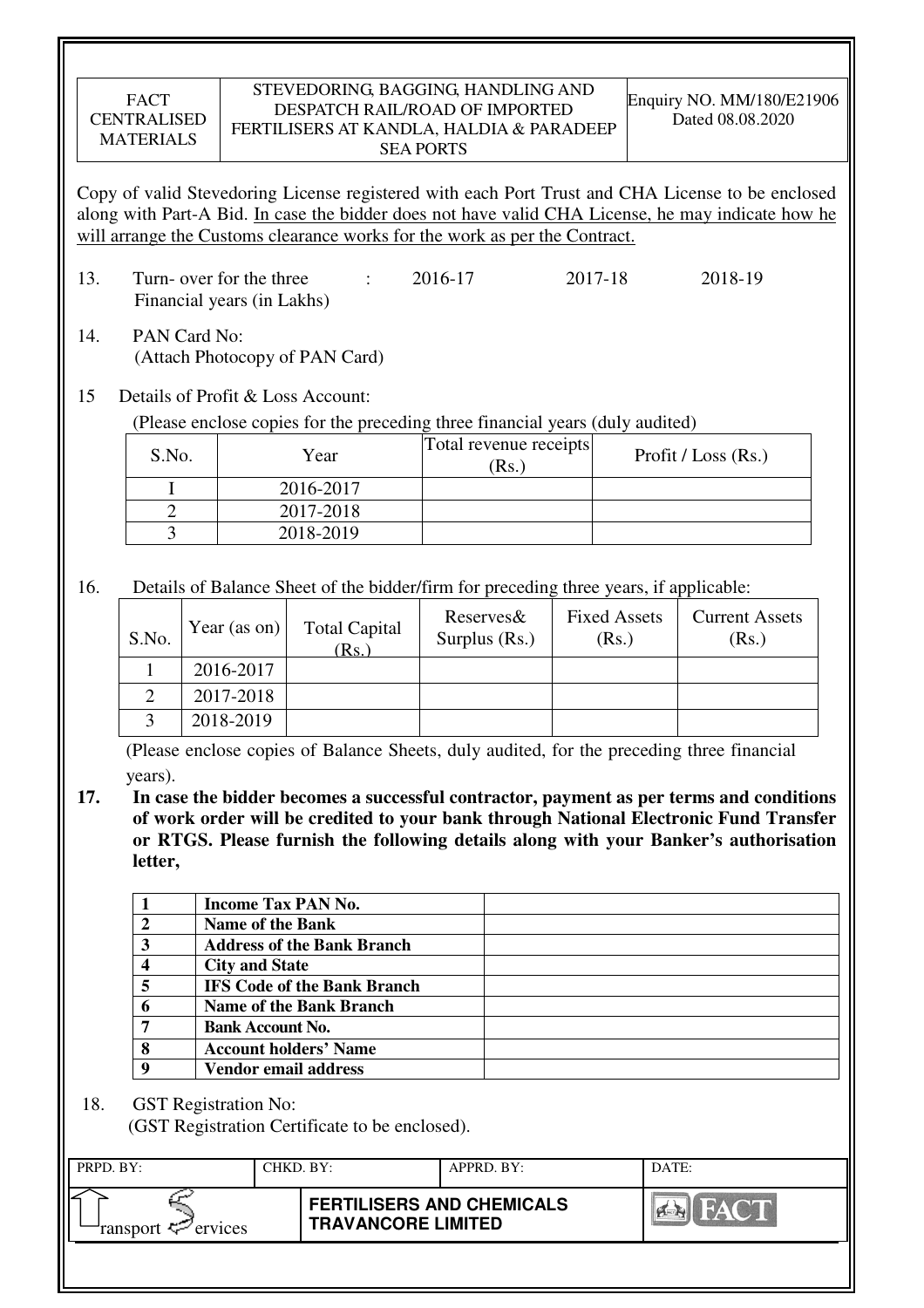| <b>FACT</b><br><b>CENTRALISED</b><br><b>MATERIALS</b> | STEVEDORING, BAGGING, HANDLING AND<br>DESPATCH RAIL/ROAD OF IMPORTED<br>FERTILISERS AT KANDLA, HALDIA & PARADEEP<br><b>SEA PORTS</b> | Enquiry NO. MM/180/E21906<br>Dated 08.08.2020 |
|-------------------------------------------------------|--------------------------------------------------------------------------------------------------------------------------------------|-----------------------------------------------|
| 10                                                    | Details of $FMD: (D_6, 1)$ also for each $Dort$                                                                                      |                                               |

- 19. Details of EMD: **(**Rs. 1 Lakh for each Port**)**  UTR No. /Payment receipt/Challan in original Date:
- 20. Mobilization time required for commencement of work from the date of issue of Letter Of Intent (LOI) or Work Order whichever is earlier, by FACT.  $\ldots$  : Days.
- 21. Please fill the standard discharge rate for each port per PWWD SHEXEIU stands for "Per Weather Working Day Sunday Holiday Exempted Even If Used". Bidders shall guarantee discharge as per the standard discharge rate applicable for bulk fertilisers as per the respective port.

| <b>Name of Port</b> | Standard discharge rate for bulk fertilisers as per the Port. |
|---------------------|---------------------------------------------------------------|
| KANDLA              |                                                               |
| <b>HALDIA</b>       |                                                               |
| <b>PARADEEP</b>     |                                                               |

- 22. Following documents are to be enclosed along with Part-A Bid:
	- 1. Copies of work orders supported by corresponding experience and performance certificate
	- 2. Copies of Audited Balance sheets and Profit & Loss Accounts for the preceding three financial years (2016-2017, 2017-2018, 2018-2019).
	- 3. Copy of "Permanent Account Number" (PAN) Card.
	- 4. Copy of GST Registration certificate.
	- 5. Copy of Partnership Deed/ Articles of Association/ Memorandum of Association/ Bye-laws, Certificate of Registration etc. as applicable).
	- 6. Document indicating Provident Fund Code number.
	- 7. Copy of valid Stevedoring License issued by each Port Trust.
	- 8. Copy of the CHA Licence for each port.

I/We declare that the information given above is true to the best of my/our knowledge.

 I/We have read and understood the Notice Inviting Tender, Instructions to Bidders, Special Terms and Conditions & Standard Terms and Conditions of the enquiry and confirm our acceptance to the same. We also agree to furnish any further data/documents required by FACT as and when asked for. We also guarantee to discharge material as per the standard discharge rate for bulk Fertilisers for the respective port quoted.

In case the validity of the Stevedoring License issued to me/ us by Port Trust is expiring during the tenure of the contract, I/We hereby undertake to renew the said license till the expiry of the contract period/extensions, if any.

> Name of Bidder: Signature of the Bidder:

| Place: |  |
|--------|--|
| Date:  |  |

Office seal:

| PRPD. BY:              | CHKD. BY: |                                                               | APPRD. BY: | DATE:          |
|------------------------|-----------|---------------------------------------------------------------|------------|----------------|
| ransport $\ll$ ervices |           | <b>FERTILISERS AND CHEMICALS</b><br><b>TRAVANCORE LIMITED</b> |            | $\sum_{i=1}^n$ |
|                        |           |                                                               |            |                |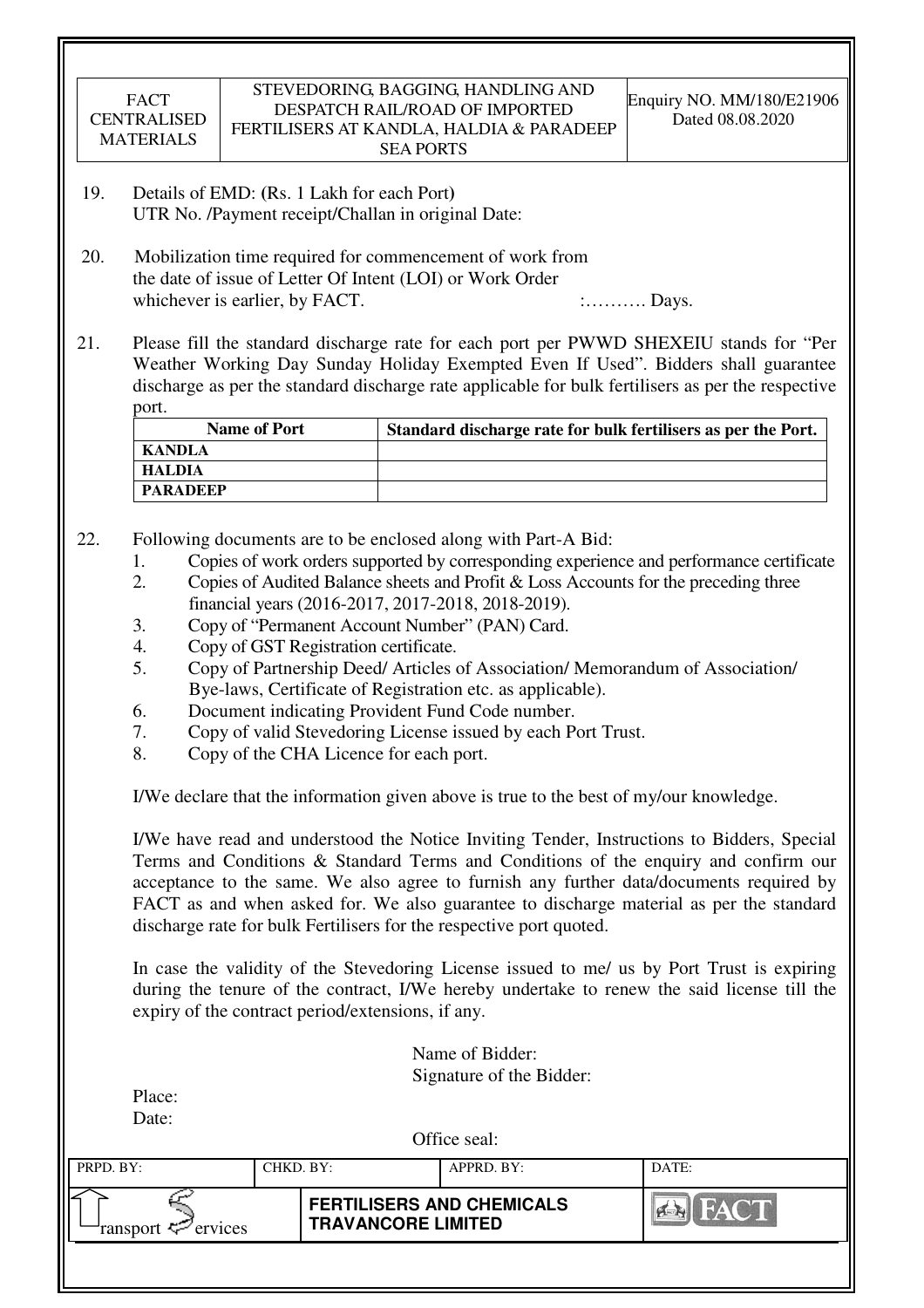#### **ANNEXURE-III**

# **Stevedoring, Bagging, Handling and Despatch Rail/Road of Imported Fertilizers at Kandla, Haldia & Paradeep Sea Ports**

## **Terms and Conditions of Contract**

## **1.0 DEFINITIONS**

- 1.1 FACT shall mean THE FERTILISERS AND CHEMICALS TRAVANCORE LIMITED with Registered office at Udyogamandal, Kochi-683501, its operating Divisions at Udyogamandal (FACT-UC) and at Ambalamedu (FACT-CD) and Marketing offices spread across India (which expression shall repugnant to the context or meaning thereof, include its successors and assigns)
- 1.2 "contractor" shall mean the individual / firm / company, who has been awarded the Work Order (contract) against his/their bid in response to the enquiry issued by FACT and shall include his/their legal representatives heirs, successors and assigns.

## **2.0 PERIOD OF CONTRACT**

2.1 The period of contract commences from the date of issue of Letter Of Intent (LOI) / Work Order, whichever is earlier, and shall be effective (i) for a period of One year thereafter or (ii) till completion of entire work and submission of final report in respect of any vessel sailed prior to or on the last day of the above One year period, whichever is later.

## **3.0 AGREEMENT**

3.1 The contractor shall execute an Agreement with FACT, within 15 days of receipt of the Work Order. The Agreement shall be executed on a stamp paper (of Rs.500) as per the proforma as specified by FACT.

## **4.0 SECURITY DEPOSIT**

- 4.1 The contractor shall furnish an interest free Security Deposit (SD) equivalent to 5% (five percent) of the initial total contract value as given in the Work Order (irrespective of actual quantity of work executed during the contract period), by DD/NEFT/RTGS or by Bank Guarantee issued by a Nationalised / Scheduled Bank as per the Proforma prescribed by FACT before operating the work. (before Placement of Purchase Order by FACT for the Fertiliser Shipment to the particular destination). **Contractors need not to submit the same at the time of issue of Work Order.**
- 4.2 In case the contractor fails to deposit the prescribed Security Deposit or fails to execute the agreement or fails to commence the work within the specified time, the contract issued to him is liable to be terminated and the Earnest Money Deposit (EMD) shall be forfeited and alternative arrangements made at the risk and cost of the contractor. The contractor will also be liable for getting delisted from FACT and will not be eligible to participate in future tender(s) as per FACT's policy in vogue.

| PRPD. BY:              | CHKD. BY: |                                                               | APPRD. BY: | DATE:       |
|------------------------|-----------|---------------------------------------------------------------|------------|-------------|
| ransport $\ll$ ervices |           | <b>FERTILISERS AND CHEMICALS</b><br><b>TRAVANCORE LIMITED</b> |            | <b>FACT</b> |
|                        |           |                                                               |            |             |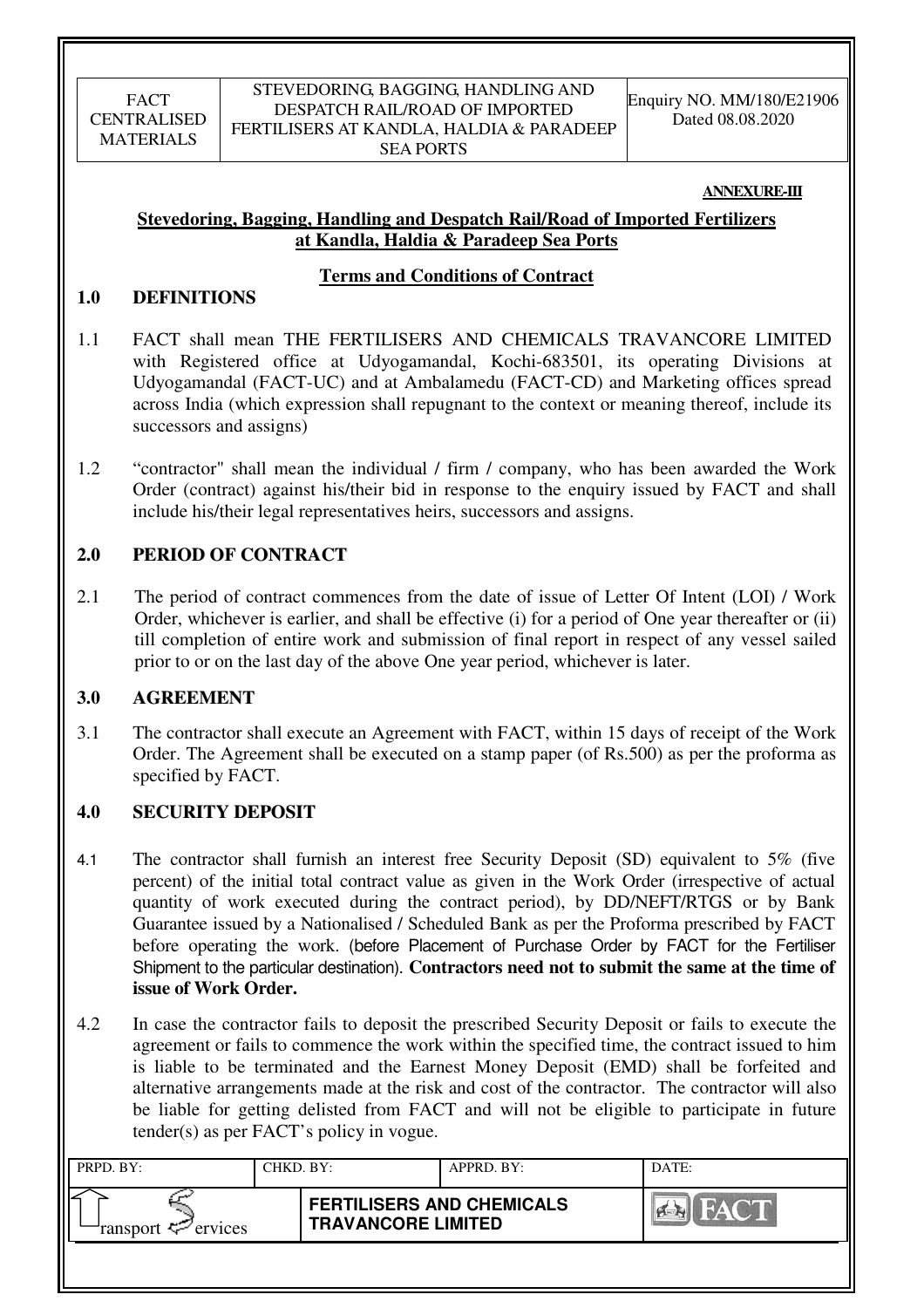#### STEVEDORING, BAGGING, HANDLING AND DESPATCH RAIL/ROAD OF IMPORTED FERTILISERS AT KANDLA, HALDIA & PARADEEP SEA PORTS

4.3 The SD shall remain at the disposal of FACT, as a security for the satisfactory execution and completion of the work in accordance with the terms and conditions of the contract. The SD shall not be released until the work as per the Contract is satisfactorily completed and accepted and final bills paid. In case the contractor fails to make good any amount due from him inter-alia, losses, damages, penalties, dues etc. as may be payable by the contractor, FACT shall be at liberty to deduct/ appropriate such payments from the security deposit without prejudice to FACT's right to claim balance amount from the contractor. Violation(s) of any of the terms and conditions of Contract by the contractor shall entail (i) forfeiture of the SD and (ii) disqualification from further work with FACT without prejudice to FACT's right to avail other remedies.

# **5.0 COMMENCEMENT OF WORK**

5.1 The contractor shall commence the work, if required, immediately on receipt of the Letter of Intent / work order from FACT, whichever is earlier, as the liability to perform the contract will begin immediately on the receipt thereof.

## **6.0 FIRMNESS OF RATES**

6.1 **The rates shall be firm till the complete execution of the contract.** No charge/claim on any account, incidental or otherwise, shall be payable by FACT.

# **7.0 QUANTUM OF WORK:**

## 7.1 **DETAILS ON QUANTUM OF WORK FOR EACH PORT:**

| SI.<br>No.                                                                                                                                                                                                                                                                                                                                                                 |                                  | <b>Description</b>                                                                                                                                                                                                                                                                                                       |              | <b>QTY</b>                                                 |  |  |
|----------------------------------------------------------------------------------------------------------------------------------------------------------------------------------------------------------------------------------------------------------------------------------------------------------------------------------------------------------------------------|----------------------------------|--------------------------------------------------------------------------------------------------------------------------------------------------------------------------------------------------------------------------------------------------------------------------------------------------------------------------|--------------|------------------------------------------------------------|--|--|
|                                                                                                                                                                                                                                                                                                                                                                            | Discharge Rate (MT PWWD SHEXEIU) | As per the standard<br>discharge rate of the<br>respective Port                                                                                                                                                                                                                                                          |              |                                                            |  |  |
|                                                                                                                                                                                                                                                                                                                                                                            | Bagging Rate (MT per day)        |                                                                                                                                                                                                                                                                                                                          |              | 3000 for each Port                                         |  |  |
| $\mathbf{1}$                                                                                                                                                                                                                                                                                                                                                               | Stevedoring-                     | Despatch<br>Rail-<br>by<br>documentation clearance, stevedoring, handling, bagging<br>& standardisation, stacking in godowns, loading on to<br>trucks, unloading from trucks, loading wagons etc. For<br>despatch by Rail etc.as per clause 9.1 of schedule of work<br>and other terms and conditions stipulated herein. | Customs/port | 25000<br>(Twenty five Thousand)<br><b>MT</b> for each Port |  |  |
| $\overline{2}$<br>Despatch<br>Stevedoring-<br>by Road-<br>Customs/port<br>documentation clearance, stevedoring, handling, bagging<br>5000<br>& standardisation, stacking in godowns, loading on to<br>trucks for despatch by Road etc.as per clause 9.2 of<br>(Five Thousand) MT for<br>each Port<br>schedule of work and other terms and conditions stipulated<br>herein. |                                  |                                                                                                                                                                                                                                                                                                                          |              |                                                            |  |  |
| PRPD. BY:                                                                                                                                                                                                                                                                                                                                                                  |                                  | CHKD. BY:                                                                                                                                                                                                                                                                                                                | APPRD. BY:   | DATE:                                                      |  |  |
|                                                                                                                                                                                                                                                                                                                                                                            |                                  |                                                                                                                                                                                                                                                                                                                          |              |                                                            |  |  |
| <b>FERTILISERS AND CHEMICALS</b><br><b>TRAVANCORE LIMITED</b><br>ervices<br>ransport                                                                                                                                                                                                                                                                                       |                                  |                                                                                                                                                                                                                                                                                                                          |              |                                                            |  |  |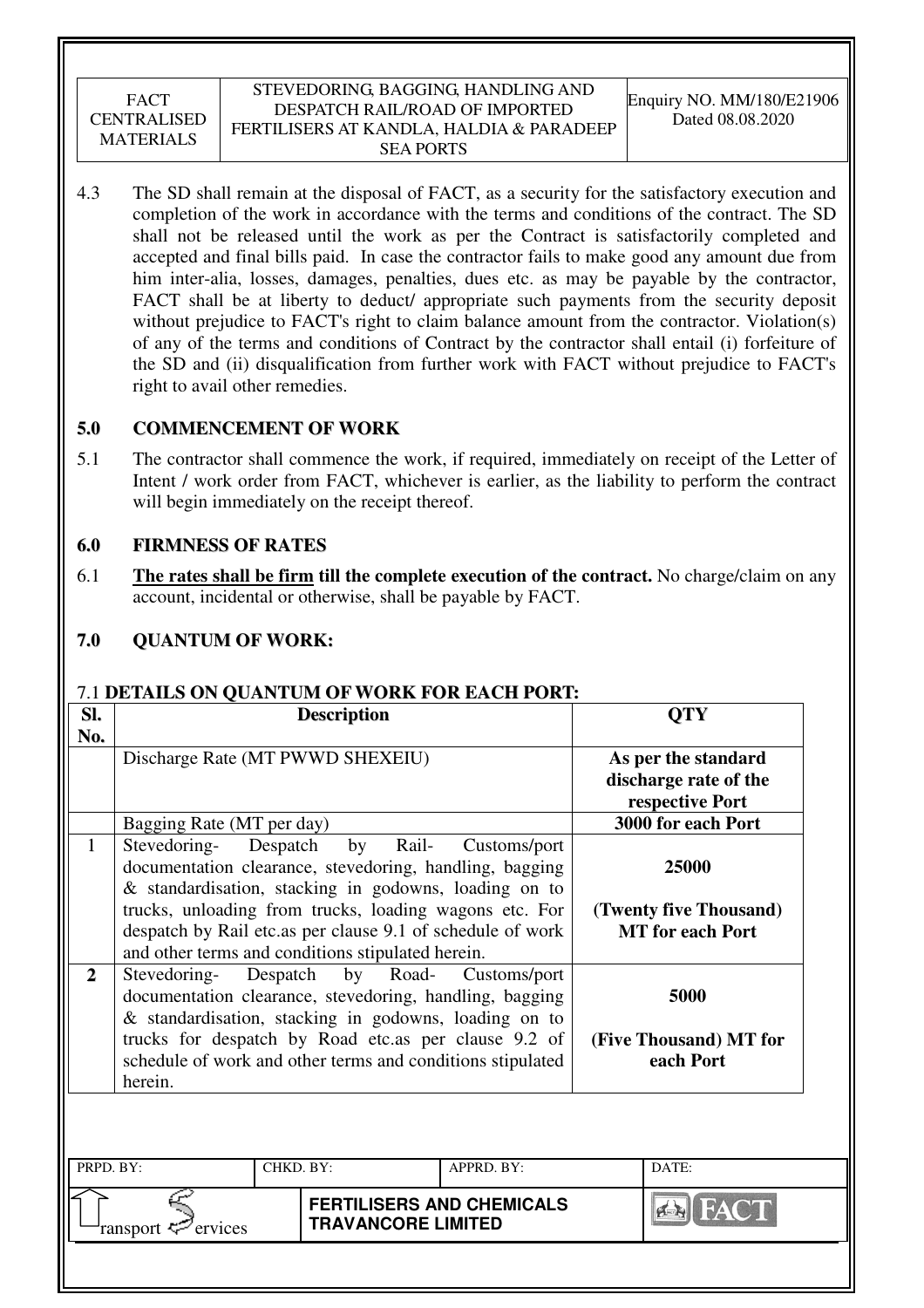| Stencilling of MRP on Bags: Stenciling of MRP/Subsidy     |                          |
|-----------------------------------------------------------|--------------------------|
| details on Bags as per clause 9.3 of Schedule of Work and | 50000 (Fifty Thousand    |
| other terms and conditions stipulated herein.             | bags)                    |
|                                                           | <b>Nos for each Port</b> |

7.2 The estimated quantity for Stevedoring, bagging and handling as above during the contract period of One year will be 30000 MT for each port.

*The average discharge rate from the shipments, which is to be guaranteed by the bidder, shall be not less than as per each port per WWD (Weather Working Day) Bulk for bulk fertilizers viz. MoP, Complexes, AS, Etc.*

 *The Contractor shall ensure bagging/standardization as per requirement of FACT, which may be upto 3000 MT per day for bulk fertilizers viz. MoP, Complexes, AS, Etc.*

7.3 **The quantum of work depends up on various factors like arrival of shipments, Govt. policy, agro-climatic conditions, market requirement, supply plan issued by Government, production at FACT's plants, availability of rake etc. and the quantum indicated in the W.O. is only indicative.** FACT reserves the right to reduce or increase the quantum of work at any time without assigning any reason whatsoever and the contractor shall carry out the work as per actual quantity requirements of FACT at the same rates and terms & conditions as per the W.O. The contractor has no right to claim loss / loss of profit on account of reduction in revenue arising out of variation in quantum of work. In case of operation of work, the rake volume per day minimum required by us is approximately 2700 MT i.e. the quantity required for loading a full rake of 42 wagons.

# **8.0 GST**

8.1 Rates given in the Work Order are exclusive of GST. GST if applicable will be payable extra by FACT as per statutory notification**.** 

# **9.0 SCHEDULE OF WORK & SCOPE OF WORK**

 The work involves all activities related to Customs/ Port clearance, Stevedoring shipments of Bulk fertilisers like Muriate of Potash (MOP), Ammonium Sulphate (AS), Complex Fertilisers such as Di-Ammonium Phosphate (DAP), Ammonium Phosphate Sulphate of various grades etc., arriving at the sea port, subsequent handling of the fertilisers at the Port and transportation to & unloading at Godowns in/near the port, bagging, standardisation and allied works, handling of bagged products, loading on to trucks for onward despatch of fertilisers by road/rail, transportation and loading on to railway wagons for despatch to various destinations as per requirement of FACT, as per the "Schedule of Work"and detailed "Scope of Work" given below:

| PRPD. BY:                     | CHKD. BY: |                                                               | APPRD. BY: | DATE:       |
|-------------------------------|-----------|---------------------------------------------------------------|------------|-------------|
| ransport <sup>2</sup> ervices |           | <b>FERTILISERS AND CHEMICALS</b><br><b>TRAVANCORE LIMITED</b> |            | <b>FACT</b> |
|                               |           |                                                               |            |             |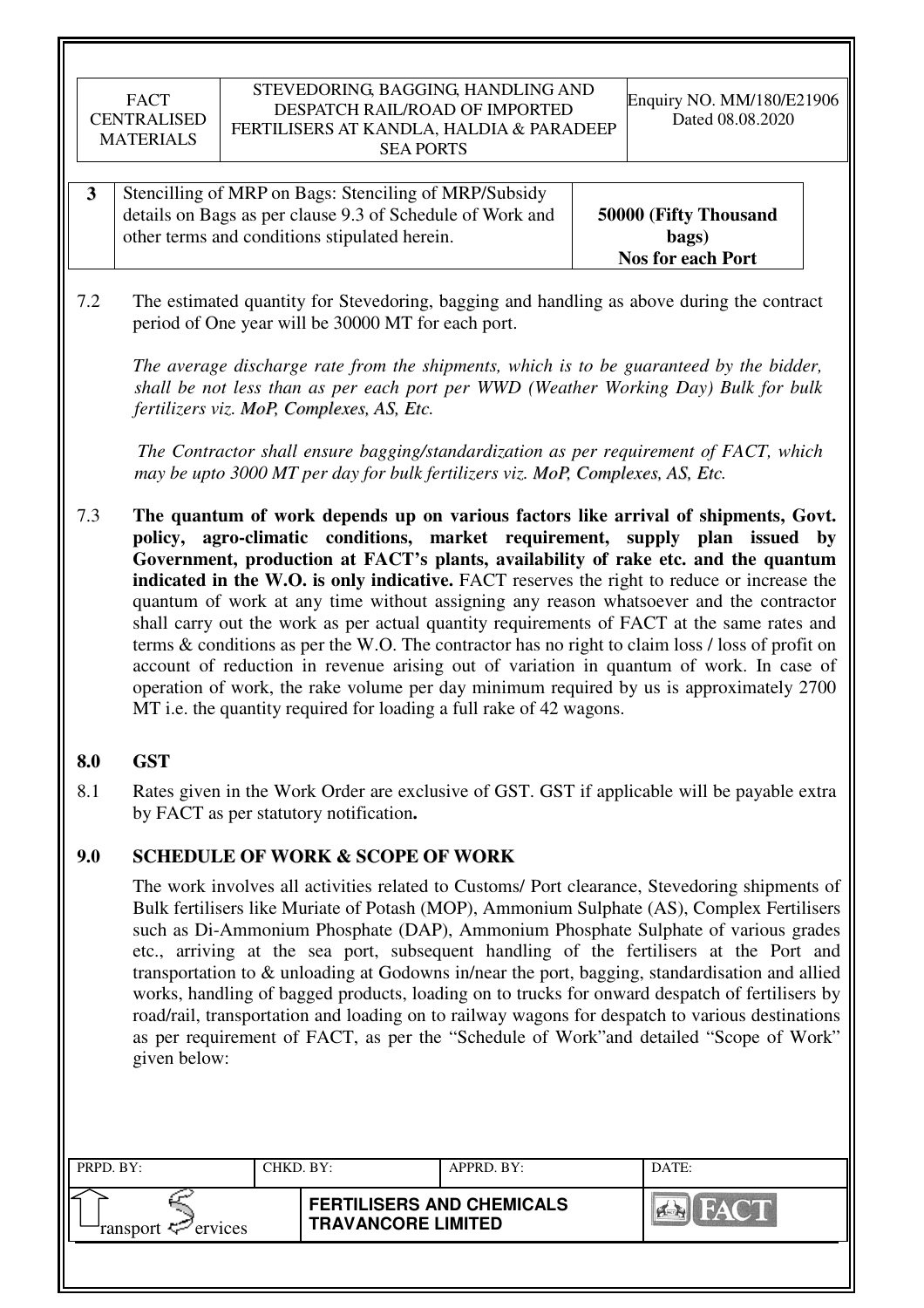## *SCHEDULE OF WORK*

- 9.1 Customs/port documentation & clearance, stevedoring, handling & loading on to tippers, transportation from wharf to godown/s in/near the port, unloading & handling at the godown/s, bagging and standardization, machine stitching of bagged & standardized product, stacking of the same in godown, de-stacking whenever necessary and loading on to lorries, transportation to railway siding, loading on to **rail wagons** and obtaining Railway Receipt (RR) and necessary documentation.
- 9.2 Customs/port documentation & clearance, stevedoring, handling & loading on to tippers, transportation from wharf to godown/s in/near the port, unloading & handling at the godown/s, bagging and standardization, machine stitching of bagged & standardized product, stacking of the same in godown, de-stacking whenever necessary and loading on to lorries & dispatching to various destinations as per FACT's requirement and obtaining **Lorry** Receipt (LR) and necessary documentation.
- 9.3 **Stenciling** of Maximum Retail Price/subsidy details on the bags (filled with 50 kg product or on empty bags) at the godown/s, as per instructions given by the authorised personnel of FACT using stencil plate, brush, paint etc., including tools, equipment, labour etc. provided by the contractor **at his own cost.**

## *SCOPE OF WORK*

- 9.4 The contractor shall mobilize enough labour, tippers, handling equipment, trucks, tools, weighing balance, other equipment etc. required for undertaking the above said work for the quick discharge of the bulk products from the ship, and despatch of bagged products from the godown/s in / near the port as per 'Despatch Instructions' given by FACT.
- 9.5 Normally **seven days** advance notice is given by FACT intimating arrival of vessel at the port. The contractor shall collect from FACT the ship nomination papers / fixture note of shipment / the shipping documents, as applicable. It will be the contractor's responsibility to,
	- a) Arrange and complete all Port related formalities required for receiving the ship in time,
	- b) Arrange to prepare and execute Custom related formalities(viz. Finalization of Bill of Entry),
	- c) Facilitate remittance of Port dues and Custom duties on behalf of FACT in prescribed time as may be necessary for the commencement of discharge from the vessel immediately on arrival. All cargo related mandatory charges such as **wharfage, Dusty cargo charges, Hopper charges** etc., as notified from the Port Trust from time to time will be borne by FACT at actuals against vouchers / documentary evidence obtained from the port. All port dues related to stevedoring activity such as labour levy and **Royalty charges** shall be borne by the contractor. Customs Duty as applicable will be paid by FACT in favour of Customs Department directly. In case direct remittance of the above payments by FACT is not possible for any reason, the contractor shall effect such remittances from their end for and on behalf of FACT based on requisite funds transferred to the Contractor by FACT and furnish documentary evidence from the respective authority for such remittances.
	- d) To ensure clearance of cargo within free time so as to avoid vessel demurrage and to earn despatch money to the maximum extent possible.

| $\alpha$<br>to the mainmann entent poppiole. |           |                                                               |            |       |  |  |
|----------------------------------------------|-----------|---------------------------------------------------------------|------------|-------|--|--|
| PRPD. BY:                                    | CHKD. BY: |                                                               | APPRD. BY: | DATE: |  |  |
| ransport <sup>2</sup> ervices                |           | <b>FERTILISERS AND CHEMICALS</b><br><b>TRAVANCORE LIMITED</b> |            | HAY   |  |  |
|                                              |           |                                                               |            |       |  |  |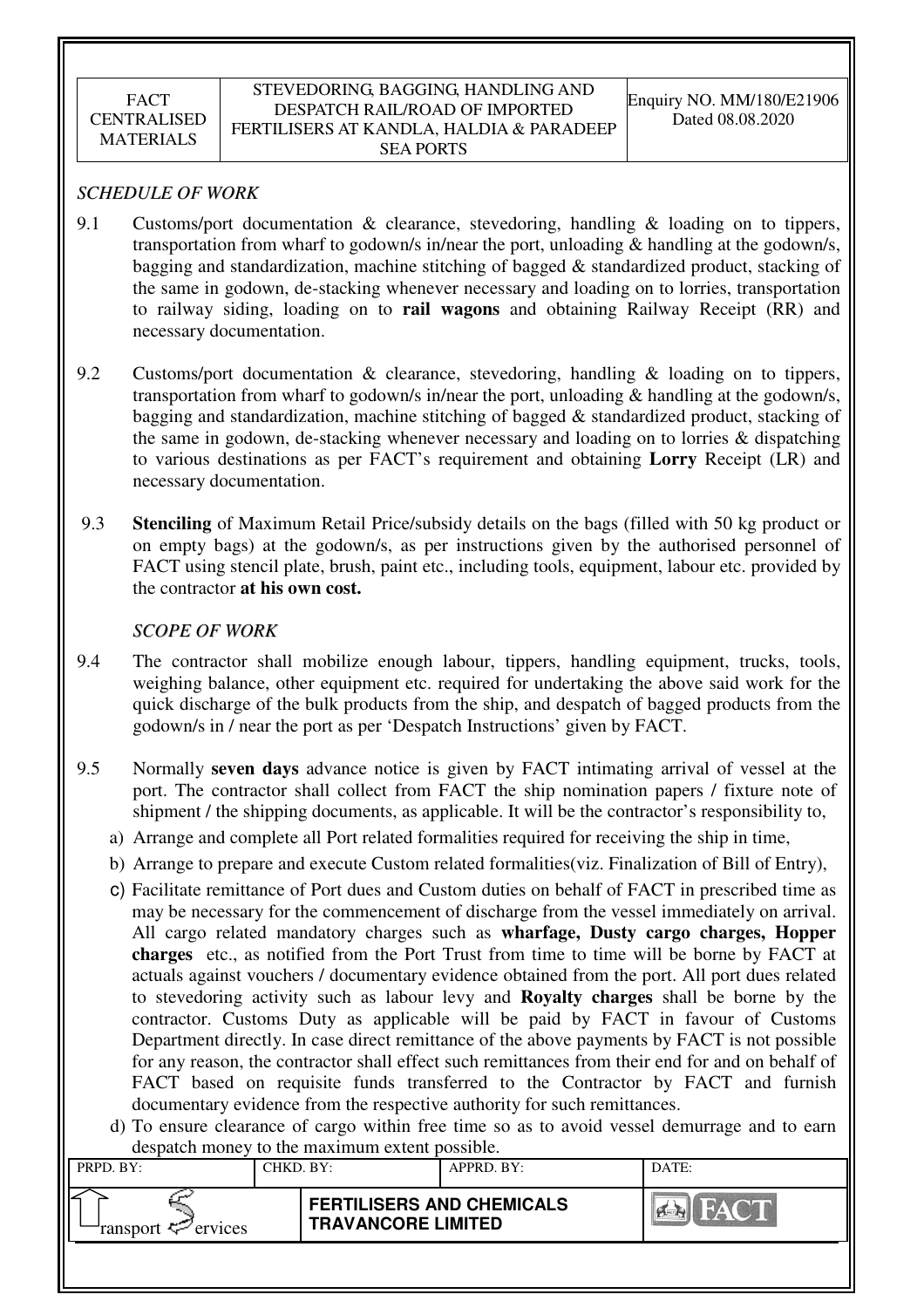#### STEVEDORING, BAGGING, HANDLING AND DESPATCH RAIL/ROAD OF IMPORTED FERTILISERS AT KANDLA, HALDIA & PARADEEP SEA PORTS

- 9.6 The contractor shall liaise with local vessel agents, Master of the vessel, surveyors appointed by FACT, port officials, custom officials, railway officials and other agencies associated with receiving & handling of the ship/bulk cargo/bagged product. The contractor shall keep FACT informed of (i) the ETA / firm arrival schedule / Notice of Readiness (NOR) of the vessel, (ii) berthing prospects of the vessel, (ii) suitable berth location/s (iii) berth allotment by the port etc., for the vessel. The contractor shall attend daily berth meeting at the port from the time the vessel is assigned till the time the entire material is discharged. All required documentation connected with Customs clearance and Port formalities will have to be done by the contractor. Filing of Import General Manifest (IGM), if not filed by Owner's agent, receiving and accepting Notice of Readiness (NOR) etc. shall be in the scope of contractor.
- 9.7 **Execution of bonds:** In case the original shipping documents are not available before the arrival of the ship, the contractor shall get the required indemnity bond prepared in consultation with the vessel agent and FACT. If any other bonds are required to be executed, the contractor will promptly do so. The contractor shall complete all the necessary formalities and take steps so that delivery of the cargo is obtained immediately and discharge is commenced & completed in time. The **cancellation of such bonds** however shall be done by the contractor immediately, but in any case not later than two months from the date of receipt of the original shipping and other documents from FACT, failing which he shall be responsible for all consequences, legal or otherwise.
- 9.8 Immediately on arrival of the vessel within the port limits, the vessel owners' agents will tender the NOR after free-pratique is obtained and Custom entry made. The contractor shall accept the NOR on behalf of FACT in the usual form on working days and during office hours only as per the normal terms and conditions of Charter Party. The time of NOR tendered and accepted, time of commencement and completion of discharge of each shipment shall be intimated to FACT promptly.
- 9.9 Independent surveyors will be appointed by FACT for normal surveys and the contractor shall in co-ordination with the surveyors, ship's agents and FACT-officers arrange for the required surveys at the appropriate time. The contractor shall arrange for hatch / cargo survey on arrival of the vessel. All surveyors' fees will be paid by FACT. The contractor shall also coordinate with the representative of Central Fertiliser Quality Control and Training Institute and/or any other Government Agencies for inspection of the product, drawal of samples, etc. as per the sampling procedures defined in FCO under intimation to FACT. The contractor shall also ensure receipt of quality certificates from the offices concerned and promptly forwarded to FACT.

# *DISCHARGE FROM VESSEL*

9.10 Generally, bulk cargo is to be unloaded to the wharf using shore crane / grab or ship's crane / grab. The contractor shall ensure discharge of the cargo is done in a proper way avoiding over board spillage and loss of cargo. Charges towards use of grabs shall be borne by bidder in case it is not available/damaged in vessel.

| PRPD. BY:                                | CHKD. BY: |                                                               | APPRD. BY: | DATE:             |
|------------------------------------------|-----------|---------------------------------------------------------------|------------|-------------------|
| ransport $\epsilon$ <sup>-</sup> ervices |           | <b>FERTILISERS AND CHEMICALS</b><br><b>TRAVANCORE LIMITED</b> |            | FACT.<br>$\alpha$ |
|                                          |           |                                                               |            |                   |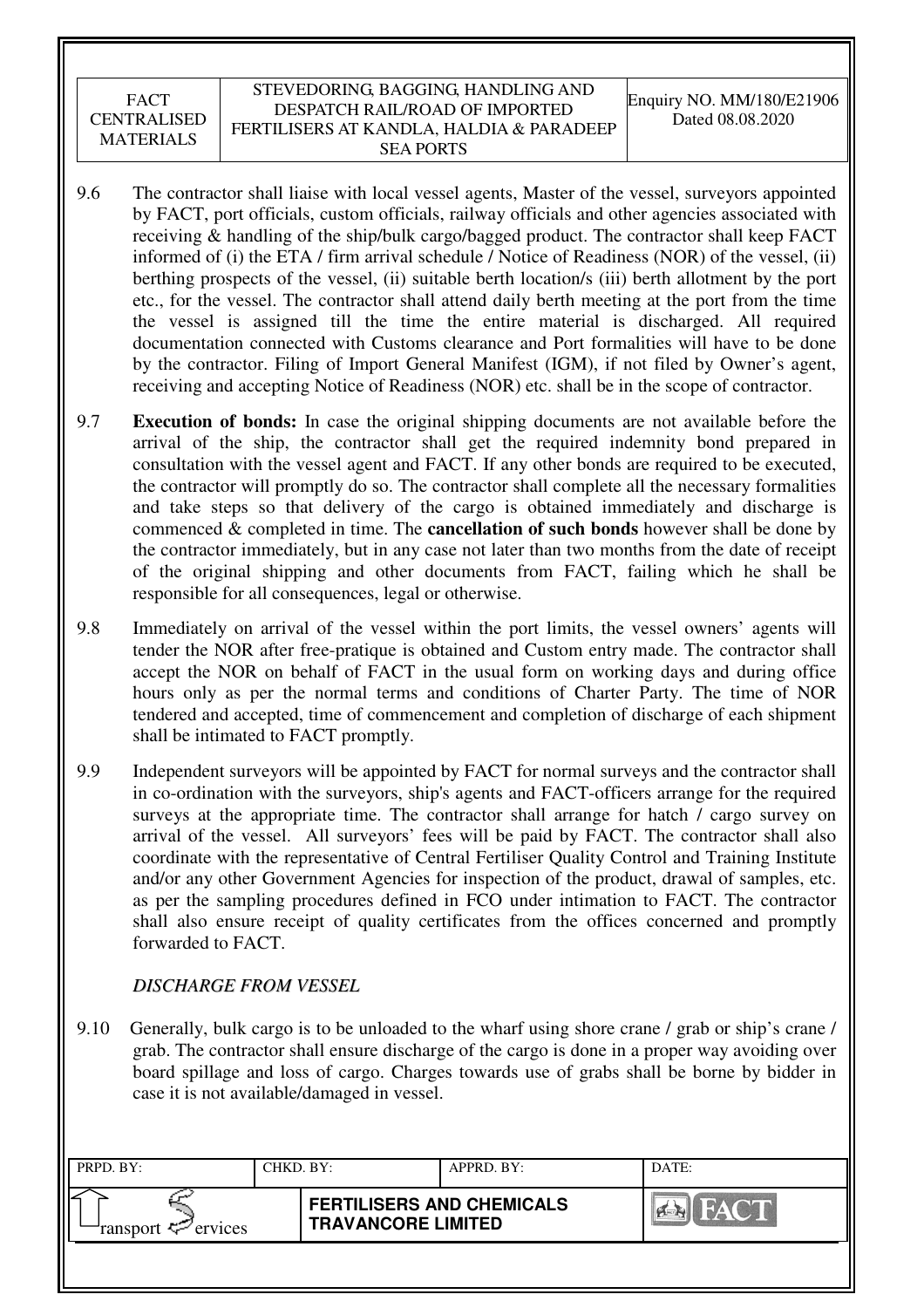#### STEVEDORING, BAGGING, HANDLING AND DESPATCH RAIL/ROAD OF IMPORTED FERTILISERS AT KANDLA, HALDIA & PARADEEP SEA PORTS

9.11 The guaranteed discharge rate and minimum bagging rate for each port product wise shall be as given below. PWWD SHEXEIU stands for "Per Weather Working Day Sunday Holiday Exempted Even If Used".

|                            |              |     |      | Guaranteed discharge rate for bulk As per the standard discharge rate of respective |
|----------------------------|--------------|-----|------|-------------------------------------------------------------------------------------|
| fertilisers for each port. |              |     |      | Ports                                                                               |
| Minimum<br>fertilisers.    | bagging rate | for | bulk | 3000                                                                                |

- a) The contractor shall ensure that the discharge of cargo takes place efficiently and an average discharge rate of not less than the rate mentioned above is maintained. The contractor shall ensure that the discharge is completed and cargo transported to the godown/s in the free time without the incidence of any demurrage claim from the vessel / port. Sufficient number of cranes / grabs / pay loaders / trucks / tippers / dumpers and any other equipment as required shall be deployed to ensure quick discharge from the ship  $\&$  transportation of cargo from the wharf to the godown. If any equipment are to be requisitioned from the Port authorities for the work, the contractor will notify the Port authorities well in advance so that such equipment shall be available for the work without any delay. The contractor will be responsible for the safety and security of such equipment taken from the port. Crane hire charges / Portage and removal fee / vehicle license fees/ charges for weighing machines / measurement fees / /charges for port equipment etc., other than hopper if any, incurred during handling, bagging and loading of cargo, shall be borne by the contractor. During the discharge of cargo, if it is found that use of mechanical equipment viz. excavator etc., inside the shiphold is necessary for loosening the cargo and for maintaining a satisfactory rate of discharge, the contractor shall provide the same at his own cost. Any extra expenditure if incurred by FACT by way of Port Dues, Berth Hire charges, Cargo related charges etc. arising out of extended stay of vessel on account of the contractor not achieving the guaranteed average discharge rate shall be to the contractor's account. Any demurrage or loss of despatch money arising out of lower discharge rate achieved by the contractor than the guaranteed average discharge rate specified herein, will be to the contractor's account.
- 9.12 The contractor shall ensure that daily stevedoring reports are duly prepared incorporating with the details of time used for opening and closing of hatches, rain detentions, time lost due to turning around of vessel or shifting of vessel either due to the instructions by the Port authority or for convenience of the ship owners, or time lost due to malfunctioning of ship's gears or work stoppages due to repairs of ship's gears, time lost due to the malfunctioning of port handling equipment, loss of lay time etc., and countersigned by the Master / Chief Officer, Stevedores on a day-to-day basis and submitted to FACT. Bidders will not be responsible for time loss due to pre berthing delays, port/berth congestion etc., but reasons are to be recorded as detailed above.
- 9.13 The contractor shall maintain all required Registers and documents and shall maintain records on a daily basis of discharge, report on gang, dispatch details by Road/Rail, state wise

| PRPD. BY:              | CHKD. BY: |                                                               | APPRD. BY: | DATE:                   |
|------------------------|-----------|---------------------------------------------------------------|------------|-------------------------|
| ransport $\ll$ ervices |           | <b>FERTILISERS AND CHEMICALS</b><br><b>TRAVANCORE LIMITED</b> |            | <b>FACT</b><br>$\alpha$ |
|                        |           |                                                               |            |                         |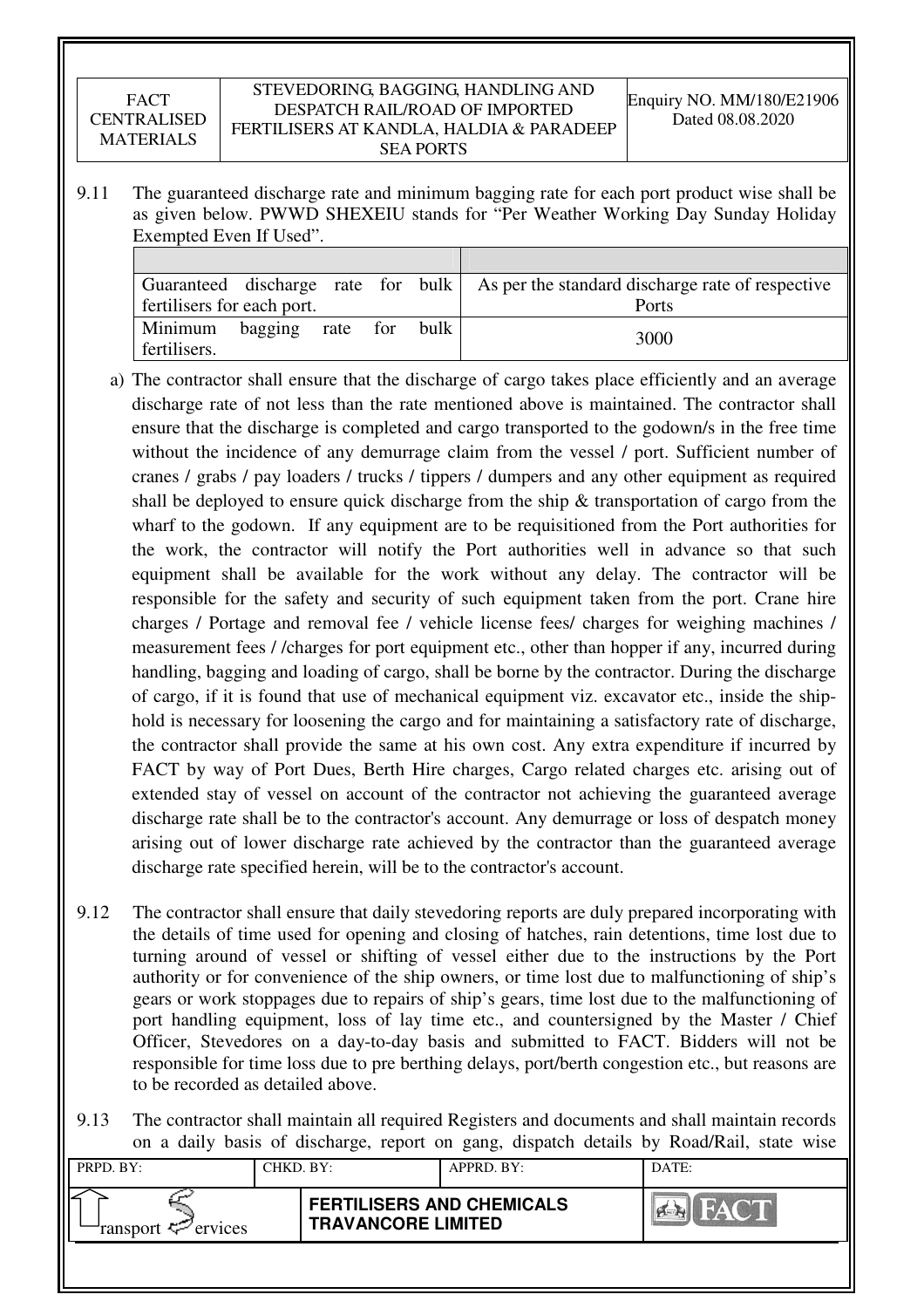#### STEVEDORING, BAGGING, HANDLING AND DESPATCH RAIL/ROAD OF IMPORTED FERTILISERS AT KANDLA, HALDIA & PARADEEP SEA PORTS

despatch, lorry loading permission slip, Material Delivery Advice, Sales tax form, Statement on damages/loss of cargo (to be submitted within 3 days of completion of discharge) etc. The contractor shall send daily by Fax/e-Mail to FACT up-to-date statements in the prescribed form indicating the hatch-wise particulars of the quantity discharged and Balance on Board, stock of bulk products stored godown wise & total, bagged quantity, despatch of bagged products by rail and road, stock of bagged products godown wise & total, details of empty bag receipts & consumed and balance stock etc. as required by FACT.

- 9.14 The contractor shall ensure that the Statement of Facts (SOF) indicating exempted time such as Weather Working Days (WWD), rain hours, charter party holidays etc., shall be signed by all concerned before sailing of the vessel from discharge port. Despatch claim statements, as applicable, shall be furnished within 15 days of sailing of the vessel.
- 9.15 The contractor shall provide all necessary assistance for locating and occupying the godowns preferably with in the port premises. Godowns outside the port premises shall be taken only in case of utmost necessity. Godown rent will be paid by FACT against documentary evidence.
- 9.16 Any extra expenditure if incurred by FACT like Port Dues, berth hire charges, cargo related charges etc. arising out of extended stay of the Vessel on account of the contractor not achieving the minimum guaranteed average discharge rate shall be to the contractor's account.
- 9.17 Any **despatch money** earned by achieving higher discharge rate by the contractor than the guaranteed average discharge rate for a vessel will be shared equally between FACT and the contractor.

# *DISCREPANCY IN THE QUANTITY DELIVERED.*

- 9.18 In case of discrepancy in the Bill of Lading (B/L) quantity and Draft Survey Report (DSR) quantity, it shall be the responsibility of the contractor to bring this fact to the notice of all concerned i.e. (1) Vessel owner / agent, (2) Charterer's agent (3) FACT, (4) Customs, (5) Port authority etc., and lodge necessary claims as applicable and follow up till settlement. In case the quantity of cargo exceeds that stated in Bill of Lading, all necessary Customs and other formalities required with Custom department should be completed immediately and ensure avoiding issue of show-cause memo by Customs authorities and release the cargo for delivery. The contractor shall obtain documents such as short landing certificates, Port Outturn reports, other documents as required and applicable, within the time limit prescribed under the applicable laws / rules and regulations and Charter Parties from time to time so as to enable the contractor to substantiate the claims on behalf of FACT and to obtain compensation from the carriers, Port Trust, Customs and other bodies and agencies and persons.
- 9.19 The contractor shall take care to sweep/clean the godown, wharf, boats etc., prior to handling / storing the product to avoid contamination. The contractor shall collect sweepings of the product spillages of each shipment and delivered duly bagged and standardised ensuring no contamination.

| PRPD. BY:                                | CHKD. BY: |                                                               | APPRD. BY: | DATE: |
|------------------------------------------|-----------|---------------------------------------------------------------|------------|-------|
| ransport $\epsilon$ <sup>-</sup> ervices |           | <b>FERTILISERS AND CHEMICALS</b><br><b>TRAVANCORE LIMITED</b> |            | FACT  |
|                                          |           |                                                               |            |       |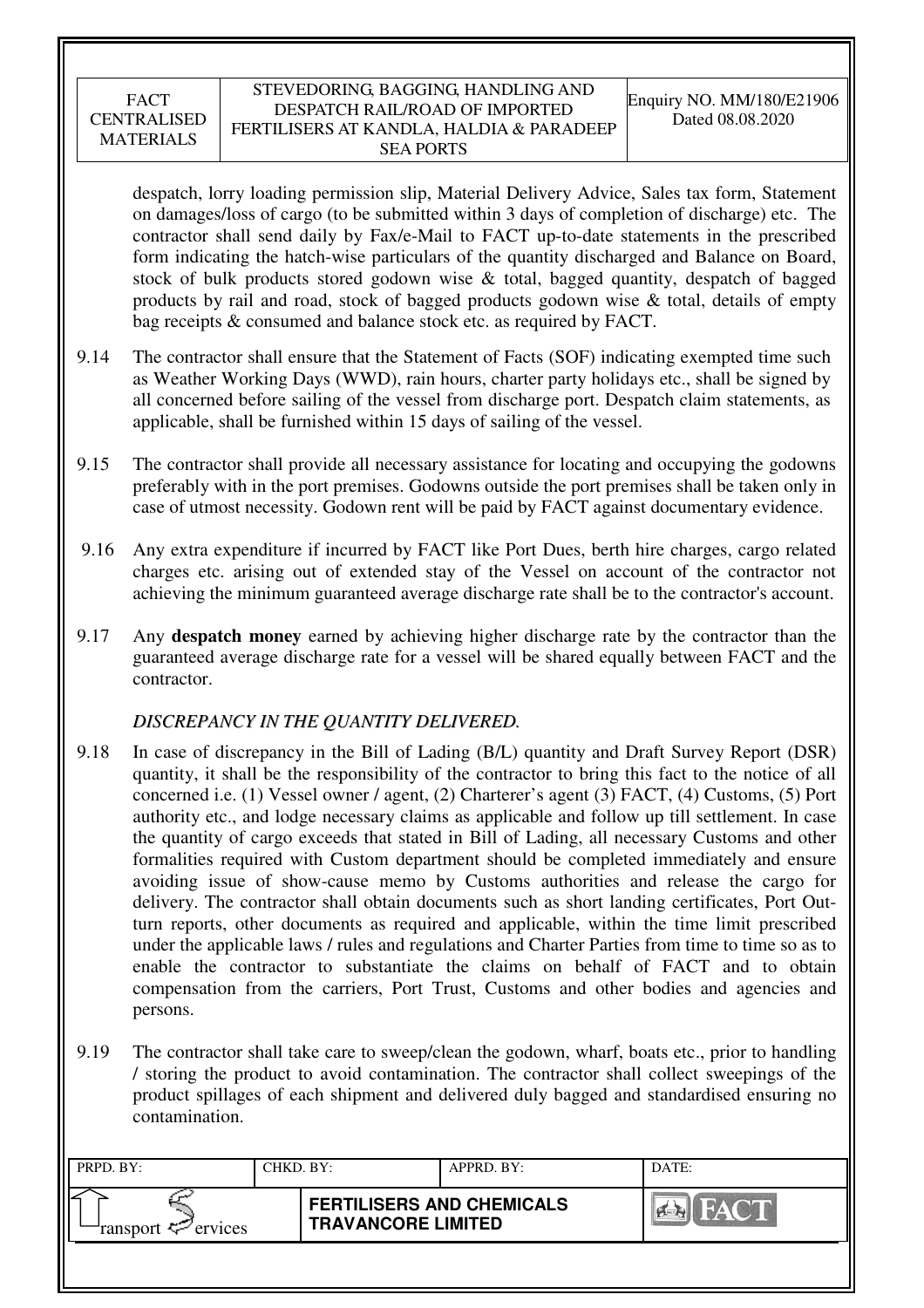- 9.20 FACT may, at its discretion, carry out a physical verification of the cargo stocks and empty bags etc. The contractor shall provide all required assistance for this operation and he will be fully responsible for any variation or discrepancy if found during such verification.
- 9.21 The contractor shall transport the products to the standardization area/godown through leak proof trucks/ tippers/ dumpers. If the material is received in lumps/caked form, the contractor shall make the material "free flowing" at no extra cost to FACT.

## *DAMAGED CARGO ON BOARD:*

9.22 In case any damaged cargo is noticed in the vessel, the same shall be segregated and immediate arrangements shall be made for survey on board the vessel by our surveyor, after giving due notice to the Master of the Vessel and Steamer Agents on behalf of FACT and intimate FACT accordingly. The contractor shall thereafter fully assist Surveyor appointed by FACT in assessing the loss/damage. After survey the damaged cargo shall be discharged, separated and surveyed on shore again. The contractor shall ensure that the discharge and storage of the damaged cargo is done separately to avoid mix up with good cargo. Such survey shall be a joint survey associating the Master / Steamer Agents and the survey reports shall be countersigned by the Master or his representatives.

# *PREPARATION OF STATEMENT OF FACTS:*

- 9.23 After the completion of discharge of a vessel the contractor shall prepare the Statement of Facts (SOF). The SOF shall be duly signed and accepted by the Owners/Agents of the Ship, and Master of the vessel. All necessary remarks, entries etc. pertaining to the vessel handling operations should be made so that interests of FACT are duly protected. Failure to do so will be deemed as negligence on the part of the contractor and the contractor will be held responsible for any loss that FACT may suffer. The SOF along with all necessary documents viz. Stevedoring reports etc. will be submitted to FACT, by the contractor within 15 days after normal completion of discharge. The contractor shall furnish the custom cleared Bill of Entry (Home Consumption copy and Exchange Control copy) and all Customs attested Shipping documents to FACT within fifteen days after normal completion of discharge.
- 9.24 The contractor shall, after the completion of discharge of the vessel, obtain from the Master / Owners of the Ships (1) A "Certificate of completion of discharge" implying that the Discharge has been completed and no cargo is left on board and (2) "No Claim Certificate"indicating there is no claim and if not so, indicating the damages caused to the ship, ship's gear or equipment. It is the responsibility of the contractor to make good the damage, if any caused to the ship, ship's gear or equipment by the contractor/his workmen during the course of the discharge of the cargo.
- 9.25 The contractor shall compile and prepare a draft lay-time sheet, which will be submitted, to FACT, within fifteen days after completion of discharge of the vessel.

| PRPD. BY:                      | CHKD. BY: |                                                               | APPRD. BY: | DATE:              |
|--------------------------------|-----------|---------------------------------------------------------------|------------|--------------------|
| ransport $\mathcal{P}$ ervices |           | <b>FERTILISERS AND CHEMICALS</b><br><b>TRAVANCORE LIMITED</b> |            | FACT<br><b>PER</b> |
|                                |           |                                                               |            |                    |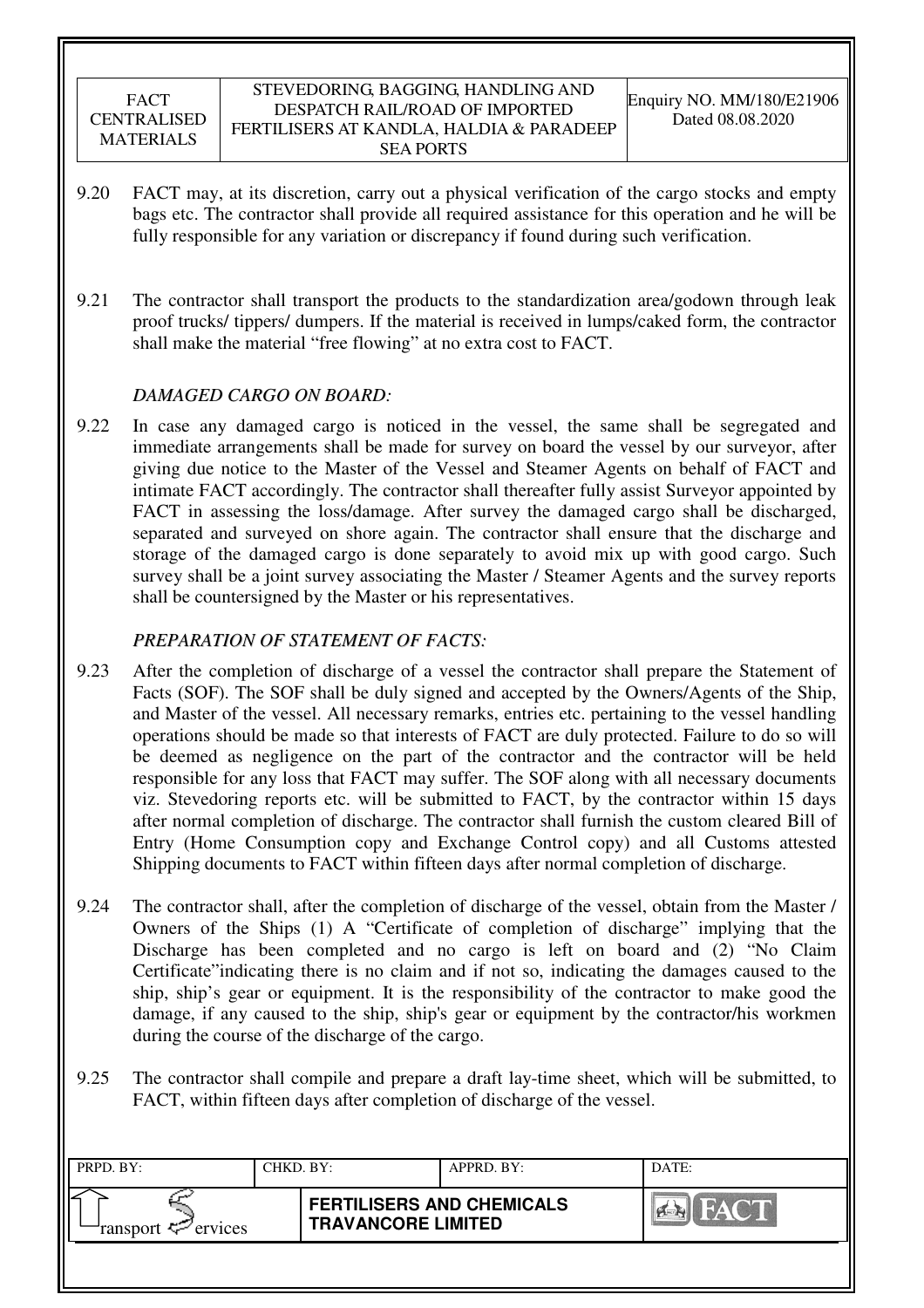#### STEVEDORING, BAGGING, HANDLING AND DESPATCH RAIL/ROAD OF IMPORTED FERTILISERS AT KANDLA, HALDIA & PARADEEP SEA PORTS

9.26 Tarpaulins, if required, should be provided at the unloading point at contractor's cost so as to avoid any wastage / damage of cargo during handling. If any cargo is damaged during stevedoring and handling operations, the same shall be immediately collected and kept separately and instructions shall be sought from FACT officers regarding its bagging / disposal. However, if such damage happens due to negligence/ careless acts on the part of the contractor the cost of the damage shall be to the account of the contractor.

## *BAGGING & STANDARDISATION*

- 9.27 Empty bags required for bagging the products will be despatched to the port by FACT as free issue and the same shall be unloaded and received at the godown/s by the contractor at his cost. The contractor shall be responsible for the safe custody of the empty bags. The contractor shall transport the empty bags to the godowns (& wharf, if required) for bagging as and when required without any extra cost to FACT.
	- a) Weighing and stitching machines shall be arranged by the contractor at his cost for standardization of the cargo in the godowns or in the wharf / open space, as required. Moving the weighing machines, stitching machines etc. within premises of the work shall be carried out at contractor's cost. Operation and routine maintenance of these machines shall also be carried out by contractor at his cost. Adequate number of these equipment shall be mobilized by the contractor to ensure speedy operations in the wharf / godowns. The contractor shall keep all equipment, weighing and stitching machines etc., in good working condition and should have valid statutory certificates as applicable.
	- b) The contractor shall do the bagging of bulk fertilisers and standardising to **50 kg** (net weight) per bag by using scales duly certified by the Department of Legal Metrology. The contractor shall ensure that bulk cargo is bagged on all days (except on the Port / National holidays) as per requirement of FACT. The contractor shall organize the required number of labourers and supervisory staff at the contractor's cost to ensure that bagging is done continuously and proper filling, standardisation, and stitching of bags to meet the required minimum rate of bagging specified for each port productwise in earlier paragraph. The bagging operations should be geared in such a way that the despatch is carried out as per FACT's requirement.
	- c) Standardization shall be deemed to include carrying bags filled with products to weighing machines; opening the mouth of the bags, if required for re-standardisation, by carefully removing the twines without damaging the bags; putting in or taking out required quantity of fertiliser as may be necessary in order to ensure that the net weight is 50 kg and thereafter removing bags from scales; feed them to stitching machines; stitch the standardised bags; taking check weighments at random to ensure accuracy of standardisation; collect stitched bags from the machines and stack them in the godown or load directly into the trucks for despatch. During these operations if bag gets damaged due to cuts, tearing etc. the product shall be rebagged, standardised  $\&$  stitched as described above and such cut  $\&$  torn bags shall be accounted.

| PRPD. BY:                     | CHKD. BY: |                                                               | APPRD. BY: | DATE:                       |
|-------------------------------|-----------|---------------------------------------------------------------|------------|-----------------------------|
| ransport <sup>2</sup> ervices |           | <b>FERTILISERS AND CHEMICALS</b><br><b>TRAVANCORE LIMITED</b> |            | <b>THE TANK OF BUILDING</b> |
|                               |           |                                                               |            |                             |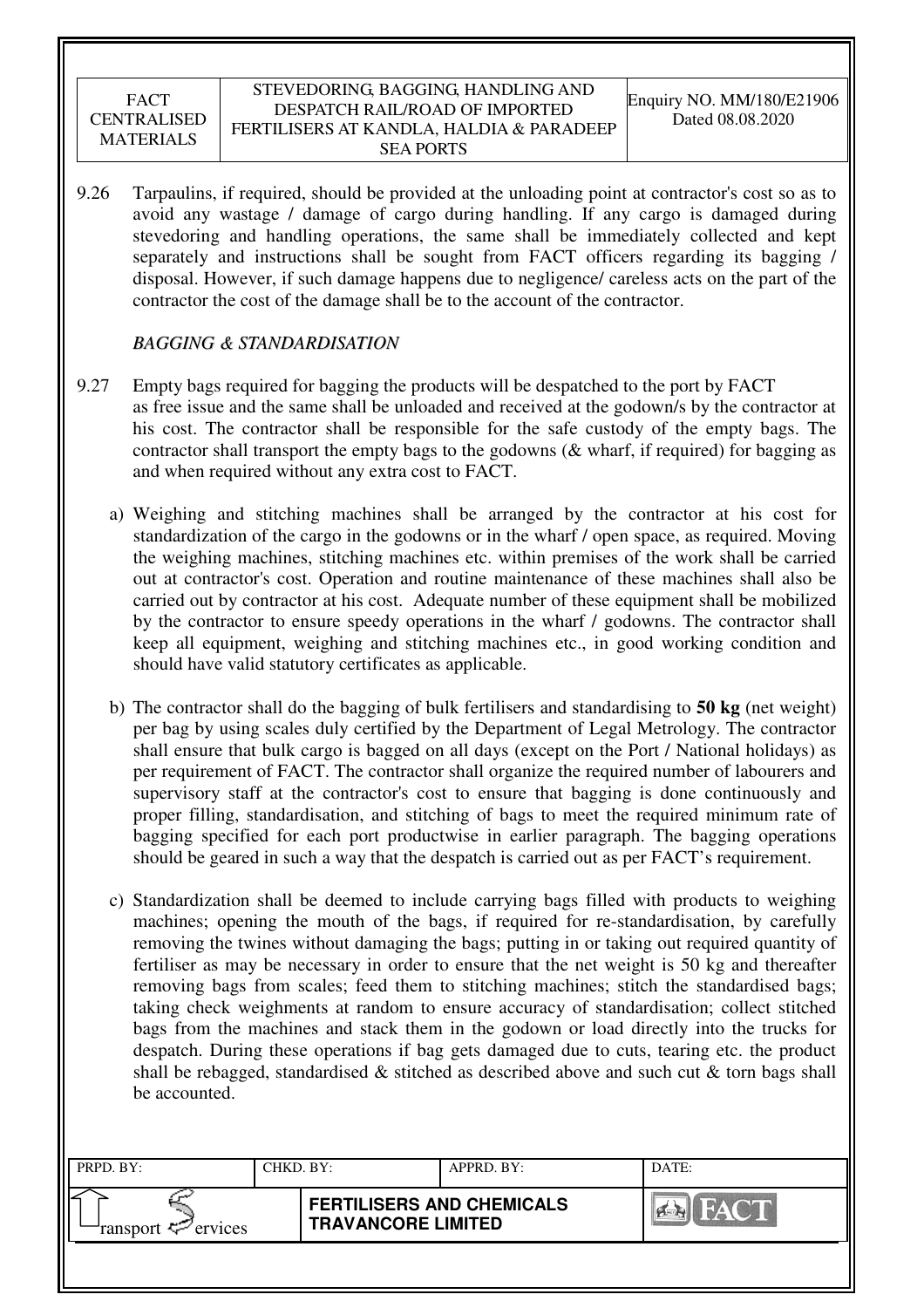#### STEVEDORING, BAGGING, HANDLING AND DESPATCH RAIL/ROAD OF IMPORTED FERTILISERS AT KANDLA, HALDIA & PARADEEP SEA PORTS

- d) Packed and standardised bags should be duly machine stitched with good quality thread (to be supplied by contractor at his cost) conforming to the following specification: DT-2-2 Ply Rayon cord 1650/2 denier of H3 grade 7/7 TPI or equivalent quality in Rayon**.** Stitching machines and power generator, if required, to operate the same at wharf /godowns are to be provided by the contractor. They should also ensure that **NO HOOKS ARE USED ON THE BAGS** during handling.
- e) The standardised and stitched bags shall be test weighed on random basis in the presence of FACT's officers/ surveyors / representatives and if any variation in weight is observed, the contractor shall re-standardize the lot concerned at his own cost. During the course of standardization, check weighment shall be done periodically so as to verify the accuracy of the standardization. Standardization shall be done accurately and no chance should be given by the contractor for complaints of variation, in weight. FACT or its representative(s) / surveyor reserve the right to inspect the bagging and standardisation process at any time and the contractor shall facilitate the same. If a batch is found to weigh differently from the standard prescribed (i.e) 50kg net per bag on inspection by contractor's supervisor or FACT's representative(s) / surveyor, the whole batch shall be re-weighed and re-standardized as necessary without any extra cost to FACT. Lorry loads shall be weighed at random if required by FACT at weigh bridges situated in and around port premises for cross checking the correctness of standardisation by comparing the calculated gross weight of bags based on the number of bags loaded in the trucks. If the weighment shows presence of non-standard bags in the truck load, all the individual bags in the truck shall be re-weighed and re-standardised as necessary without any extra cost to FACT.
- f) The contractor shall account for the bags received from FACT and utilized by him. The permissible limit of five (5) bags per Thousand (1000) bags used is normally allowed towards cuts and tears while conducting the bagging operations.
- g) FACT reserves the right to recover from the contractor, the value of unaccounted bags and bags damaged over and above the normal permissible limit given above at the rate of Rs. 30/ per bag.
- 9.28 Bagging and standardization operations and release for transporting to various stations shall be done at the Wharf / Godowns as and when required. The contractor will be responsible for safe custody of stocks until they are despatched to destination as per "Despatch Instructions" given by FACT.
	- a) A daily report about the quantity standardized and balance to be standardized is to be maintained. A proper record of the deliveries made and those transported to godowns should be maintained.
	- b) Bagging and standardisation shall be carried out as per laid down specifications and standards. In case of any complaints or non-compliance of statutes related to the work undertaken by the contractor, and/or any penalty levied by the department concerned the contractor shall be liable for rectification of the non-compliance at no extra cost to FACT and

| PRPD. BY:                 | CHKD. BY: |                                                               | APPRD. BY: | DATE:                     |
|---------------------------|-----------|---------------------------------------------------------------|------------|---------------------------|
| ransport $\sharp$ ervices |           | <b>FERTILISERS AND CHEMICALS</b><br><b>TRAVANCORE LIMITED</b> |            | HA C'IN<br>$\sum_{i=1}^n$ |
|                           |           |                                                               |            |                           |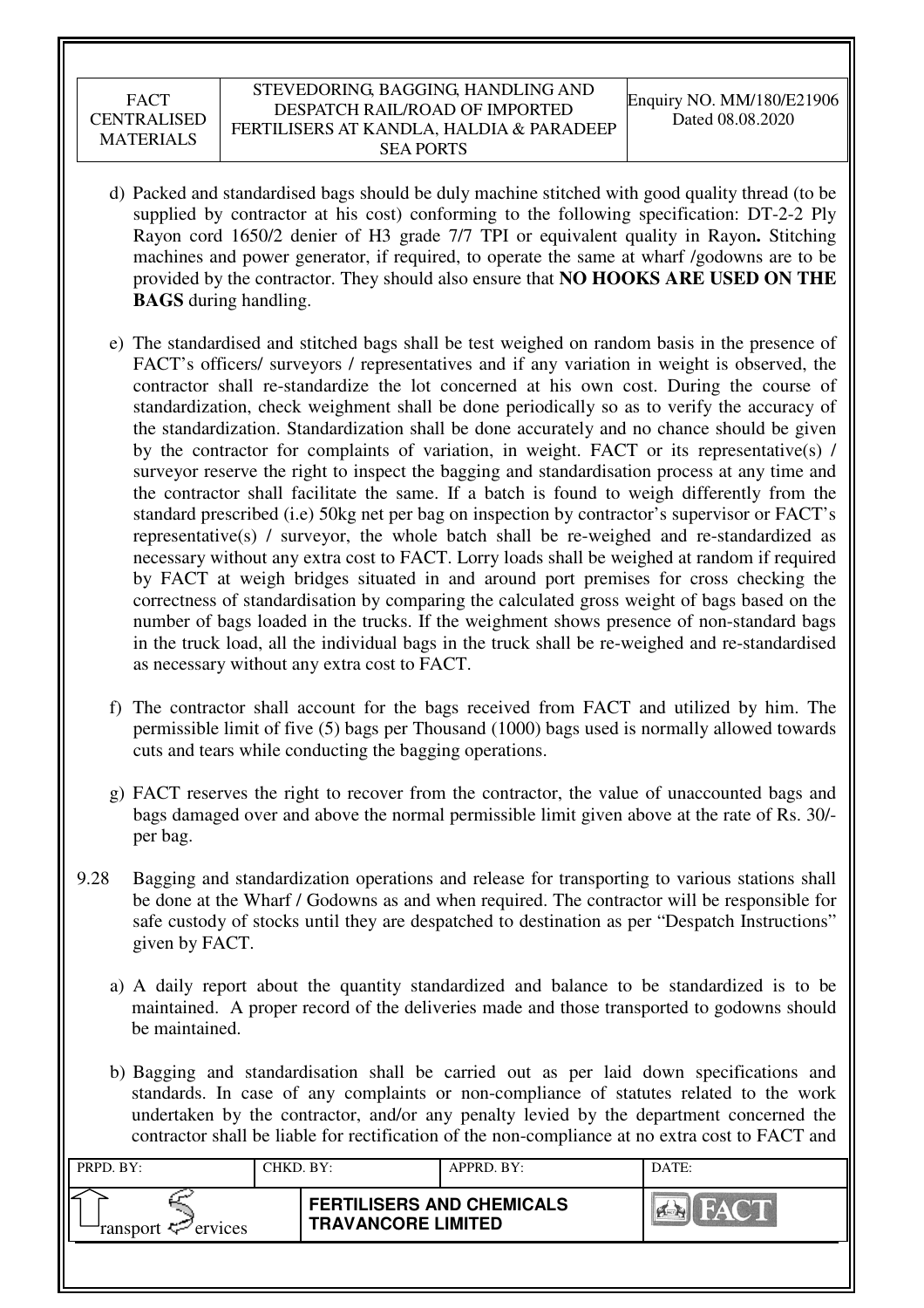#### STEVEDORING, BAGGING, HANDLING AND DESPATCH RAIL/ROAD OF IMPORTED FERTILISERS AT KANDLA, HALDIA & PARADEEP SEA PORTS

shall bear all penalties, extra expenses etc. pursuant to such acts of non-compliance. In case the contractor fails to comply with the above and FACT is required to incur any expense on that account, such expenses shall be recovered from contractor. *LOADING INTO TRUCKS IN GODOWNS:* 

9.29 The standardized material is to be either stacked in the godown or loaded into trucks directly. Proper accounting of the above operation must be separately maintained. Tally / Supervision charges on this account will be borne by the contractor.

# *WAGON LOADING:*

- 9.30 Sufficient number of trucks should be provided for transport of standardised bags to the godowns and Rail heads, as required.
	- a)The contractor shall place indents in accordance with FACT's despatch instructions. Statutory Railway charges if any charged by railways shall be borne by FACT. The contractor shall follow up with the Railway authorities concerned for allotment of rakes as per indents placed. In case of any delay / difficulty in allotment, FACT shall be promptly kept informed of the same. The wagons, when allotted and placed, shall be inspected for fitness and cleaned, if required, prior to loading. Loading of wagons shall commence without loss of time. Adequate labour shall be deployed for the work to complete the loading within the free time allowed by the railways avoiding incidence of any demurrage. In case loading is delayed on account of the contractor, beyond the permissible free-time allowed by railways from time to time, the demurrage, if any payable to the railways shall be borne by the contractor. The contractor shall ensure that hooks are not used on the bags while handling the bags during the operation.
	- b)Contractor shall be responsible for loading correct number of bags in to the wagons/rake and the quantity shown in the RR based on the number of bags loaded in the wagons/rake. The contractor shall depute his representative(s) to the rail head at the destination to witness unloading and counting of bags in each wagon/rake and satisfy himself the quantity of receipt at the rail head at the destination. On the joint rake handling report, signature of Agent (at the destination) authorized by FACT will be accepted in the absence of any FACT official, to sign the report on behalf of FACT. Variation in RR quantity vis-a-vis the quantity unloaded shall be reconciled for all rail consignments for each shipment separately. Net shortage (total shortage less total excess as per RRs vis-a-vis receipts at destination rail heads), if any, for each shipment will be considered for the computation of handling loss. Any idle freight or penalty for excess loading charged by Railways at despatching station or destination station consequent to wagons not being loaded to full capacity or exceeding the permitted capacity for reasons attributable to the contractor shall be recovered from the contractor.
	- c)After the loading is completed, Forwarding note shall be submitted to the Station Master / Goods Clerk in compliance with the extant rules of railways.

d)Railway freight amount will be paid by FACT to the Railways directly wherever possible. Whenever it is not possible, the contractor shall make payment of freight to railways for and on behalf of FACT from the funds provided by FACT to the contractor for that purpose. Contractor shall obtain and scrutinize the Railway Receipts (RR) to ensure that they are

| PRPD. BY:              | CHKD. BY: |                                                               | APPRD. BY: | DATE: |
|------------------------|-----------|---------------------------------------------------------------|------------|-------|
| ransport $\ll$ ervices |           | <b>FERTILISERS AND CHEMICALS</b><br><b>TRAVANCORE LIMITED</b> |            | EVA.  |
|                        |           |                                                               |            |       |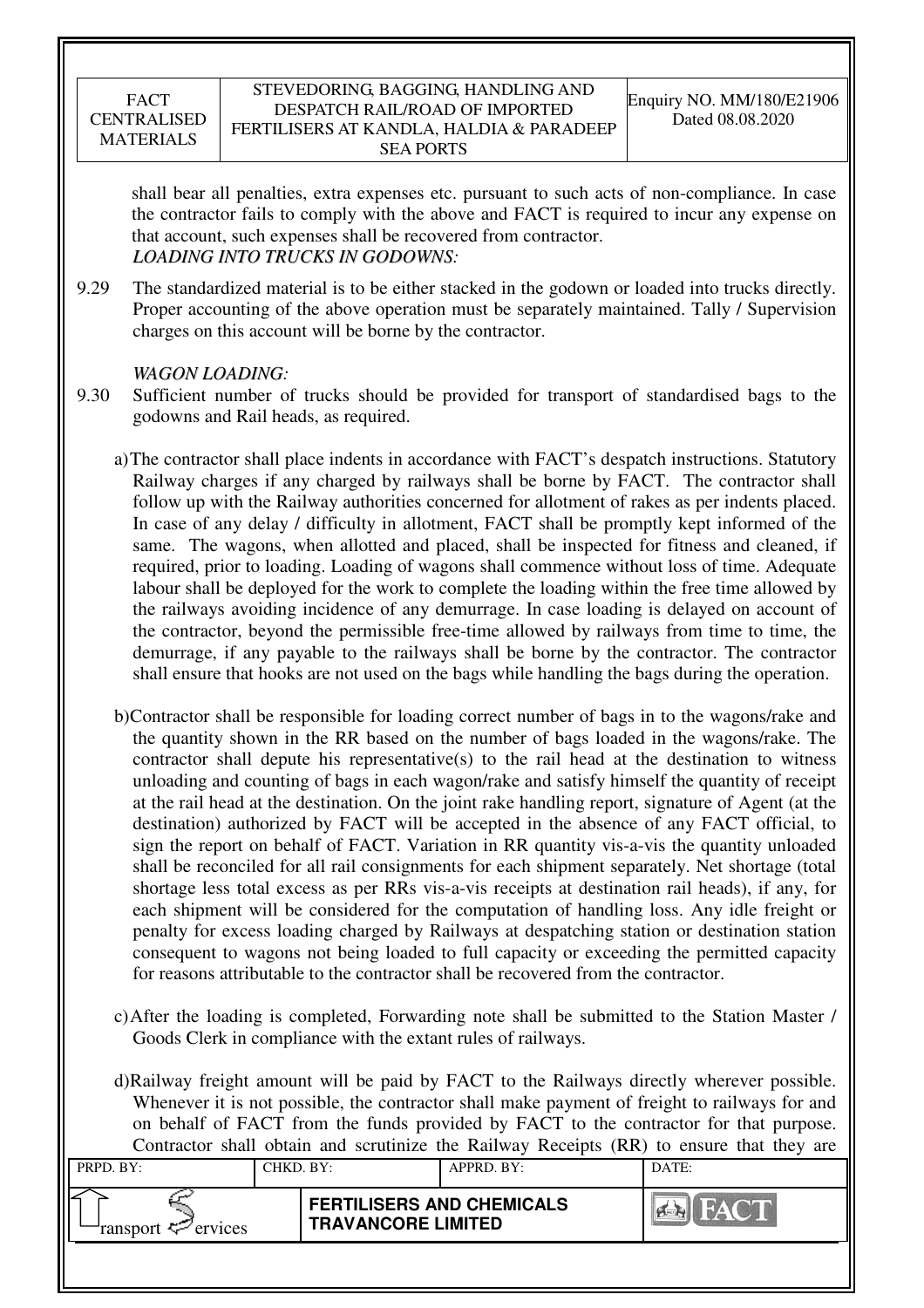#### STEVEDORING, BAGGING, HANDLING AND DESPATCH RAIL/ROAD OF IMPORTED FERTILISERS AT KANDLA, HALDIA & PARADEEP SEA PORTS

correctly made and there is no discrepancy of any nature. The contractor shall arrange to send the original RRs immediately to FACT's office/representative at the destination for arranging clearance of rake at the destination. In case the clearance of rake is delayed due to delay in receipt of the RR by FACT and demurrage, if any, payable to railways at the destination, the same shall be to the account of the contractor. The contractor shall also furnish by FAX / email a statement giving all particulars of despatch along with copy of the RRs immediately.

- e)If wagons are to be unloaded at the request of Railways, the contractor shall arrange the unloading of the wagons so requested and subsequent re-loading of the wagons provided by railways and the expenses shall be borne by the contractor, if such unloading  $\&$  reloading has been caused due to reasons attributable to the contractor. If the charges are to be borne by railways necessary claim may be put up to railways by the contractor for and behalf of FACT and the contractor shall be reimbursed the amount paid by railways as and when received from railways.
- 9.31 Road despatches / deliveries shall be effected by the contractor strictly as per "Despatch Instructions" issued by FACT and necessary documents including serially numbered Material Delivery Advice (MDA) shall be issued by the contractor on behalf of FACT. The contractor shall ensure receipt of acknowledgements on MDAs for all deliveries effected by him.
- 9.32 In all cases of movement by road or rail, necessary documentation should be prepared, receipts at delivery point obtained in accordance with the instructions given by FACT from time to time.

# **10. HANDLING LOSS:**

- a) The contractor shall ensure that the handling losses, if any, do not exceed **0.1%** (zero point one percent) of the Bill of Lading (B/L) quantity or DSR (Draft Survey Report) quantity, whichever is lesser, for each Vessel. Handling losses will mean difference between (i) the least of the B/L quantity and DSR quantity and (ii) the actual quantity received which is described as follows. The actual quantity received shall be reckoned based on (i) the quantity bagged including despatched **plus** (ii) quantity of sweepings / damaged (during stevedoring, handling, rake loading etc.) Sweeping/ damaged quantity would be considered on weighment basis. The handling losses will also include short receipt at the rail head destination duly certified by FACT officials, in terms of number of bags where the material is despatched by Rail.
- b).In case handling losses, determined as above, exceed the limit as stated above for each vessel, FACT shall recover, (i) the cost of the shortages in excess of the said limit from the dues/bills of the contractor at 150% of the value (MRP plus Govt. Subsidy) of product as applicable and (ii) the value of work executed to the extent of such shortage exceeding the said limit.
- c) Excess quantity, if any received over the quantity as per BL/DSR shall be exclusively to FACT's account.

| PRPD. BY:                                | CHKD. BY: |                                                               | APPRD. BY: | DATE: |
|------------------------------------------|-----------|---------------------------------------------------------------|------------|-------|
| ransport $\epsilon$ <sup>-</sup> ervices |           | <b>FERTILISERS AND CHEMICALS</b><br><b>TRAVANCORE LIMITED</b> |            | FACT  |
|                                          |           |                                                               |            |       |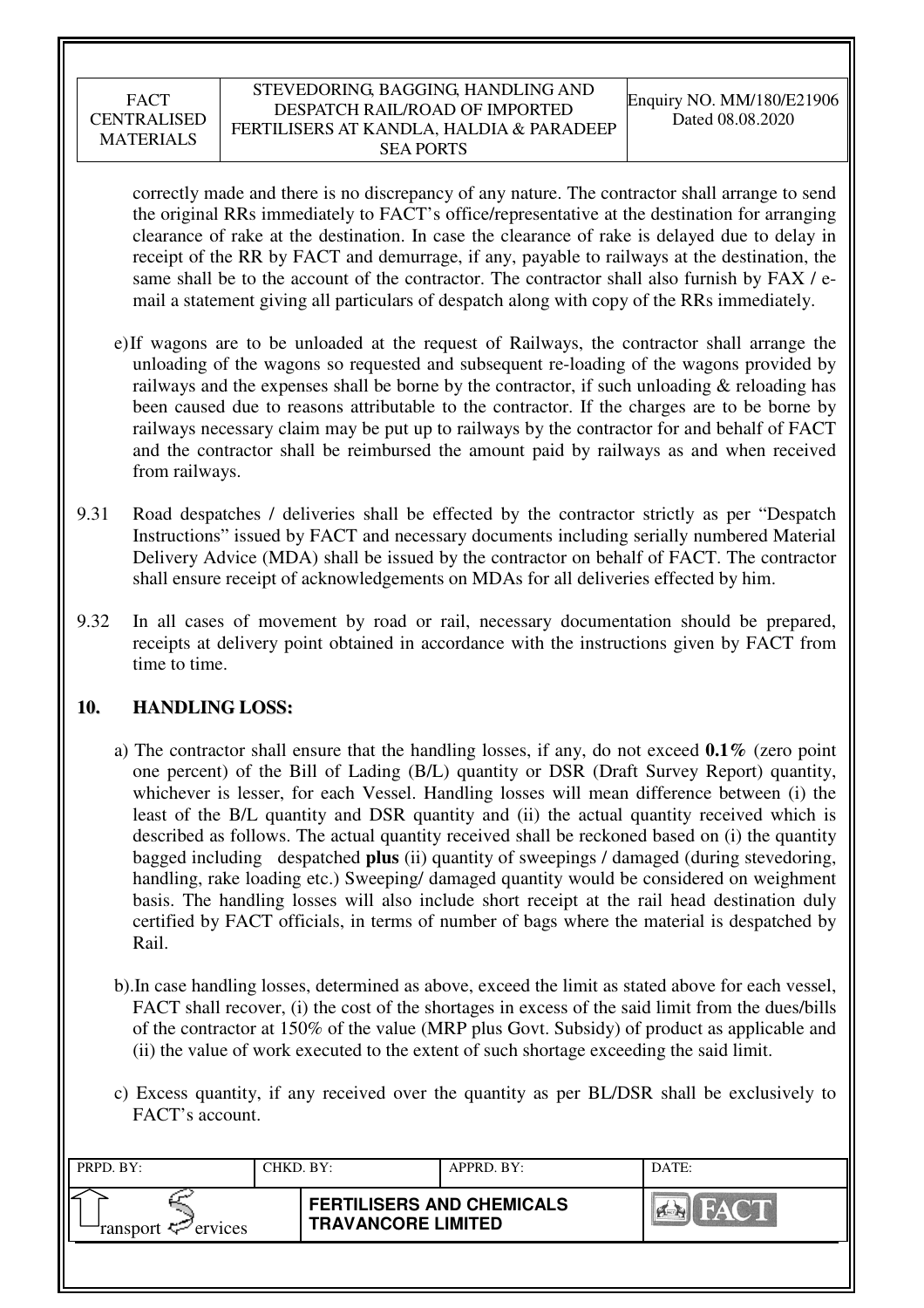- d) In the event of bunching of vessels carrying same cargo, including up to completion of standardization, shortage will be assessed on a combined basis for those vessels, for the purpose of calculating handling loss.
- **11.** The contractor is expected to work on all days including holidays and on all required shifts as directed by FACT. Work on board the vessel and on shore shall be round the clock. Bagging, standardisation, handling, rake /lorry loading shall be done during all days except port / national holidays. However in case of exigencies as decided & intimated by FACT the contractor shall arrange the works on port / national holidays too.
- **12.** Hooks shall not be used on bags during loading/handling /unloading operation.
- **13.** The contractor shall take proper care of bulk/bagged fertilisers and packing materials and provide Tarpaulins at all operational points to avoid damage /loss to the material.
- **14**. The contractor shall ensure that no slack or torn bag is delivered either to the road transporters or to the consignees or loaded into rail wagons. Such slack or torn bags shall be mended by the contractor before such despatch.
- **15.** The contractor shall be responsible, while goods are in his custody i.e. from the time the material is discharged from the vessel till the same is despatched, for safety, security and any deterioration due to contamination, water ingress etc. and losses of the products/materials, during various operations including handling, shifting, bagging, loading, transport, unloading etc. The contractor shall be vigilant and ensure that spillage or any losses during stevedoring operations at the Port are minimal.
- **16.** The contractor shall not have any right or lien on the cargo, packing materials and other properties entrusted to him by FACT during handling operations.
- **17.** The contractor shall provide assistance whenever FACT appointed surveyor carries out survey and / or supervision work.

# **18. FILING OF CLAIMS**

The contractor shall, on behalf of FACT, promptly prepare claims for and lodge all claims with Customs, Carriers, Vessel agents and Shipping lines, Insurance, Port Trust etc., with a copy to FACT and pursue the same till they are settled. In all refund applications / claims filed by the contractor on behalf of FACT with Customs, Port Trust, Carriers / Vessel agents etc., the contractor shall incorporate the following clause:

*"Any refund, other amount payable / repayable arising out of this claim, is payable to M/s. Fertilisers and Chemicals Travancore Limited. Refund order / cheques should be issued in the name of "M/s. Fertilisers and Chemicals Travancore Limited" payable at Udyogamandal/ Ernakulam. If refund is made by NEFT / RTGS the same may be done through FACT a/c No. 57017844467 with the State Bank of India, Udyogamandal Branch, IFSC Code SBIN0070158 and UTR number shall be intimated."* 

|                                          | 11 DC Couc DD11 1997 9139 and 0.110 name of share be municum. |            |       |
|------------------------------------------|---------------------------------------------------------------|------------|-------|
| PRPD. BY:                                | CHKD. BY:                                                     | APPRD. BY: | DATE: |
| ransport $\epsilon$ <sup>-</sup> ervices | <b>FERTILISERS AND CHEMICALS</b><br><b>TRAVANCORE LIMITED</b> |            | FACT  |
|                                          |                                                               |            |       |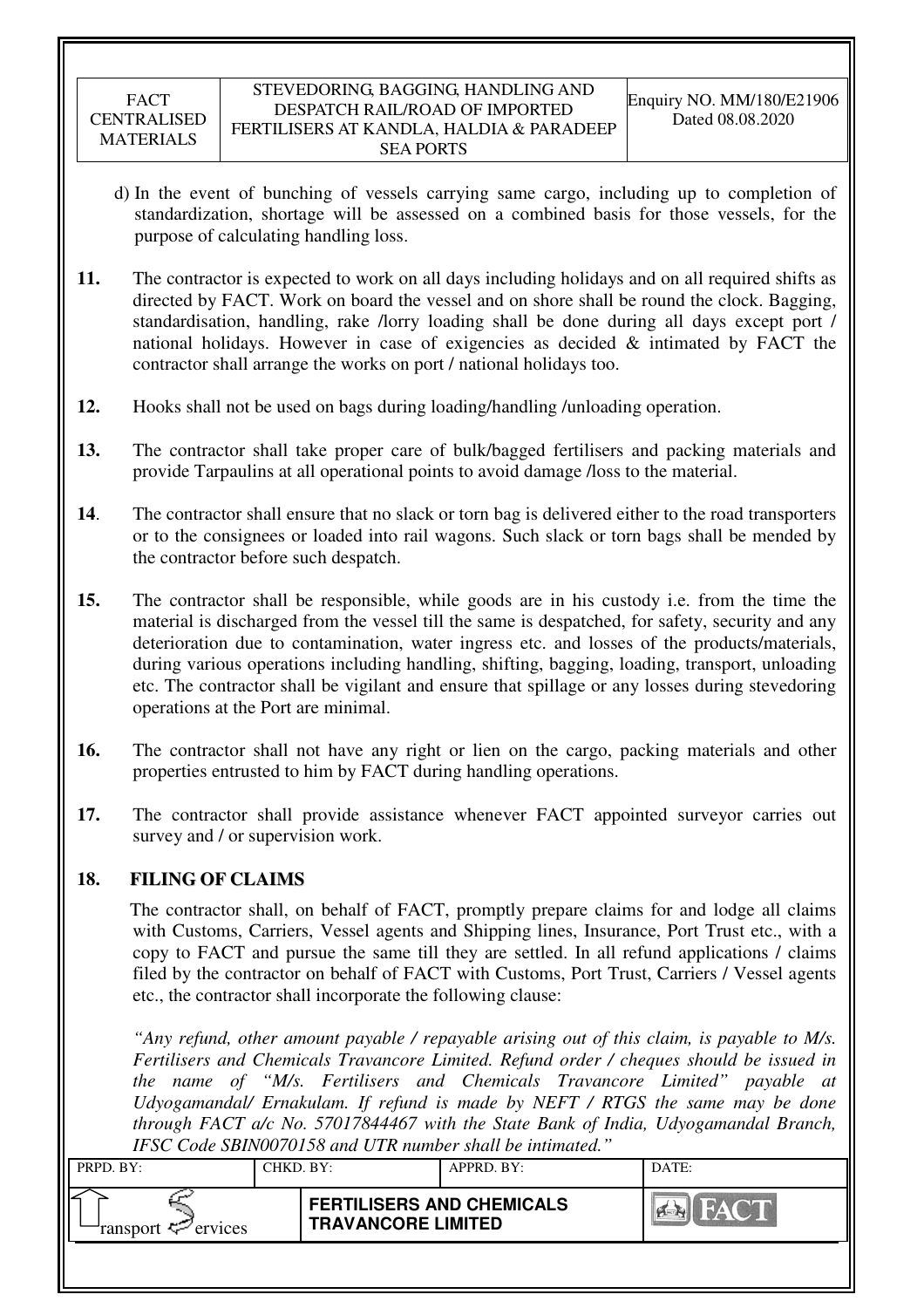- **19**. The contractor shall be fully liable for any loss or damage to **the cargo** arising out of or as a consequence of negligence, on his part, and or on the part of his employees, supervisors, labourers etc. The contractor shall also be liable and responsible for any damages, loss and liabilities towards (i) any **damage to or loss of property, of the Port** or (ii) workers or (iii) the officers of the port or (iv) Dock Labour Board, railways, etc. arising out of or as a consequence of negligence on part of the contractor/ his employees. The amount of such losses or damage shall be determined by FACT and FACT will claim such amount from the contractor and the same will be recovered from his pending bills, if any. In case there is no pending bills to be paid and the contractor fails to make the payment promptly, FACT reserves the right to recover such amounts from the contractor by forfeiting the Security Deposit submitted by him, and invoking the alternative arrangement at the risk  $\&$  cost of the contractor. The contractor shall fully indemnify and keep FACT harmless at all times against any and all claims of third parties against any such loss or damage caused.
- **20.** The contractor should maintain all required statutory records in respect of their employees / workers engaged by him.
- **21.** The contractor is responsible to make compensation to the labour employed by them or on their behalf, for injuries, accidents, caused during the course of any of the operations covered or incidental to performance of the contract.
- **22.** The contractor shall be liable to pay all damages and expenses suffered or incurred by FACT due to negligence of him or the workmen employed by him to perform any of the services mentioned in the contract or due to any action of his employees.
- **23.** The contractor will be required to do any of the services incidental to the clearance operations and cannot refuse to perform on the ground that no specific mention of it or rate has been provided for such an operation or service in the contract.
- **24.** All the books, records and registers of the contractor pertaining to the work entrusted to him shall be open for inspection by FACT or authorized representative of FACT.
- **25.** FACT may at its discretion carry out a physical verification of the stocks including empty bags. The contractor shall provide all required assistance for this operation.
- **26.** The contractor shall maintain a suitable office at the Port with necessary communication facilities such as computer, broadband internet connectivity and printing facility, telephone, fax etc. Adequate office space for officers from FACT shall also be provided at the contractor's office/Port.

| PRPD. BY:                     | CHKD. BY: |                                                               | APPRD. BY: | DATE:        |
|-------------------------------|-----------|---------------------------------------------------------------|------------|--------------|
| ransport <sup>2</sup> ervices |           | <b>FERTILISERS AND CHEMICALS</b><br><b>TRAVANCORE LIMITED</b> |            | <b>FACTI</b> |
|                               |           |                                                               |            |              |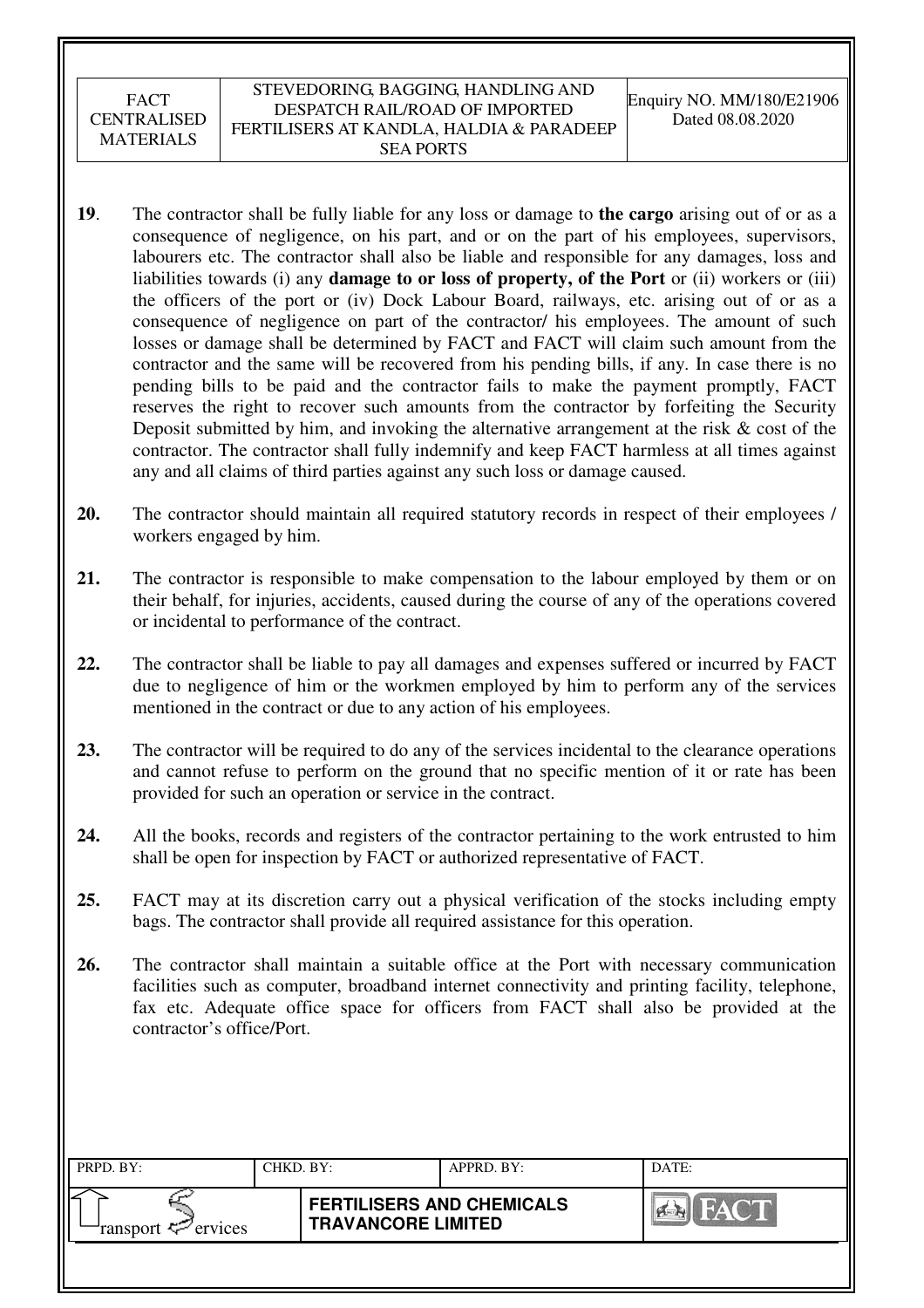# **27. STATUTORY OBLIGATIONS COMPLIANCE OF ACTS AND RULES & REGULATIONS:**

- **a)** The Employees' Provident Funds and Miscellaneous Provisions Act, 1952 (PF) & The Employees' State Insurance Act, 1948 (ESI) and the Rules and Regulations thereof: The contractor shall ensure full compliance with the above Acts and Rules & Regulations. The workers deployed by the contractor for the work shall be covered under the above Acts. The contractor shall be responsible for making all payments to his workmen, including ESI and PF benefits etc., as applicable. The contractor shall maintain proper records relating to labour employed, wages paid etc in the prescribed proforma as per the relevant provisions of the Acts and Rules & Regulations. Copies of the returns acknowledged / accepted by the competent office/authority prescribed in the Act, duly attested by the authorised signatory of the contractor, shall be submitted to FACT before final settlement of the contract. In case FACT is to incur any expenditure/loss in the capacity as Principal Employer on account of the above, such expenditure/loss shall be reimbursed/compensated to FACT within a reasonable time, failing which FACT reserves the right to recover the same from the contractor from any payments due to him, without prejudice to FACT's rights for recovery of the same.
- b) Vehicles employed during the course of execution of the Contract, shall have valid permits in compliance with the Motor Vehicles Act, 1988 and the Central Motor Vehicle Rules, 1989 and regulations formulated from time to time.
- c) The contractor shall comply with the requirements of all Local, State and Central Govt. Acts, Rules, Regulations, Bylaws, Orders etc, in force from time to time and in particular, the Factories Act, 1948, the Workmen's Compensation Act 1923, the Contract Labour (Regulation and Abolition) Act, 1970, the Minimum Wages Act,1948, The Mines Act 1952, the Explosives Act 1884 and all other relevant Acts and Rules as amended from time to time in so far as they are or may be applicable to the execution of works as per this contract. The contractor shall obtain at his cost all permits, license and other authorization, as required for his work, from Govt. authorities. The contractor shall maintain proper records & registers as required by the statutes concerned and submit them to FACT as and when required. In case the contractor fails to discharge his statutory obligations leading to a situation wherein FACT is to incur any expenditure/loss such expenditure/loss, including those in any proceedings or litigation, as a result of any claim or act on the part of the employees of the contractor, shall be reimbursed/compensated to FACT within a reasonable time, failing which FACT reserves the right to recover the same from the contractor from any payments due to him, without prejudice to FACT's rights for recovery of the same.

# **28. PAYMENT**

. a) Payment for the work done as per this contract shall be effected as per the terms and conditions of the contract, on presentation of the bills to Marketing Head Office, Udyogamandal. Weekly bills for the quantities of bagged fertilisers (i) despatched by lorries as per Material Delivery Advice (MDA) and (ii) despatched by rail wagons as per

| PRPD. BY:              | CHKD. BY: |                                                               | APPRD. BY: | DATE: |
|------------------------|-----------|---------------------------------------------------------------|------------|-------|
| ransport $\ll$ ervices |           | <b>FERTILISERS AND CHEMICALS</b><br><b>TRAVANCORE LIMITED</b> |            | HACTE |
|                        |           |                                                               |            |       |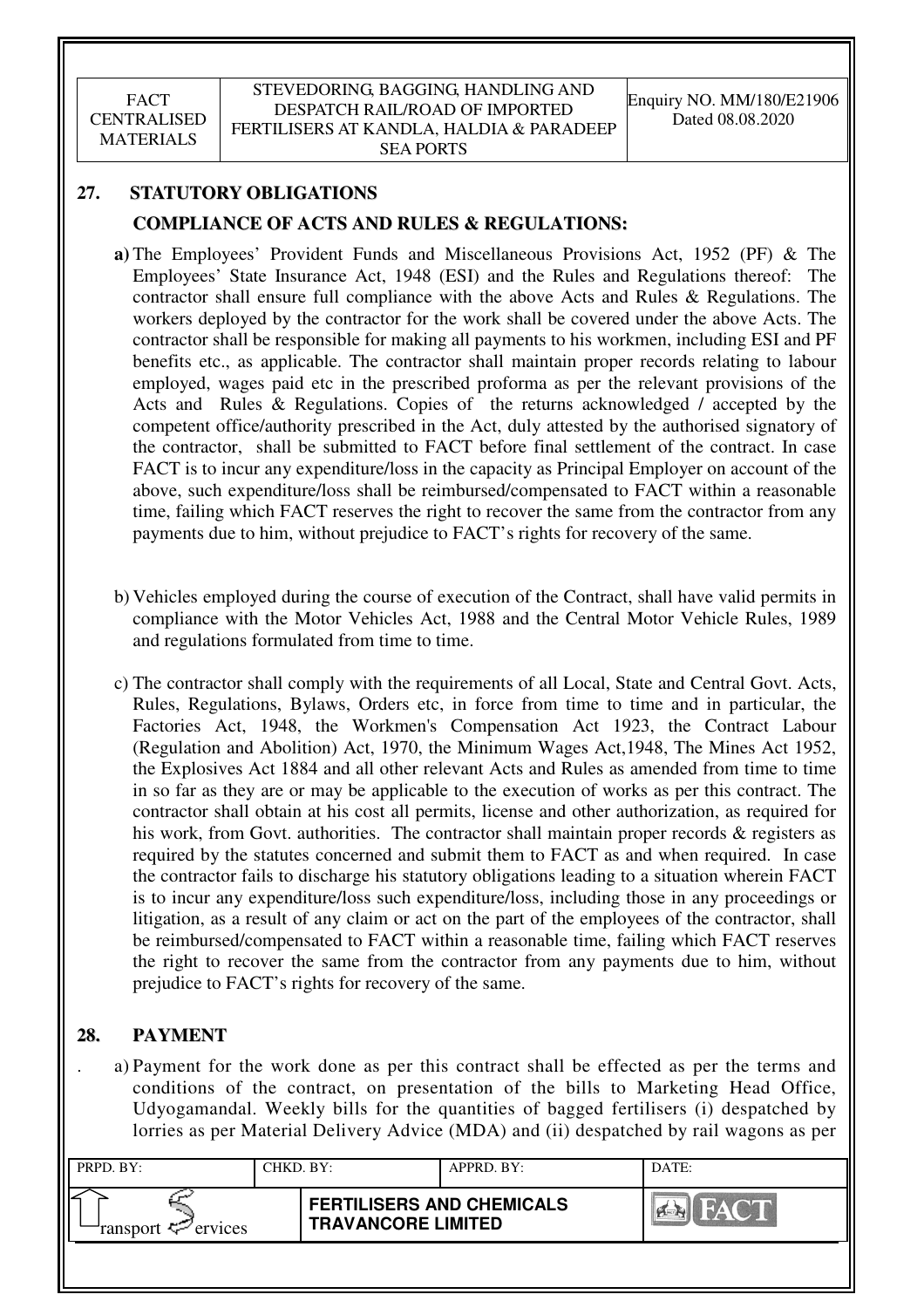#### STEVEDORING, BAGGING, HANDLING AND DESPATCH RAIL/ROAD OF IMPORTED FERTILISERS AT KANDLA, HALDIA & PARADEEP SEA PORTS

Railway Receipts (RR), reckoned as the quantities stevedored, handled, bagged, standardised, despatched etc. by the contractor, shall be submitted to FACT for releasing payment. Payment of bills to the contractor will be made through NEFT/RTGS normally within 15 days from the date of submission of bills along with all supporting documents duly certified by the authorised officer of FACT deputed for the port activities. Each weekly bill must show the progressive quantities and amount and "since last" quantities and amount for each item. The bill should be serially numbered vessel-wise and submitted along with all supporting documents.

- b) Payments shall be made after deduction of (i) amounts due from contractor to FACT on account of shortage/damages/loss to the goods entrusted to them, (ii) statutory deductions such as Income Tax, GST etc. as applicable and (iii) any other amount due from the contractor for any other reason. If the amount due from the contractor is more than the amount due to the contractor, the contractor shall pay FACT the balance amount without delay.
- c) An amount of **Rs.5,00,000/-** per ship shall be withheld from the penultimate/final bill.
- d) The **balance Rs.5,00,000/-** shall be released to the contractor, after effecting all recoveries that may have to be carried out, on completion and despatch of the entire cargo through Road and Rail. This payment shall be released within 30 days from the date of submission of the final bills and documents complete in all respects.
- e) FACT reserves the right to withhold payment to the extent as may be necessary to protect itself from any claims against itself from any third parties and towards loss on account of failure of the contractor to make timely payment for material or for labour. Payments may also be withheld for other reasons mentioned elsewhere in the contract document.
- f) All claims for work done for a vessel must be made by the contractor within 30 days of completion of discharge of vessel or completion of despatch of the quantity from godown as the case may be failing which FACT reserves the right not to accept or honour such claims.

# **29. ALTERNATE ARRANGEMENT AT THE RISK & COST OF CONTRACTOR**

In the event of failure on the part of the contractor to execute the contract to FACT's satisfaction FACT may give notice in writing to the contractor calling him to make good the failure, neglect or contravention complained of within the said time. If the contractor still fails to make good failure as called for, FACT reserves the right to terminate the Contract in whole or part and make alternate arrangements to carry out the work through other agencies or by themselves **at the risk and cost of the contractor** without prejudice to FACT's other rights as per the Contract. FACT shall recover all additional costs incurred for such alternate arrangements from the contractor's running bills or from any amounts due to the contractor.

| PRPD. BY:                  | CHKD. BY: |                                                               | APPRD. BY: | DATE: |
|----------------------------|-----------|---------------------------------------------------------------|------------|-------|
| ransport $\approx$ ervices |           | <b>FERTILISERS AND CHEMICALS</b><br><b>TRAVANCORE LIMITED</b> |            | FACT. |
|                            |           |                                                               |            |       |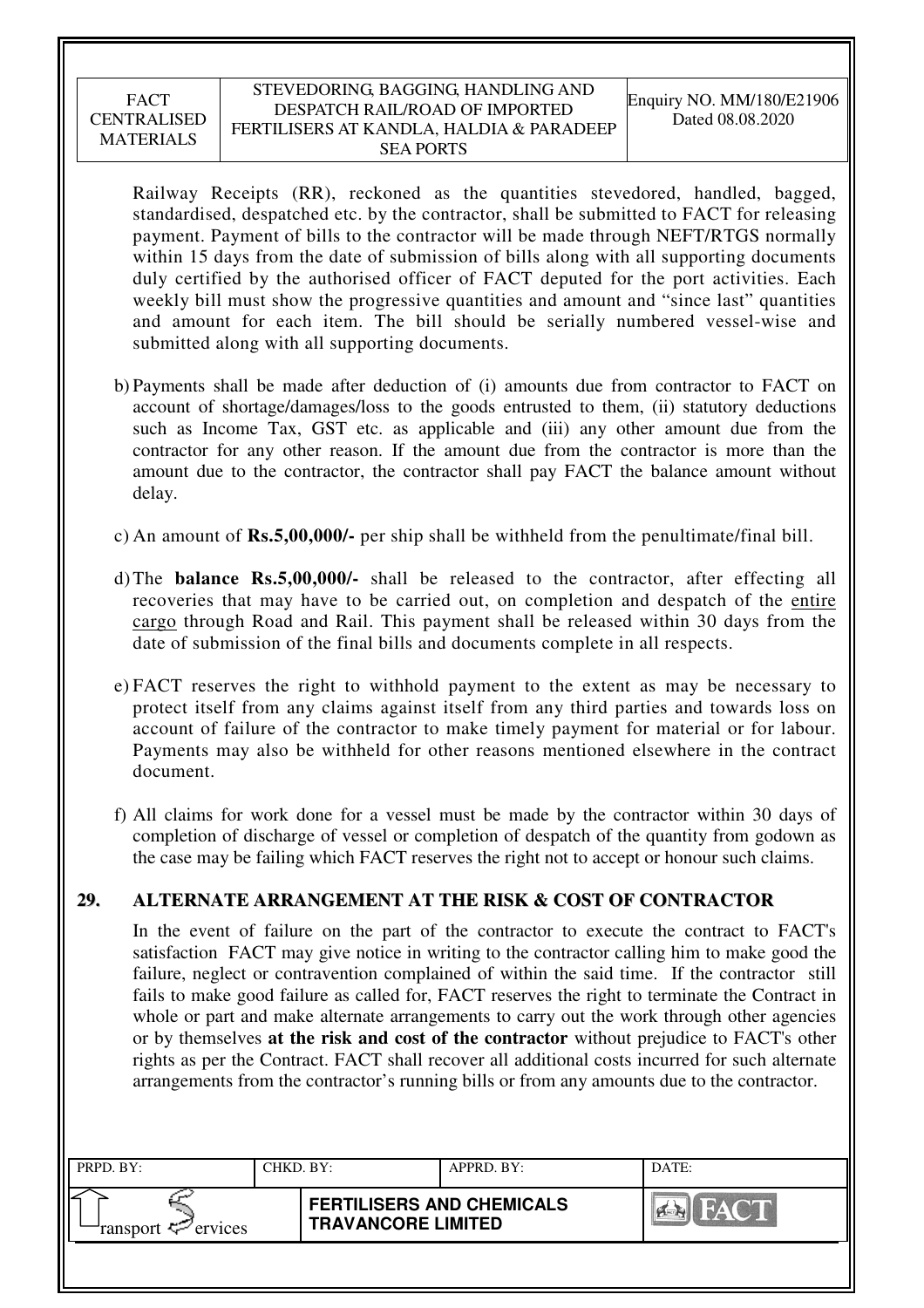# **30. INDEMNITY**

Without prejudice to any other provisions in these conditions, the contractor shall be bound to keep FACT or any representative or employee of FACT fully indemnified against any action, claim or proceedings under the provisions of any rules, regulations, byelaws, notifications, directions or order having the force of law for anything done or omitted to be done by the contractor in contravention of such provisions etc. for the infringement or violation thereof by him in the course of the execution or completion of the work under the contract and if, as a result of any such action, claim or proceedings, the contractor or such representative of FACT, as the case may be, adjudged to be liable to any penalties or to pay any penalties or to pay any compensation, such liability, the contractor shall do so and if FACT has to take-over the liability, FACT shall deduct all amounts arising out of such liabilities from the security deposit of the contractor or from any other amount due and payable by FACT to the contractor under this Contract or any other Contract and without prejudice to any other legal remedy available to FACT.

## **31. CONSTITUTION OF THE CONTRACTOR**

Any alteration in the composition or constitution of the contractor and events like death/ resignation of Proprietor/Partner/Director, contractor becoming bankrupt/insolvent/liquidated/ under BIFR shall be notified to (i) SO /SIC/ SASO/DO concerned, (ii) SRM concerned, (iii) The Area Manager (Marketing) concerned and (iv) The Chief Distribution Manager, Marketing Division, FACT Limited, Udyogamandal within a week's time of the event. In such situations FACT reserves the right to terminate or continue the contract or to require the contractor/survivor to produce such documents or to conform to such formalities for continuing the work, as FACT deems fit.

## **32. ASSIGNMENT**

The contractor shall not assign or transfer or sublet the contract or any part thereof without the prior written approval of FACT.

## **33. FACT'S LIEN ON ALL MONEYS DUE**

FACT shall have a lien on all/any money that may become due and payable to the contractor under these presents, and/or also on the deposit or security amount or amounts made under the contract and which may become payable to the contractor under the conditions in that behalf herein contained for or in respect of any debt or sum that may become due and payable to FACT by the contractor either alone or jointly with another or others and either under this or under any other contract or transaction of any nature whatsoever between FACT and the contractor and further that FACT shall at all times be entitled to deduct the said debt or deposit which may become payable to the contractor under these presents.

# **34. TERMINATION OF CONTRACT**

FACT at its entire discretion may terminate the contract either in part or in full after giving 7 (Seven) days' notice in writing to the contractor.

| PRPD. BY:              | CHKD. BY: |                                                               | APPRD. BY: | DATE:                 |
|------------------------|-----------|---------------------------------------------------------------|------------|-----------------------|
| ransport $\ll$ ervices |           | <b>FERTILISERS AND CHEMICALS</b><br><b>TRAVANCORE LIMITED</b> |            | <b>FACT</b><br>I PIER |
|                        |           |                                                               |            |                       |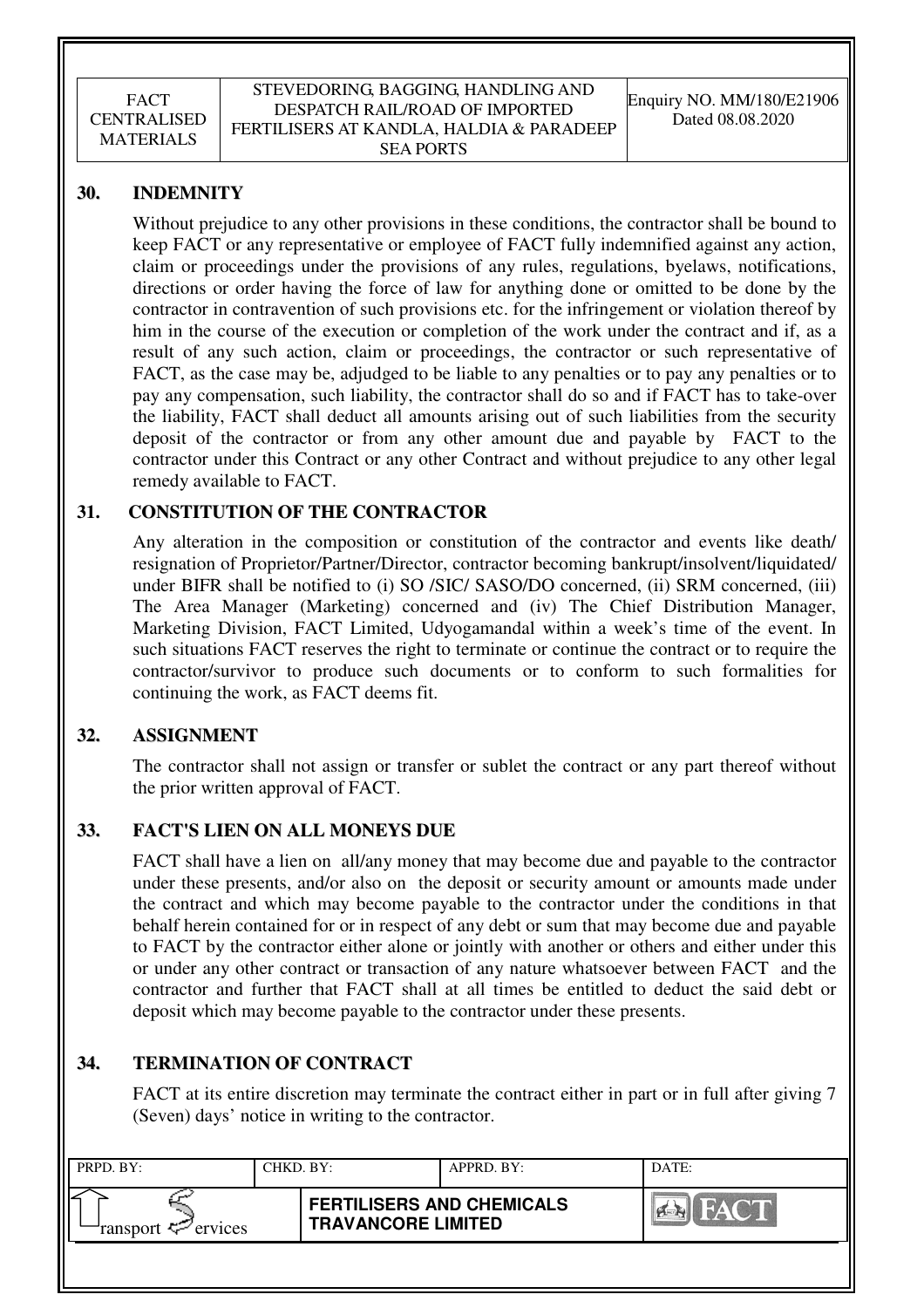#### STEVEDORING, BAGGING, HANDLING AND DESPATCH RAIL/ROAD OF IMPORTED FERTILISERS AT KANDLA, HALDIA & PARADEEP SEA PORTS

## **35. FORCE MAJEURE**

Neither the contractor nor FACT shall be considered in default in the performance of their obligations under the Work Order so long as the performance is prevented or delayed because of Force Majeure conditions like war or hostilities, riots or civil commotion, earth quake, flood or tempest, drought, accident, fire or explosion, labour strike or lock-out or Act-of-God or because of any law and order proclamation, regulation or ordinance of Government or subdivision thereof and situation arising out of FACT's plant break downs. Notice of a Force Majeure situation shall be given by the affected party to the other party with in one week of its occurrence. Should such a delay be for more than three months, FACT shall have the right to cancel the Work Order at no charge to FACT and FACT shall be entitled to reimbursement of any amount due from the contractor.

# **36. APPLICABLE LAW & SETTLEMENT OF DISPUTES**

This contract shall be subject to and shall in all respects be governed by Indian law. If any dispute arises out of or relating to or in connection with this contract, between the contractor and the owner/FACT, the same shall be amicably settled through mutual discussions, failing which, the unresolved dispute (s) shall be referred to arbitration in accordance with the provisions of the Arbitration and Conciliation Act, 1996, as amended from time to time and number of Arbitrator shall be one. The Venue of the Arbitration shall be at Ernakulam and the proceeding shall be in English.

 Any legal proceedings relating to or in connection with this contract shall be limited to the exclusive jurisdiction of the High Court of Kerala.

## **37. CORRESPONDENCE**

All notices and correspondence (including via Telephone, e-mail  $& FAST$ ) shall be deemed to have been duly given to the contractor if delivered to the contractor or his authorised agent or posted to the address so given.

## **38. FRAUD PREVENTION POLICY OF FACT**

FACT, a Central Public Sector Enterprise (PSE) follows Corporate Governance principles proactively and has formulated a Fraud Prevention Policy. Details of Fraud Prevention Policy of FACT 2012 can be viewed in FACT's website www.fact.co.in. Contractor shall make himself aware of the above policy and comply with the same.

| PRPD. BY:                                | CHKD. BY: |                                                               | APPRD. BY: | DATE:          |
|------------------------------------------|-----------|---------------------------------------------------------------|------------|----------------|
| ransport $\epsilon$ <sup>-</sup> ervices |           | <b>FERTILISERS AND CHEMICALS</b><br><b>TRAVANCORE LIMITED</b> |            | <b>Ex</b> FACT |
|                                          |           |                                                               |            |                |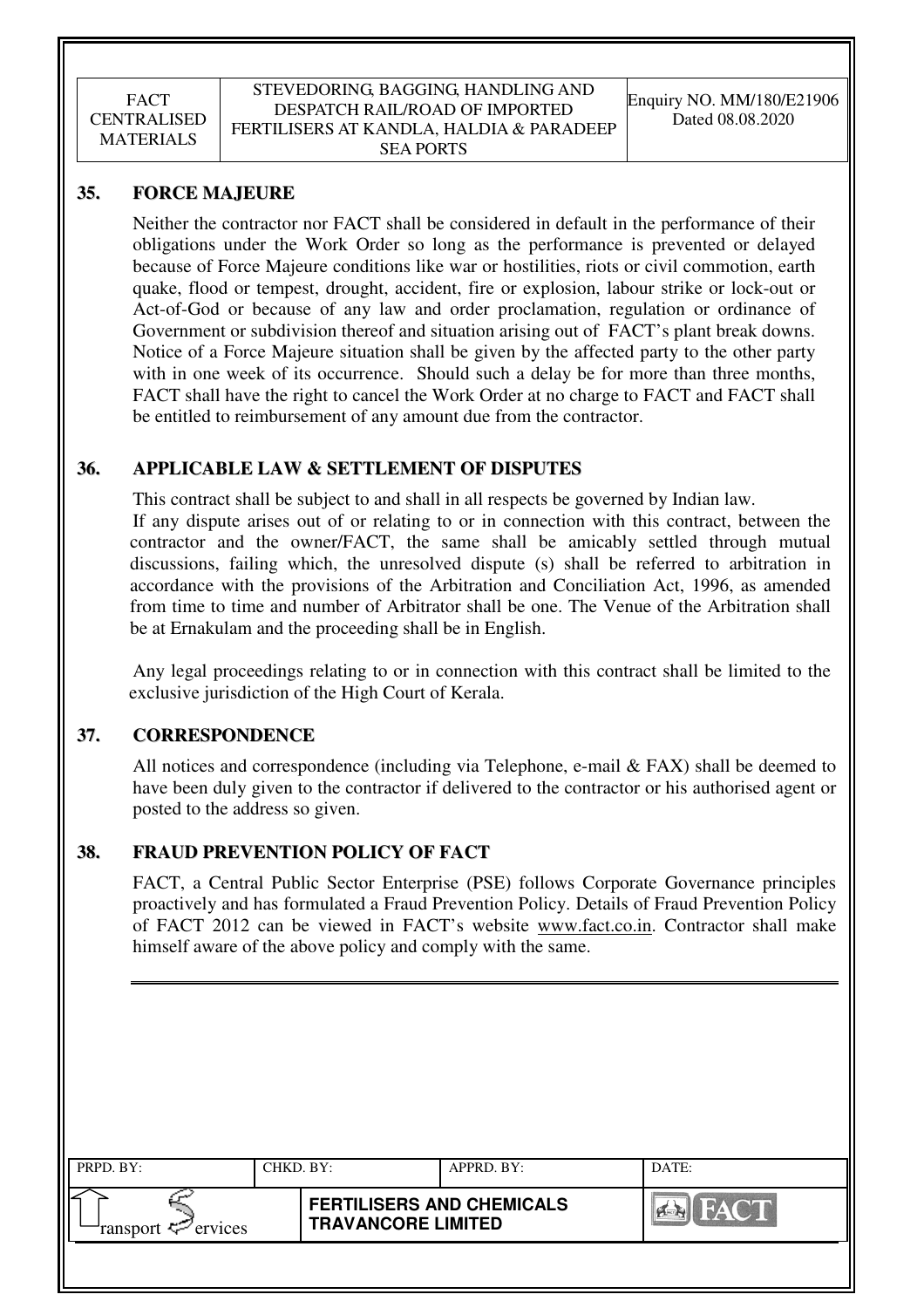#### STEVEDORING, BAGGING, HANDLING AND DESPATCH RAIL/ROAD OF IMPORTED FERTILISERS AT KANDLA, HALDIA & PARADEEP SEA PORTS

Enquiry NO. MM/180/E21906 Dated 08.08.2020

**ANNEXURE- IV** 

# **COMPLIANCE STATEMENT**

We state that Enquiry No. MM/180/E21906 Dated 08.08.2020 is in full compliance with the documents issued against the Enquiry No: MM/180/E21906 Dated 08.08.2020 and we have read and understood the Notice Inviting Tender, Scope of Work, Instructions to Bidders and Special Terms and Conditions of Contract attached with this enquiry referred above and hereby confirm our acceptance to the same.

Name of bidder: Signature of the Bidder:

Place: Date: (Seal)

| PRPD. BY:              | CHKD. BY: |                                                               | APPRD. BY: | DATE:                     |
|------------------------|-----------|---------------------------------------------------------------|------------|---------------------------|
|                        |           |                                                               |            |                           |
| ransport $\ll$ ervices |           | <b>FERTILISERS AND CHEMICALS</b><br><b>TRAVANCORE LIMITED</b> |            | <b>FACT</b><br><b>PER</b> |
|                        |           |                                                               |            |                           |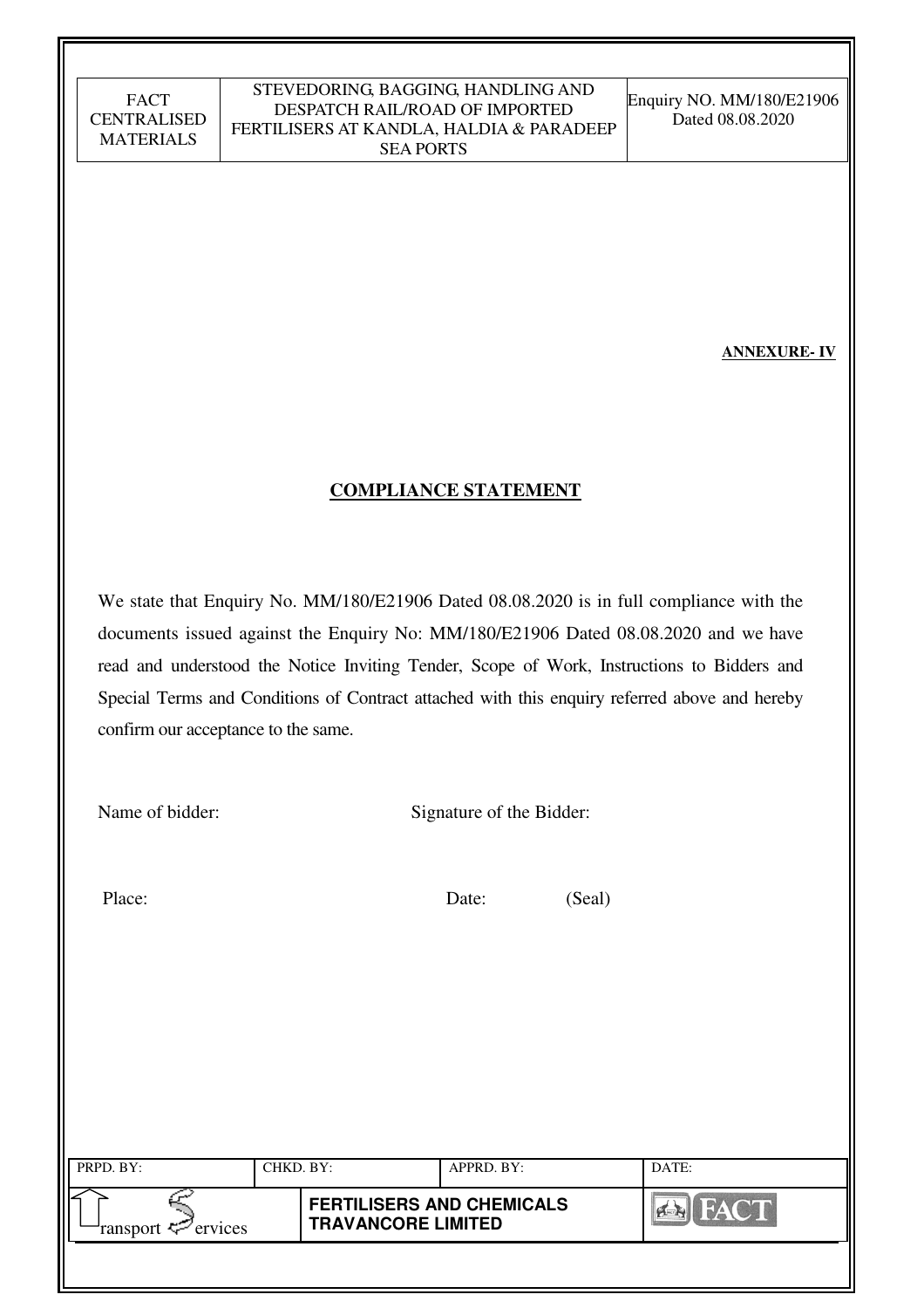| <b>FACT</b><br><b>CENTRALISED</b><br><b>MATERIALS</b>                                                                                                                                                                                                                                                                                                                                | FERTILISERS AT KANDLA, HALDIA & PARADEEP                                                                                                                                                                                                                                                                                                                     | STEVEDORING, BAGGING, HANDLING AND<br>DESPATCH RAIL/ROAD OF IMPORTED<br><b>SEA PORTS</b> |                                                                                                                                                                                                                                                                                                                 | Enquiry NO. MM/180/E21906<br>Dated 08.08.2020 |                                                                                                                                                                              |                         |                    |
|--------------------------------------------------------------------------------------------------------------------------------------------------------------------------------------------------------------------------------------------------------------------------------------------------------------------------------------------------------------------------------------|--------------------------------------------------------------------------------------------------------------------------------------------------------------------------------------------------------------------------------------------------------------------------------------------------------------------------------------------------------------|------------------------------------------------------------------------------------------|-----------------------------------------------------------------------------------------------------------------------------------------------------------------------------------------------------------------------------------------------------------------------------------------------------------------|-----------------------------------------------|------------------------------------------------------------------------------------------------------------------------------------------------------------------------------|-------------------------|--------------------|
|                                                                                                                                                                                                                                                                                                                                                                                      |                                                                                                                                                                                                                                                                                                                                                              |                                                                                          |                                                                                                                                                                                                                                                                                                                 |                                               |                                                                                                                                                                              |                         | <b>ANNEXURE -V</b> |
| (Important: Please do not indicate rates in this format. Only indicate "Quoted/Not quoted", under each blank column<br>SUB: STEVEDORING, BAGGING, HANDLING AND DESPATCH RAIL/ROAD OF IMPORTED<br>FERTILISERS AT KANDLA, HALDIA & PARADEEP SEA PORTS. Ref: Enquiry No. MM/180/E21906 Dated 08.08.2020.<br>With reference to FACT's above enquiry, we quote our lowest rates as below: |                                                                                                                                                                                                                                                                                                                                                              |                                                                                          | <b>UN PRICED COPY OF PRICE BID</b><br>without fail).                                                                                                                                                                                                                                                            |                                               |                                                                                                                                                                              |                         |                    |
|                                                                                                                                                                                                                                                                                                                                                                                      | Stevedoring-Despatch by<br>Rail-Customs/port<br>documentation clearance,<br>stevedoring, handling,<br>bagging & standardisation,<br>stacking in godowns, loading<br>on to trucks, unloading from<br>trucks, loading wagons etc.<br>For despatch by Rail etc.as<br>per clause 9.1 of schedule of<br>work and other terms and<br>conditions stipulated herein. |                                                                                          | Stevedoring-Despatch by<br>Road Customs/port<br>documentation clearance,<br>stevedoring, handling,<br>bagging & standardisation,<br>stacking in godowns,<br>loading on to trucks for<br>despatch by Road etc.as<br>per clause 9.2 of schedule<br>of work and other terms<br>and conditions stipulated<br>herein |                                               | Stencilling of MRP on Bags:<br>Stenciling of MRP/Subsidy<br>details on Bags as per clause<br>9.3 of Schedule of Work and<br>other terms and conditions<br>stipulated herein. |                         | <b>TOTAL</b>       |
| <b>PORTS</b>                                                                                                                                                                                                                                                                                                                                                                         | <b>QTY IN MT</b>                                                                                                                                                                                                                                                                                                                                             | Rs./MT                                                                                   | <b>QTY IN MT</b>                                                                                                                                                                                                                                                                                                | Rs./MT                                        | <b>QTY IN Nos</b>                                                                                                                                                            | Rs./No                  | <b>AMOUNT</b>      |
| <b>KANDLA</b>                                                                                                                                                                                                                                                                                                                                                                        | 25000                                                                                                                                                                                                                                                                                                                                                        |                                                                                          | 5000                                                                                                                                                                                                                                                                                                            |                                               | 50000                                                                                                                                                                        |                         |                    |
| <b>HALDIA</b>                                                                                                                                                                                                                                                                                                                                                                        | 25000                                                                                                                                                                                                                                                                                                                                                        |                                                                                          | 5000                                                                                                                                                                                                                                                                                                            |                                               | 50000                                                                                                                                                                        |                         |                    |
| <b>PARADEEP</b>                                                                                                                                                                                                                                                                                                                                                                      | 25000                                                                                                                                                                                                                                                                                                                                                        |                                                                                          | 5000                                                                                                                                                                                                                                                                                                            |                                               | 50000                                                                                                                                                                        |                         |                    |
| GST shall be extra as applicable based on statutory notifications.<br>We have read and understood the Notice Inviting Tender, Instructions to Bidders and Terms and<br>Conditions of this enquiry and hereby confirm our acceptance to the same.<br>Name of the Bidder<br>(In block letters)                                                                                         |                                                                                                                                                                                                                                                                                                                                                              |                                                                                          |                                                                                                                                                                                                                                                                                                                 |                                               |                                                                                                                                                                              | Signature of the Bidder |                    |
| Place:                                                                                                                                                                                                                                                                                                                                                                               |                                                                                                                                                                                                                                                                                                                                                              |                                                                                          |                                                                                                                                                                                                                                                                                                                 |                                               |                                                                                                                                                                              |                         |                    |
| Date:                                                                                                                                                                                                                                                                                                                                                                                |                                                                                                                                                                                                                                                                                                                                                              |                                                                                          |                                                                                                                                                                                                                                                                                                                 |                                               | Seal:                                                                                                                                                                        |                         |                    |
|                                                                                                                                                                                                                                                                                                                                                                                      |                                                                                                                                                                                                                                                                                                                                                              |                                                                                          |                                                                                                                                                                                                                                                                                                                 |                                               |                                                                                                                                                                              |                         |                    |

| PRPD. BY:                     | CHKD. BY: |                                                               | APPRD. BY: | DATE: |
|-------------------------------|-----------|---------------------------------------------------------------|------------|-------|
| ransport <sup>2</sup> ervices |           | <b>FERTILISERS AND CHEMICALS</b><br><b>TRAVANCORE LIMITED</b> |            |       |
|                               |           |                                                               |            |       |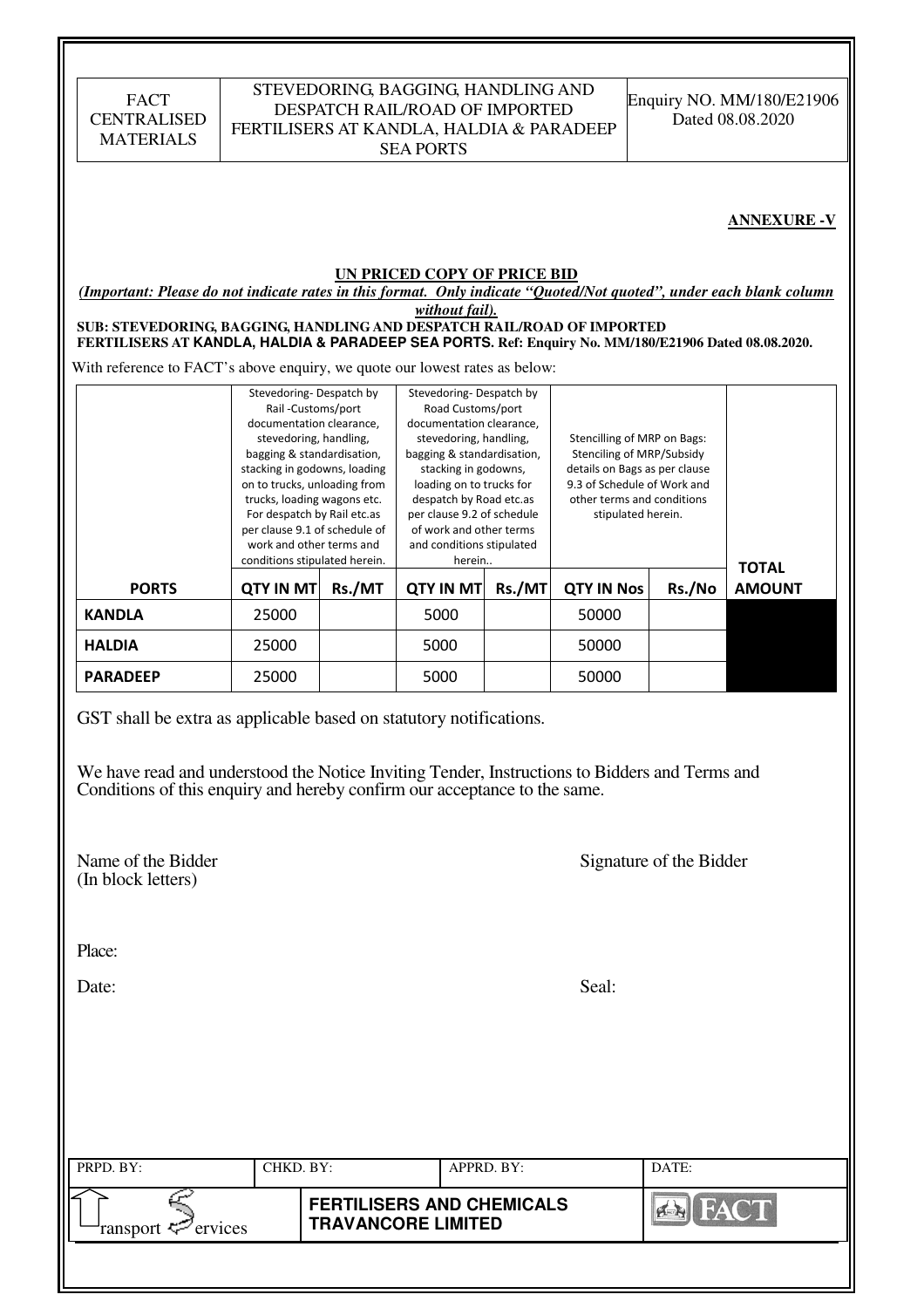| FACT               |
|--------------------|
| <b>CENTRALISED</b> |
| <b>MATERIALS</b>   |

#### STEVEDORING, BAGGING, HANDLING AND DESPATCH RAIL/ROAD OF IMPORTED FERTILISERS AT KANDLA, HALDIA & PARADEEP SEA PORTS

Enquiry NO. MM/180/E21906 Dated 08.08.2020

#### **ANNEXURE: VI**

**Part –B** 

**PROFORMA OF PRICE BID** 

Please visit **https://eprocure.gov.in** and search using the tender **ID** under FACT Tenders to see the price Bid (BoQ-EXCEL SHEET)

| PRPD. BY:                      | CHKD. BY: |                                                               | $APPRD$ . BY: | DATE: |
|--------------------------------|-----------|---------------------------------------------------------------|---------------|-------|
| ransport $\mathcal{P}$ ervices |           | <b>FERTILISERS AND CHEMICALS</b><br><b>TRAVANCORE LIMITED</b> |               | HAY   |
|                                |           |                                                               |               |       |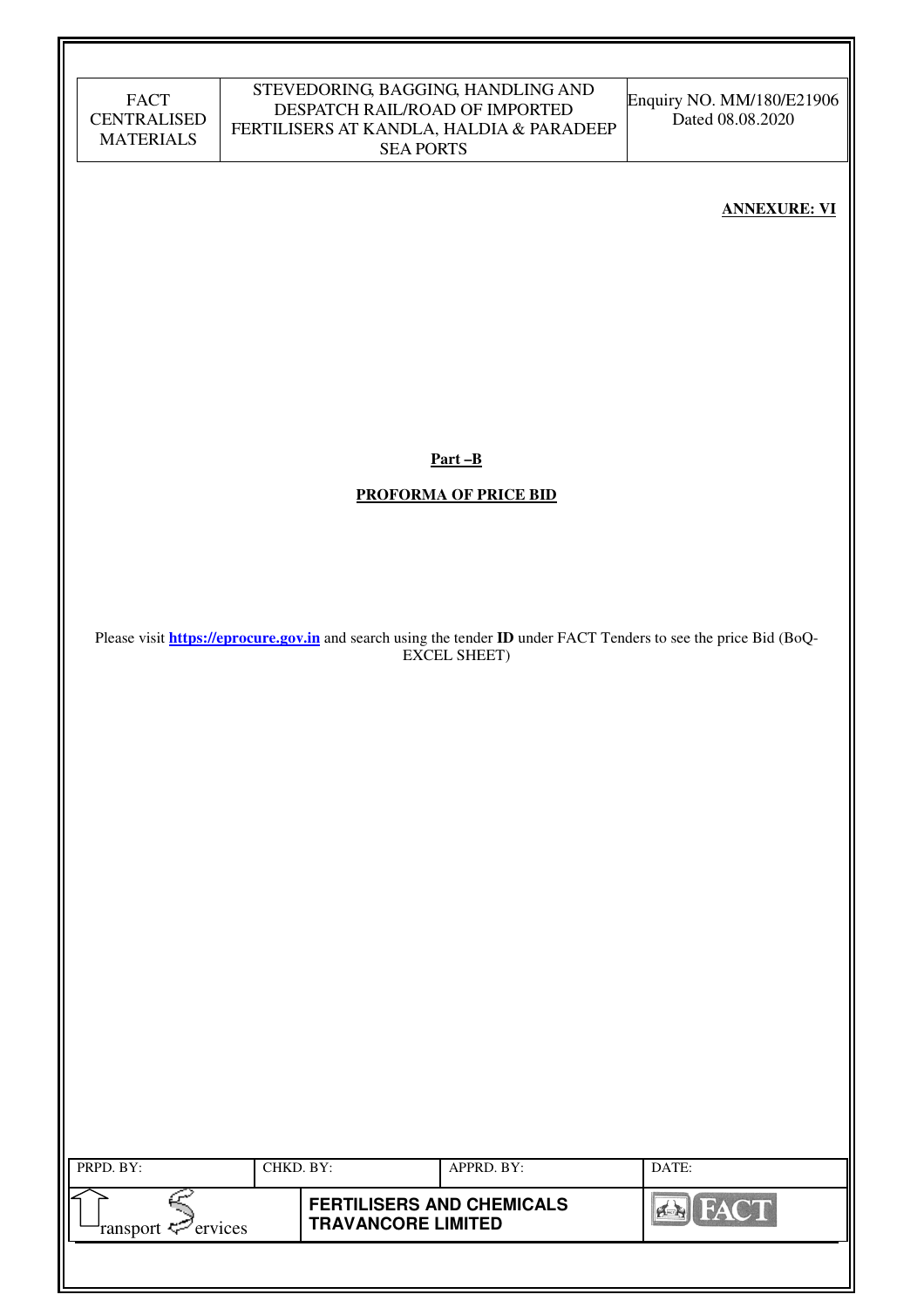#### STEVEDORING, BAGGING, HANDLING AND DESPATCH RAIL/ROAD OF IMPORTED FERTILISERS AT KANDLA, HALDIA & PARADEEP SEA PORTS

Enquiry NO. MM/180/E21906 Dated 08.08.2020

#### **ANNEXURE-VII**

#### **PROFORMA OF BANK GUARANTEE FOR FURNISHING SECURITY DEPOSIT**

(TO BE OBTAINED FROM A INDIAN NATIONALISED/SCHEDULED BANK ON STAMP PAPER WORTH Rs.500/-)

The Fertilisers and Chemicals Travancore Ltd., Udyogamandal Cochin-683 501.

Whereas FACT , Udyogamandal P.O., Kerala (hereinafter called referred to as the Company) has placed a work order no. ............... dated ............ with M/S.........................(hereinafter called the Contractor) for the work of .......................and whereas it is one of the conditions of the said work order that the Contractor shall either remit a sum of Rs............... (Rupees..........................only) or furnish a Bank Guarantee for Rs............ (Rupees...........................only) as security deposit for the due fulfillment of the said work order by the said Contractor.

In consideration of the Company having agreed to accept a Bank Guarantee from us towards such security deposit in lieu of the cash deposit in accordance with the terms and conditions of the above work order, we................. the Bank (hereinafter referred to as the Bank) do hereby undertake to pay the Company merely on demand any sum or sums from time to time demanded by the Company up to a maximum of Rs................. (Rupees.......................only) being the amount of the security deposit against any loss or damage caused to or suffered by or would be caused to or suffered by the Company by reason of any breach by the said Contractor of any of the terms and conditions contained in the said work order.

We, the said Bank, do hereby undertake to pay the amount so demanded by the Company without any demur merely on a demand from the Company stating that the amount claimed is due by way of loss or damage caused to or suffered or would be caused to or suffered by the Company by reason of breach by the said Contractor of any of the terms and conditions contained in the said contract. Any such demand made on the Bank shall be conclusive as regards the amount due and payable by the Bank under this guarantee.

We undertake to pay to the Company any money so demanded notwithstanding any dispute or disputes raised by the said Contractor in any suit or proceeding pending before any court or Tribunal relating thereto our liability under this present being absolute and unequivocal.

The payment so made by us under this Guarantee shall be a valid discharge of our liability for payment thereunder and the said Contractor shall have no claim against us for making such payment.

We.......................... further agree that the guarantee herein contained shall remain in full force and effect during the period that would be take for the performance of the said contract and that it shall continue to be enforceable till all the dues of the Company under or by virtue of the said contract have been fully paid and its claim satisfied or discharged or till the Company certifies that the terms and conditions of the said contract have been fully and properly carried out by the said contractor and accordingly discharges this guarantee.

We............................. further agree with the said company that they shall have the fullest liberty without our consent and without affecting in any manner our obligations hereunder to vary any of the terms and conditions of the said contract or to extend time of performance by the said Contractor or to postpone for any time and from time to time any of the powers exercisable by it against the said Contractor and either to enforce or forebear from enforcing any of the terms and conditions governing the said contract or securities available to the Company and the said Bank shall not be released from its liability under these presents by any exercise by the Company of the liberty with reference to the matters aforesaid or by reason of time being given to the said Contractor or any other forbearance, act or omission on the part of the Company or any indulgence by the Company to the said Contractor or any other matter of thing whatsoever which under the law relating to sureties, but for this provision, have the effect of so relieving us.

| PRPD. BY:                     | CHKD. BY: |                                                               | APPRD. BY: | DATE:              |
|-------------------------------|-----------|---------------------------------------------------------------|------------|--------------------|
| ransport <sup>2</sup> ervices |           | <b>FERTILISERS AND CHEMICALS</b><br><b>TRAVANCORE LIMITED</b> |            | <b>THEAT OF BU</b> |
|                               |           |                                                               |            |                    |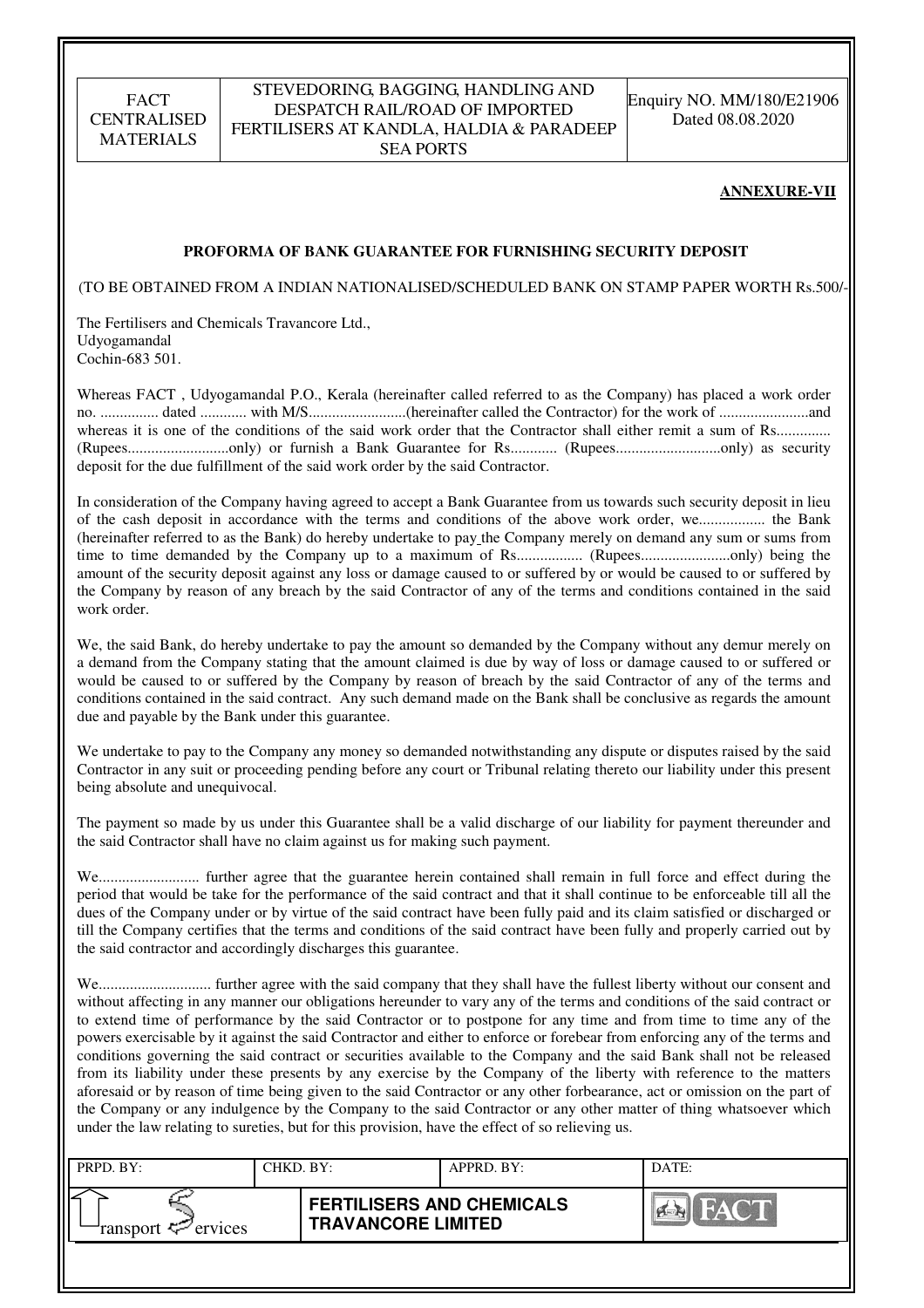#### STEVEDORING, BAGGING, HANDLING AND DESPATCH RAIL/ROAD OF IMPORTED FERTILISERS AT KANDLA, HALDIA & PARADEEP SEA PORTS

This guarantee shall not be affected by any change in the constitution of the Bank or the Company or the said Contractor nor shall this guarantee be affected by any change in the constitution of the Company or the said Contractor by absorption with any other body or corporation and this guarantee shall be available to or enforceable by such body or corporation.

Our guarantee shall remain in force until................. Unless a claim or demand is made within six months after the expiry of the above date, all the Company's rights under the guarantee shall be deemed as waived/forfeited and we shall be relieved and discharged from all liabilities there under. Notwithstanding anything contained hereinbefore, our liability under this guarantee shall be limited to an amount not exceeding Rs.................... (Rupees.............................. only).

Any notice by way of request, demand or otherwise hereunder may be sent by post to the Bank addressed as aforesaid and if sent by post, it shall be deemed to have been given at the time when it would be delivered in due course of post and in proving such notice when given by post, it shall be sufficient to prove that the envelope containing the notice was posted and certificate signed by an officer of the Company that the envelope was so posted shall be conclusive.

Disputes/differences, if any, relating to or arising out of this Bank Guarantee, shall be settled by courts having jurisdiction over Udyogamandal, in Kerala State, where the registered office of the company is situated and no other court shall have jurisdiction in the matter.

We........................................ Bank lastly undertakes not to revoke this guarantee during its currency except with the previous consent of the Company in writing.

Dated this ........................ day of ................................ Two thousand and seventeen.

| For (Name of Bank)  | ÷      |
|---------------------|--------|
| Authorised Official | ٠      |
| Name                | ٠<br>٠ |
| Designation         | ٠      |

Place:

Full address of the Branch issuing this guarantee:

| PRPD. BY:                 | CHKD. BY: |                                                               | $APPRD$ . BY: | DATE: |
|---------------------------|-----------|---------------------------------------------------------------|---------------|-------|
| ransport $\sharp$ ervices |           | <b>FERTILISERS AND CHEMICALS</b><br><b>TRAVANCORE LIMITED</b> |               | FACT  |
|                           |           |                                                               |               |       |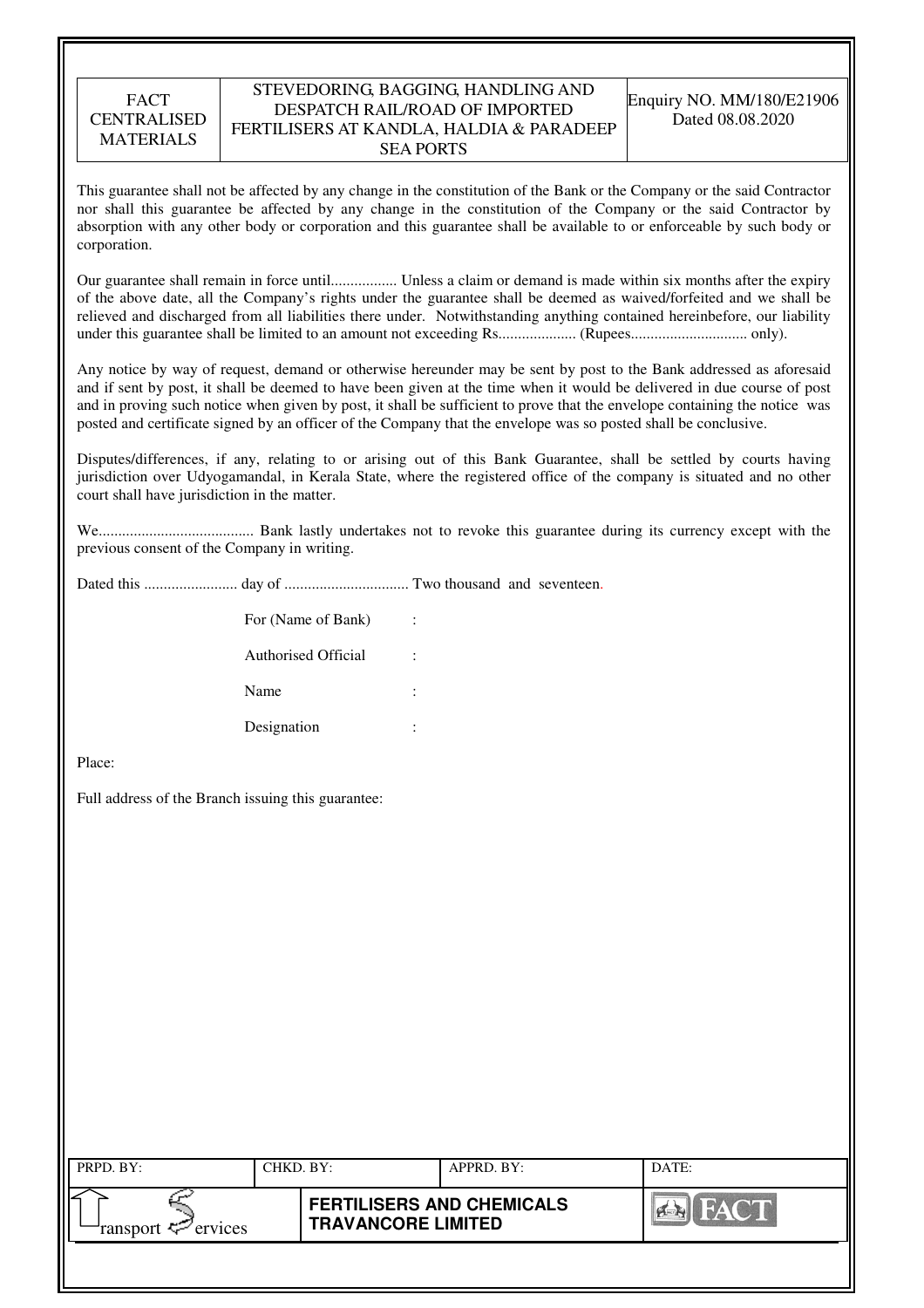#### STEVEDORING, BAGGING, HANDLING AND DESPATCH RAIL/ROAD OF IMPORTED FERTILISERS AT KANDLA, HALDIA & PARADEEP SEA PORTS

Enquiry NO. MM/180/E21906 Dated 08.08.2020

#### **ANNEXURE-VIII**

#### **AGREEMENT**

(Proforma of Agreement to be executed in Rs.500/- Non Judicial stamp paper)

ARTICLES OF AGREEMENT made this day the …. Between THE FERTILISERS AND CHEMICALS TRAVANCORE LIMITED, a Company registered under the Travancore Companies ACT IV of 1114(Malayalam Era) and having its registered office at Eloor, Udyogamandal P O Ernakulam District, Kerala State(hereinafter called the FACT) on the one part and M/s.... (hereinafter called the Contractor) which expression shall where the context so admits or applies be deemed to include their heirs, executors, administrators, successors interest and legal representatives as well) on the other part.

WHEREAS the Contractor has agreed with M/s FACT for the due performance of work as set forth in the Work Order No. dt… and accompaniments upon the terms and conditions therein mentioned as accepted vide their endorsements in the aforesaid work order.

NOW THESE PRESENT WITNESS THAT in consideration of the payments to be made by M/s FACT mentioned in the aforesaid Work Order no. dt. and accompaniments thereunto the Contractor shall duly perform the said works, fulfill and keep all conditions in the work order which will be deemed and taken to be part of this contracts as if the same had been fully set-out herein and FACT hereby agree that if the Contractor shall duly perform the said works in the manner aforesaid and observe and keep the said terms and conditions, FACT will pay to the Contractor at the time and in the manner set forth in the aforesaid work order and in the Annexure thereunto as accepted by Contractor vide his endorsement in the aforesaid work order, the amount or amounts calculated at the rate mentioned and as per terms stipulated therein as payment for the work. This agreement shall be in force up to …

THE SAID CONDITIONS shall be read and construed as forming part of this Agreement and the parties thereto will respectively abide by and submit themselves to the conditions and stipulations and perform the agreement on their parts respectively.

UPON THE TERMS AND CONDITIONS of this Agreements being fulfilled and performed to the satisfaction of Officer of the Company empowered by the Company in this behalf, the Security Deposit remitted by the Contractor or such position thereof as he may be entitled to under the said condition shall be returned to the contractor.

IN WITNESS thereof the Contractor, M/s…. and The Asst. General Manager (Materials)T&S of M/s The Fertilisers and Chemicals Travancore Ltd, For and on behalf of the Company have hereunto set their hands this day and year first above written.

| For<br>In the presence of witnesses:<br>1.<br>2. |           |                                                               |                                   |            |
|--------------------------------------------------|-----------|---------------------------------------------------------------|-----------------------------------|------------|
| In the presence of witnesses:<br>1.<br>2.        |           |                                                               | for and on behalf of the Company. |            |
| PRPD. BY:                                        | CHKD. BY: |                                                               | APPRD. BY:                        | DATE:      |
| ransport $\epsilon$ <sup>-</sup> ervices         |           | <b>FERTILISERS AND CHEMICALS</b><br><b>TRAVANCORE LIMITED</b> |                                   | <b>FAC</b> |
|                                                  |           |                                                               |                                   |            |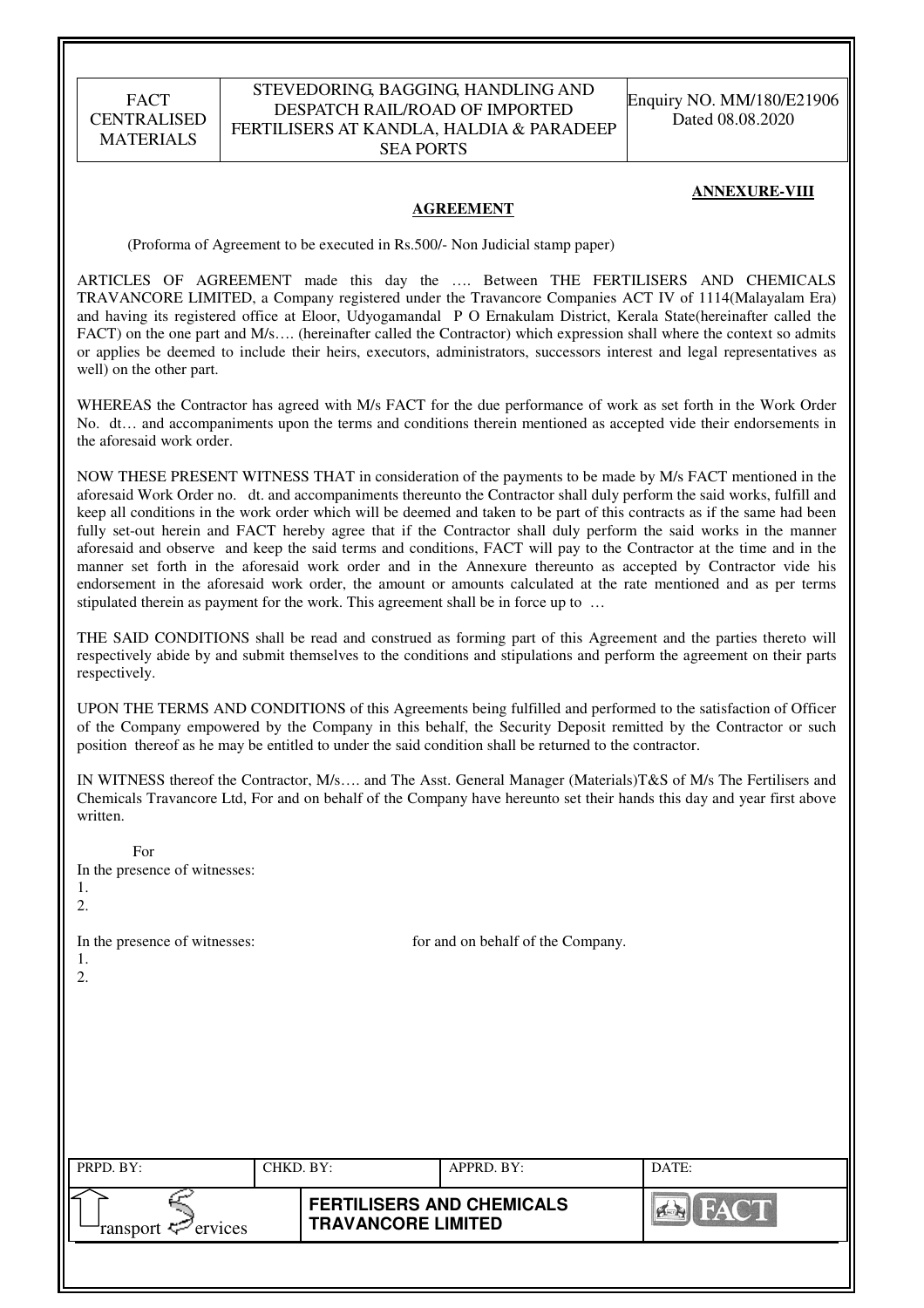#### STEVEDORING, BAGGING, HANDLING AND DESPATCH RAIL/ROAD OF IMPORTED FERTILISERS AT KANDLA, HALDIA & PARADEEP SEA PORTS

Enquiry NO. MM/180/E21906 Dated 08.08.2020

#### **ANNEXURE-IX**

## **(To be executed on** ₹ **500/- Non-judicial Stamp Paper)**

# **INTEGRITY PACT**

#### **Between**

The Fetilizers and Chemicals Travancore Limited (FACT), a company formed and registered under the Travancore Companies Act IX to 1114 (Companies Act, 2013) and having its registered office at Eloor, Udyogamandal-683501, Kochi, Ernakulam District, Kerala, hereinafter referred to as "The Principal".

 **And** 

.................................. hereinafter referred to as "The Bidder/ Contractor".

## **Preamble**

The Principal intends to award, under laid down organization procedures, contract/s for .......................... The Principal values full compliance with all relevant laws and regulations, and the principles of economic use of resources, and of fairness / transparency in its relations with its Bidder(s) and or/Contractor(s).

In order to achieve these goals, the Principal will appoint an Internal External Monitor (EIM), who will monitor the tender process and execution of the contact for compliance with the principle mentioned above.

# **Section 1 - Commitments of the Principal**

(1) The Principal commits itself to take all measures necessary to prevent corruption and to observe the following principles:

a) No employee of the Principal, personally or through family members, will in connection with the tender, or the execution of the contract, demand, take a promise for or accept, for self or third person, any material or immaterial benefit which the person is not legally entitled to.

b) The Principal will, during the tender process, treat all Bidder(s) with equity and reason. The Principal will in particular, before and during the tender process, provide to all Bidder(s) the same information and will not provide to any Bidder(s) confidential / additional information through which the Bidder(s) could obtain an advantage in relation to the tender process or the contract execution.

c) The Principal will exclude from the process all known prejudiced/interested persons.

(2) If the Principal obtains information on the conduct of any of its employees which is a

| PRPD. BY:                  | CHKD, BY: |                                                               | APPRD. BY: | DATE: |
|----------------------------|-----------|---------------------------------------------------------------|------------|-------|
| ransport $\approx$ ervices |           | <b>FERTILISERS AND CHEMICALS</b><br><b>TRAVANCORE LIMITED</b> |            |       |
|                            |           |                                                               |            |       |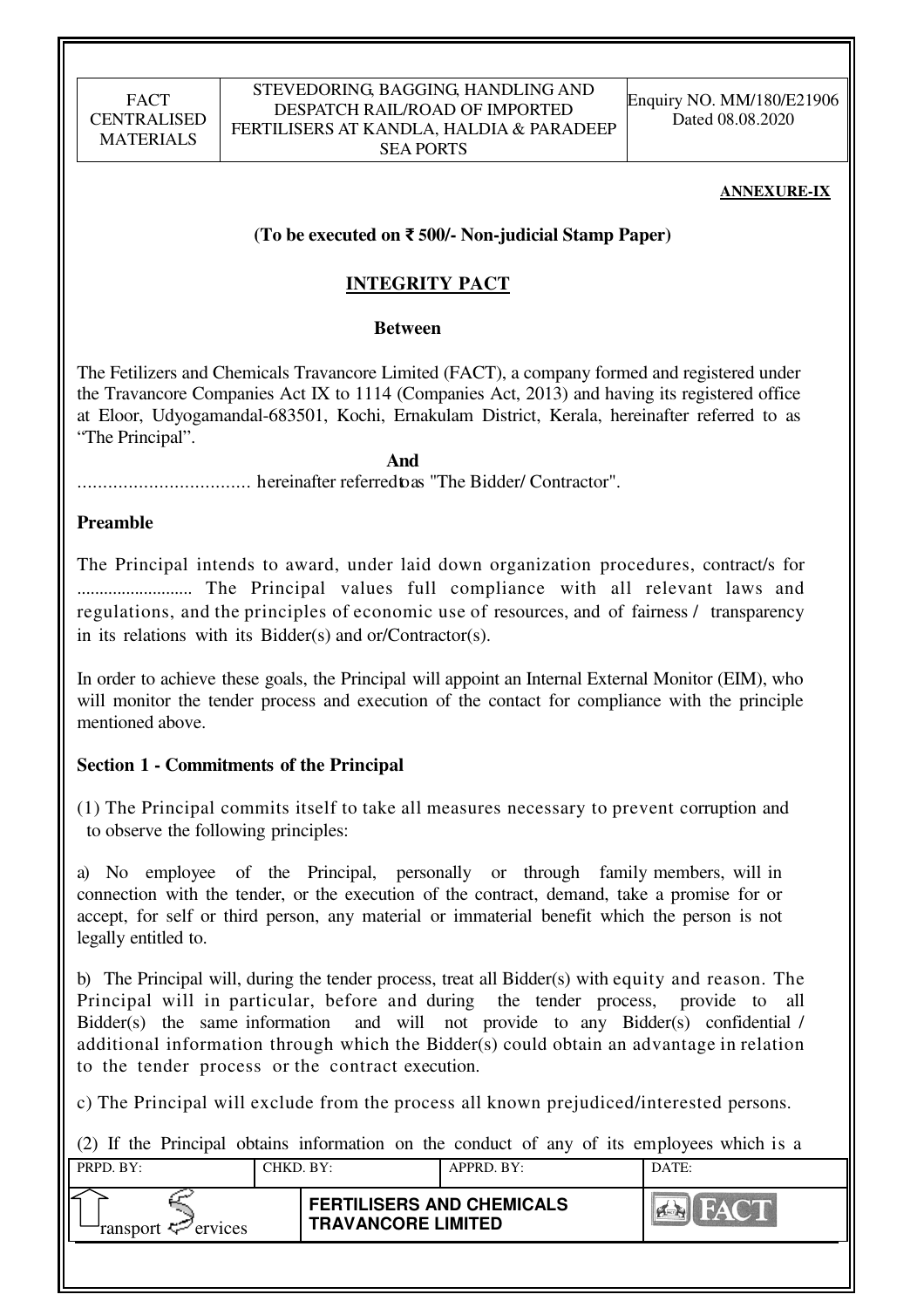criminal offence under the India Penal Code / Prevention of Corruption Act, or if there be a substantive suspicion in this regard, the Principal will inform the Vigilance Officer and in addition can initiate disciplinary actions.

## **Section 2 - Commitments of the Bidder(s) / Contractor(s)**

(1)The Bidder(s) / Contractor(s) commits themselves to take all measures necessary to prevent corruption. He commits himself to observe the following principles during his participation in the tender process and during the contract execution.

a) The Bidder(s) / Contractor(s) will not, directly or through any other person or firm, offer, promise or give to any of the Principal's employees involved in the tender process or the execution of the contract or to any third person, any material or immaterial benefit which he/she is not legally entitled to, i n order to obtain in exchange, any advantage of any kind whatsoever during the tender process or during the execution of the contract.

b) The Bidder(s) / Contractor(s) will not enter with other Bidders into any undisclosed agreement or understanding, whether formal or informal. This applies in particular to prices, specifications, certifications, subsidiary contracts, submission or non-submission of bids or any other actions to restrict competitiveness or to introduce cartelisation in the bidding process.

c) The Bidder(s) / Contractor(s) will not commit any offence under the relevant IPC/PC Act; further the Bidder(s)/Contractor(s) will not use improperly, for purposes of competition or personal gain, or pass on to others, any information or document provided by the Principal as part of the business relationship, regarding plans, technical proposals and business details, including information contained or transmitted electronically.

d) The Bidder(s) / Contractor(s) of foreign origin shall disclose the name and address of the Agents / Representatives in India, if any. Similarly, The Bidder(s) / Contractor(s) of Indian Nationality shall furnish the name and address of the foreign principals, if any. All the payments made to the India agent/representative have to be in Indian rupees only.

e) The Bidder(s) / Contractor(s) will, when presenting his bid, disclose any and all payments he has made, is committed to, or intends to make to agents, brokers or any other intermediaries in connection with the award of the contract.

(2) The Bidder(s) / Contractor(s) will not instigate third persons to commit offences outlined above or be an accessory to such offences.

# **Section 3 - Disqualification from tender process and exclusion from future contracts**

If the Bidder(s)/Contractor(s), before award or during the execution of has committed a transgression through a violation of Section 2 above or in any other form such as to put his reliability or credibility in question, the Principal is entitled to disqualify the Bidder(s)/

| PRPD. BY:                     | CHKD. BY: |                                                               | APPRD. BY: | DATE: |
|-------------------------------|-----------|---------------------------------------------------------------|------------|-------|
| ransport <sup>2</sup> ervices |           | <b>FERTILISERS AND CHEMICALS</b><br><b>TRAVANCORE LIMITED</b> |            |       |
|                               |           |                                                               |            |       |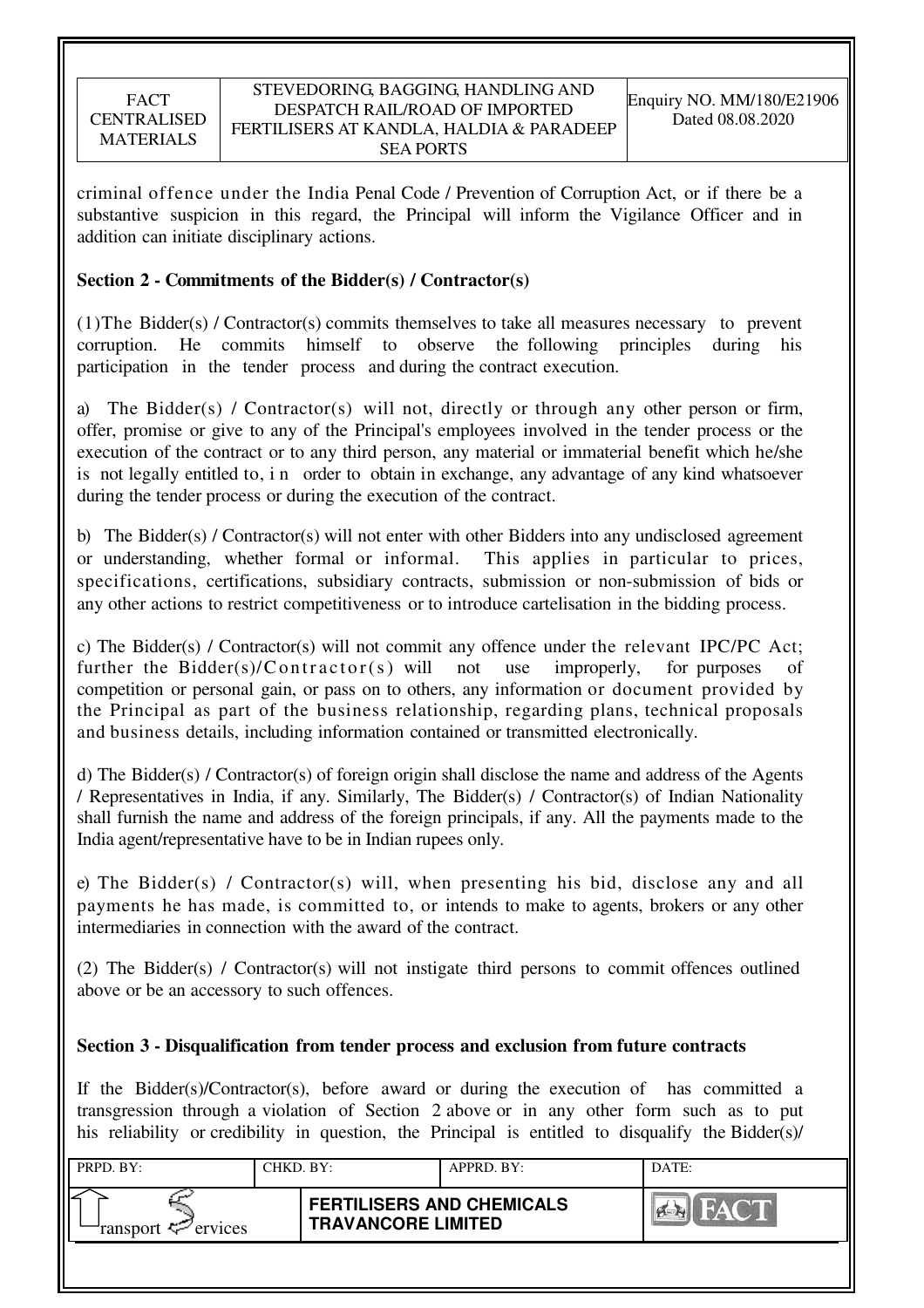Contractor(s) from the tender process or to terminate the contract, if already signed, for such reason.

## **Section 4 - Compensation for Damages**

(1) If the Principal has disqualified the Bidder(s) from the tender process prior to the award according to Section 3, the Principal is entitled to demand and recover the damages equivalent to Earnest Money Deposit/Bid Security.

(2) If the Principal has terminated the contract according to Section 3, or if the Principal is entitled to terminate the contract according to Section 3, the Principal shall be entitled demand and recover from the Contractor l iquidated damages of the contract value or the amount equivalent to Performance Bank Guarantee.

## **Section 5 - Previous Transgression**

(1) The Bidder declares that no previous transgression occurred in the last 3 years with any other Company in India conforming to the anti-corruption approach including Public Sector Enterprise in India that could justify his exclusion from the tender process.

(2) If the Bidder makes incorrect statement on this subject, he can be disqualified from the tender process and appropriate action can be taken including termination of contract, if already awarded, for such reason.

# **Section 6 - Equal treatment of all Bidders / Contractors / Subcontractors**

(1)The Bidder(s)/Contractor(s) undertake(s) to demand from all subcontractors a commitment in conformity with this Integrity Pact, and to submit it to the Principal before contract signing.

(2) The Principal will enter into agreements with identical conditions as this one with all Bidders, Contractors/Suppliers and Subcontractors.

(3) The Principal will disqualify from the tender process all Bidders who do not sign this Pact or violate its provisions.

# **Section 7 – Criminal charges against violating Bidder(s) / Contractor(s) /Subcontractor(s)**

If the Principal obtains knowledge of conduct of a Bidder, Contractor or Subcontractor, or of an employee or a representative or an associate of a Bidder, Contractor, or Subcontractor which constitutes corruption, or if the Principal has substantive suspicion in this regard, the Principal will inform the same to the Chief Vigilance Officer.

| PRPD. BY:                     | CHKD. BY: |                                                               | APPRD. BY: | DATE:                 |
|-------------------------------|-----------|---------------------------------------------------------------|------------|-----------------------|
| ransport <sup>2</sup> ervices |           | <b>FERTILISERS AND CHEMICALS</b><br><b>TRAVANCORE LIMITED</b> |            | <b>FACT</b><br>$\sim$ |
|                               |           |                                                               |            |                       |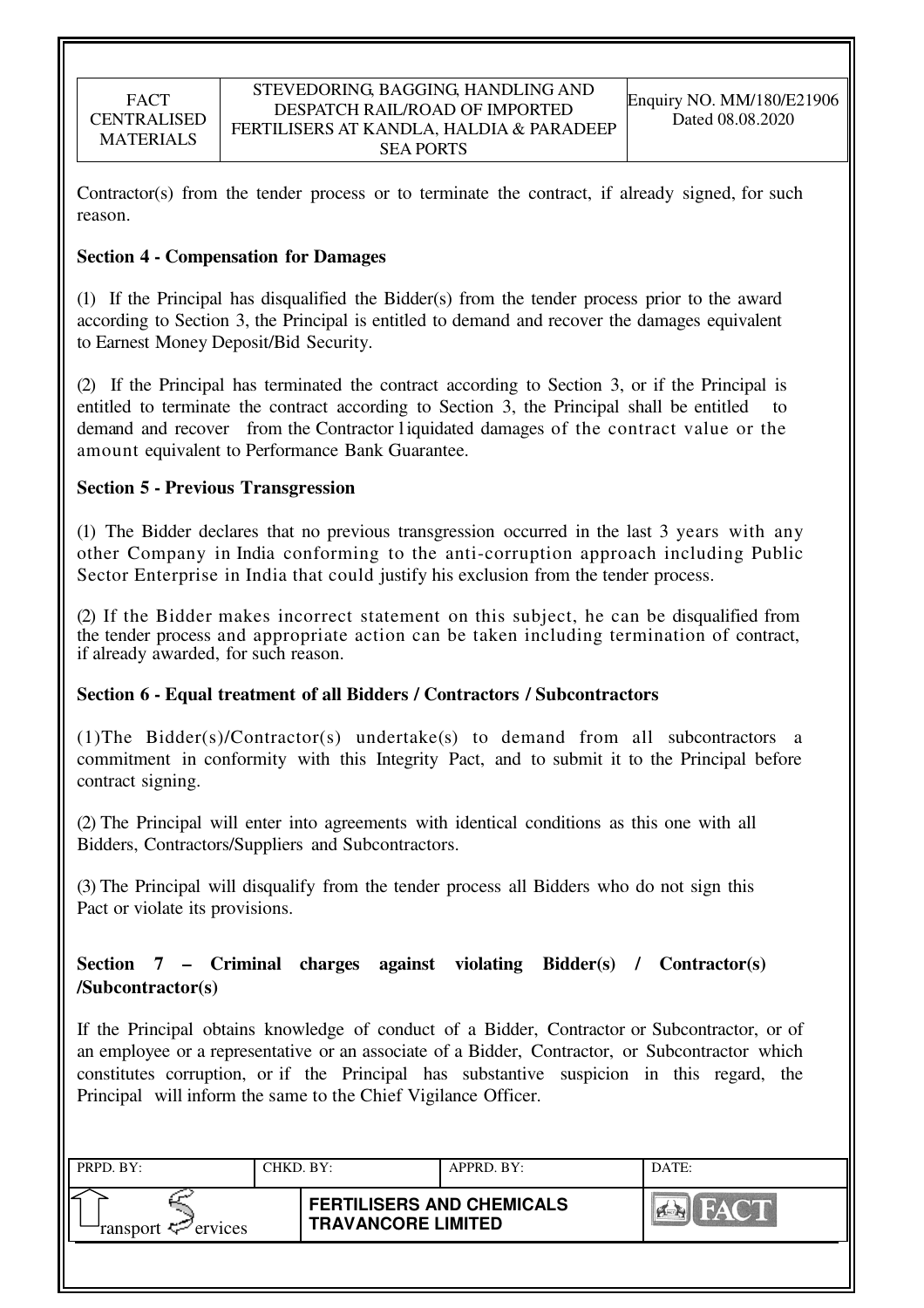## **Section 8 - Independent External Monitor/Monitors**

(1)The Principal appoints competent and credible Independent External Monitor for this Pact. The task of the Monitor is to review independently and objectively, whether and to what extent the parties comply with the obligations under this agreement.

(2) The Monitor is not subject to instructions by the representatives of the parties and performs his functions neutrally and independently. It will be obligatory for him to treat the obligations and document of the Bidder(s)/Contractor(s) as confidential. He reports to the Chairperson and managing Director, FACT.

(3) The Bidder(s)/Contractor(s) accepts that the Monitor has the right to access without restriction to all Project documentation of the Principal including that provided by the Contractor. The Contractor will also grant the Monitor, upon his request and demonstration of a valid interest, unrestricted and unconditional access to this project documentation. The same is applicable to Subcontractors. The Monitor is under contractual obligation to treat the information and documents of the Bidder(s)/Contractor(s)/ Subcontractor(s) with confidentially.

(4) The Principal will provide to the Monitor sufficient information about all meetings among the parties related to the Project provided such meetings could have an impact on the contractual relations between the Principal and the Contractor. The parties offer to the Monitor the option to participate in such meetings.

(5) As soon as the Monitor notices, or believes to notice, a violation of this agreement, he will so inform the Management of the Principal and request the Management to discontinue or to take corrective action, or to take other relevant action. The Monitor can in this regard submit non-binding recommendation. Beyond this, the Monitor has no right to demand from the parties that they act in a specific manner, refrain from action or tolerate action.

(6) The Monitor will submit a written report to the Chairman and Managing Director, FACT within 8 to 10 weeks from the date of reference or intimation to him by the Principal and, should the occasion arise, submit proposals for correcting problematic situations.

(7) Monitor shall be entitled to compensation on the same terms as being extended to / provided to Independent Director on FACT Board.

(8) If the M o n i t o r has reported to the Chairman and Managing Director, FACT, a substantiated suspicion of an offence under relevant IPC/PC Act, and the Chairman and Managing Director, FACT has not, within reasonable time, taken visible action to proceed against such offence or reported it to the Chief Vigilance Officer, the Monitor may also transmit this information directly to the Central Vigilance Commissioner.

(9) The word 'Monitor' would include both singular and plural.

| PRPD. BY:              | CHKD. BY: |                                                               | APPRD. BY: | DATE:                |
|------------------------|-----------|---------------------------------------------------------------|------------|----------------------|
| ransport $\ll$ ervices |           | <b>FERTILISERS AND CHEMICALS</b><br><b>TRAVANCORE LIMITED</b> |            | <b>THAT AND REAL</b> |
|                        |           |                                                               |            |                      |